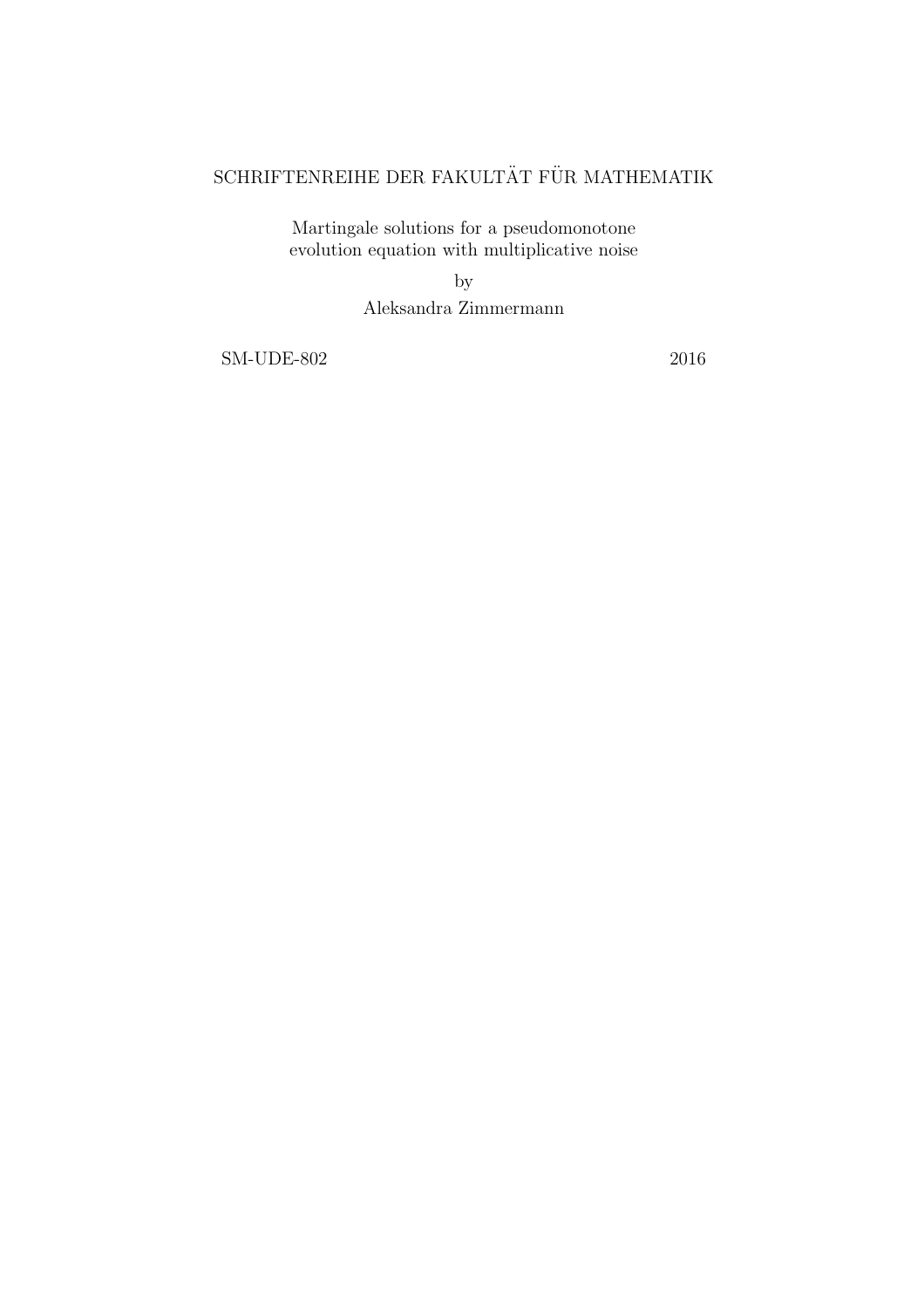Eingegangen am 22.08.2016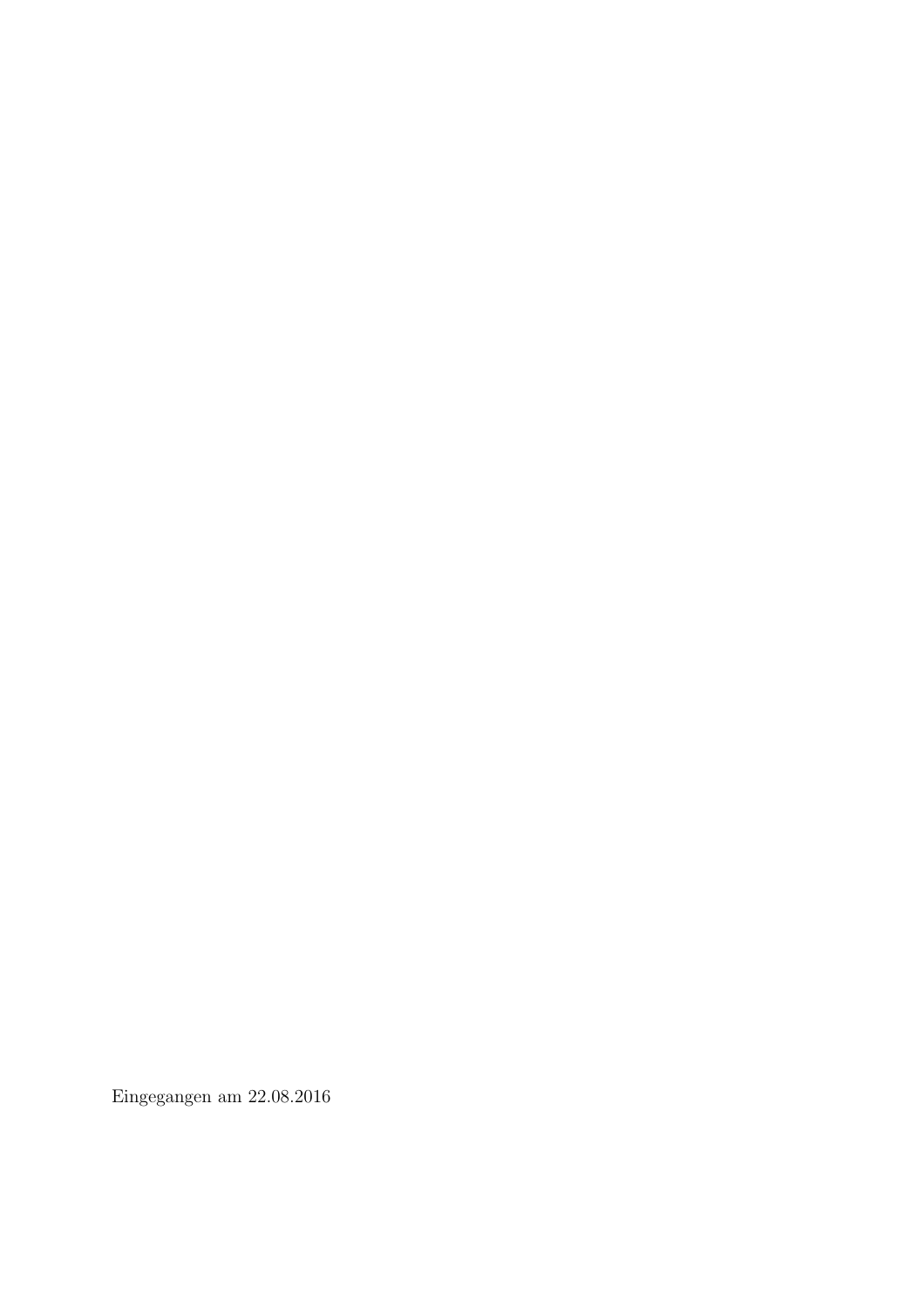## Martingale solutions for a pseudomonotone evolution equation with multiplicative noise

## Aleksandra Zimmermann $^{1/2}$

#### Abstract

Let  $(\Omega, \mathcal{F}, \mathbb{P})$  be a classical Wiener space endowed with a filtration  $(\mathcal{F}_t)_{t \in [0,T]}, T > 0$ with the usual assumptions,  $D \subset \mathbb{R}^d$  be a bounded Lipschitz domain,  $Q := (0, T) \times D$ and  $p > 2$ . Our aim is the study of the problem

$$
(P)\begin{cases} du - \operatorname{div}(|\nabla u|^{p-2}\nabla u + F(u)) dt = H(u) dW & \text{in } \Omega \times (0,T) \times D \\ u = 0 & \text{on } \Omega \times (0,T) \times \partial D \\ u(0, \cdot) = u_0 & \text{in } \Omega \times D \end{cases}
$$

for a cylindrical Wiener process in  $L^2(D)$  and  $F : \mathbb{R} \to \mathbb{R}^d$  Lipschitz continuous. We consider the case of multiplicative noise with  $H : L^2(D) \to HS(L^2(D))$ ,  $HS(L^2(D))$ being the space of Hilbert-Schmidt operators, satisfying appriopriate regularity conditions. By an implicit time discretization of  $(P)$ , we obtain approximate solutions. Using the theorems of Skorokhod and Prokhorov, we are able to pass to the limit and show existence of martingale solutions.

Keywords: pseudomonotone problem, multiplicative noise, cylindrical Wiener process, martingale solution

AMS Classification: 35K92, 35K55, 60H15

#### 1 Introduction

Let  $(\Omega, \mathcal{F}, P)$  be a complete, countably generated probability space (for example the classical Wiener space) endowed with a filtration  $(\mathcal{F}_t^W)_{t\in[0,T]}, T>0$  with the usual assumptions,  $D \subset \mathbb{R}^d$  be a bounded Lipschitz domain,  $Q := (0, T) \times D$  and  $p > 2$ . For a separable Hilbert spaces U, H, we denote the space of Hilbert-Schmidt operators from U to H by  $HS(U; \mathcal{H})$ . We are interested in existence of a solution to

$$
(P)\begin{cases} du - \operatorname{div}(|\nabla u|^{p-2}\nabla u + F(u)) dt = H(u) dW & \text{in } \Omega \times (0,T) \times D \\ u = 0 & \text{on } \Omega \times (0,T) \times \partial D \\ u(0, \cdot) = u_0 & \text{in } \Omega \times D \end{cases}
$$

for  $u_0 \in W_0^{1,p}(D)$ ,  $F: \mathbb{R} \to \mathbb{R}^d$  Lipschitz continuous. We will give the precise assumptions on  $H: L^2(D) \to HS(L^2(D))$  in the next section.  $W(t)$  is a cylindrical Wiener process with values in  $L^2(D)$ . More precisely: Let  $(e_k)_{k\in\mathbb{N}}$  be an orthonormal basis of  $L^2(D)$  and  $(\beta_k(t))_{k\in\mathbb{N}}$  be a family of independant, real-valued brownian motions adapted to  $(\mathcal{F}_t^W)$ . We (formally) define

$$
W(t) := \sum_{k=1}^{\infty} e_k \beta_k(t). \tag{1}
$$

It is well-known that the sum on the right-hand side of (1) does not converge in  $L^2(D)$ , therefore we have to give a meaning to (1) following the ideas of [5] and [11]: For  $u =$  $\sum_{k=1}^{\infty} u_k e_k$  and  $v = \sum_{k=1}^{\infty} v_k e_k$ 

$$
(u,v)_U:=\sum_{k=1}^\infty \frac{u_kv_k}{k^2}
$$

<sup>1</sup>Faculty of Mathematics

University of Duisburg-Essen

email: aleksandra.zimmermann@uni-due.de

<sup>2</sup>Aleksandra Zimmermann is supported by DFG Project no. ZI 1542/1-1.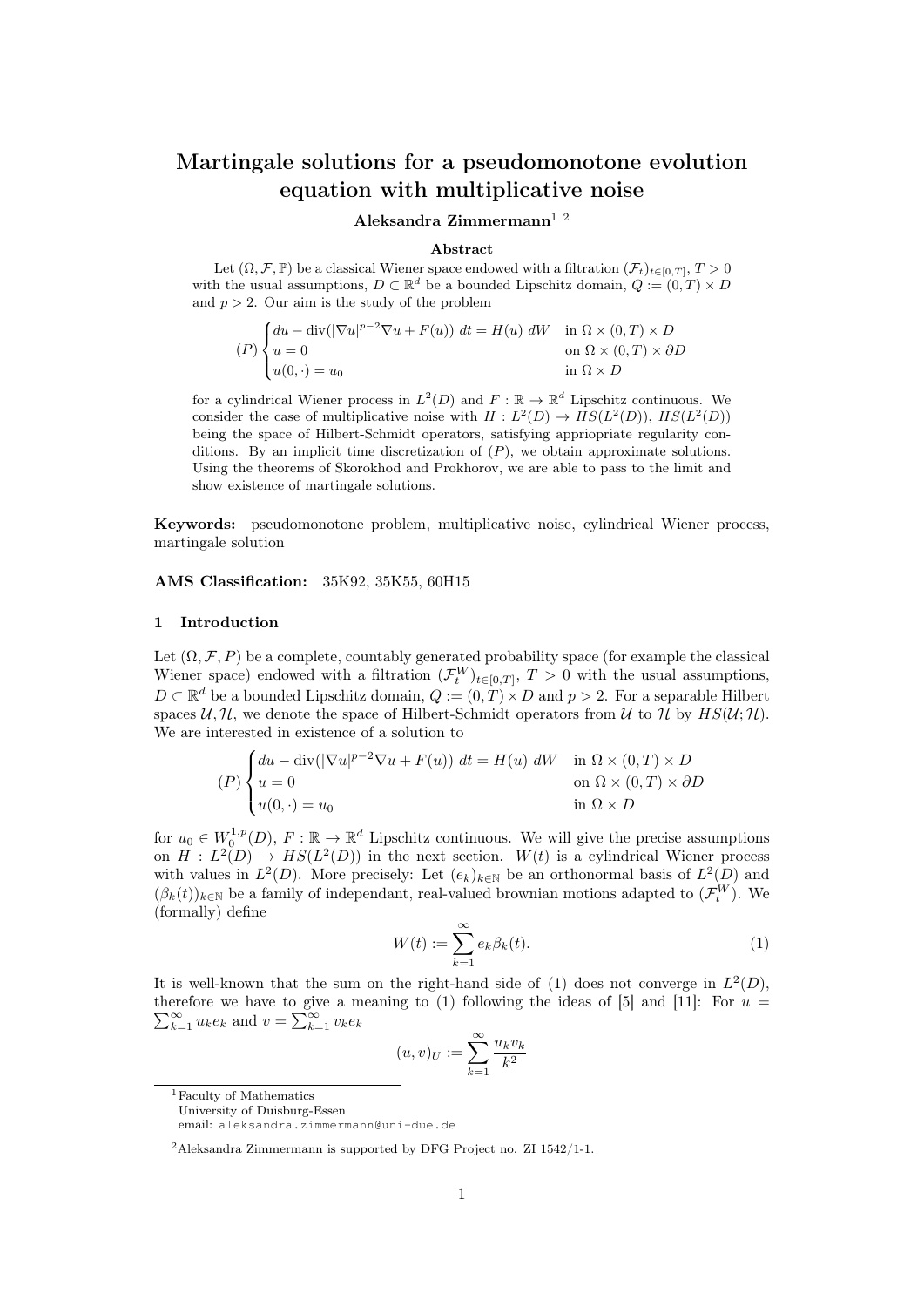is a scalar product on  $L^2(D)$ . Now we define the (bigger) Hilbert space U as the completion of  $L^2(D)$  with respect to the norm  $\|\cdot\|_U$  induced by  $(\cdot,\cdot)_U$ . It is then easy to see that  $(ke_k)$ is an orthonormal basis of U. Note that

$$
W(t) = \sum_{k=1}^{\infty} e_k \beta_k(t) = \sum_{k=1}^{\infty} \frac{1}{k} k e_k \beta_k(t)
$$
 (2)

and therefore  $W(t)$  can be interpreted as Q-Wiener process with covariance Matrix  $Q =$ diag( $\frac{1}{k^2}$ ) with values in U. Since  $Q^{\frac{1}{2}}(U) = L^2(D)$ , for all square integrable and predictable  $\Phi : \Omega \times (0,T) \to HS(L^2(D))$  the stochastic integral with respect to the cylindrical Wiener process  $W(t)$  can be defined by

$$
\int_0^t \Phi \, dW = \sum_{k=1}^\infty \int_0^t \Phi(e_k) \, d\beta_k
$$
  
= 
$$
\sum_{k=1}^\infty \int_0^t \Phi(\frac{1}{k} \cdot ke_k) \, d\beta_k
$$
  
= 
$$
\sum_{k=1}^\infty \int_0^t \Phi \circ Q^{1/2}(ke_k) \, d\beta_k.
$$
 (3)

Since  $\Phi \circ Q^{\frac{1}{2}} \in HS(U; L^2(D)),$ 

$$
\sum_{k=1}^{\infty} \int_0^t \Phi \circ Q^{1/2}(ke_k) \, d\beta_k \in L^2(\Omega; C([0, T]; L^2(D))).
$$

In particular, for all  $k \in \mathbb{N}$ ,  $\Phi(e_k) \in L^2(\Omega \times (0,T); L^2(D))$  is predictable process, i.e.  $\Phi(e_k)$ is  $\mathcal{P}_T/\mathcal{B}(L^2(D))$ -measurable where  $\mathcal{P}_T$  is the (predictable)  $\sigma$ -field on  $\Omega \times (0,T)$  generated by

$$
(s, t] \times A, \quad 0 \le s < t \le T, \quad A \in \mathcal{F}_s^W.
$$

## 1.1 Strong and martingale solutions

In the theory of stochastic evolution equations two notions of solutions are typically considered for equations with multiplicative noise namely strong solutions and martingale solutions. A strong solution is defined as follows:

**Definition 1.1.** A solution to (P) is a predictable process  $u : \Omega \times [0,T] \to L^2(D)$  with a.e. paths

$$
u(\omega,\cdot)\in \mathcal{C}([0,T];W^{-1,p'}(D))\cap L^{\infty}(0,T;L^2(D)),
$$

such that  $u \in L^p(\Omega; L^p(0,T; W_0^{1,p}(D))), u(0, \cdot) = u_0$  in  $L^2(D)$  and

$$
u(t) - u_0 - \int_0^t \text{div}(|\nabla u|^{p-2} \nabla u + F(u)) \, ds = \int_0^t H(u) \, dW,
$$

in  $L^2(D)$  for all  $t \in [0,T]$ , a.s. in  $\Omega$ .

In the former definition, the probabilistic quantities  $(\Omega, \mathcal{F}, P)$ ,  $(\mathcal{F}_t^W)$  and W are fixed. In many cases, it is necessary that  $(\Omega, \mathcal{F}, P)$ ,  $(\mathcal{F}_t^W)$  enter as unknowns into the problem, for example, if one uses the theorems of Prokhorov and Skorokhod to obtain a.s convergence of approximative solutions. More precisely,

**Definition 1.2** (see, e.g. [5], [6], [8]). We say that  $(P)$  has a martingale solution, iff there exist a probability space  $(\overline{\Omega}, \overline{\mathcal{F}}, \overline{P})$ , a filtration  $(\overline{\mathcal{F}_t})$ , a cylindrical Wiener process  $\overline{\overline{W}}$  and a predictable process  $u : \overline{\Omega} \times [0,T] \to L^2(D)$  with a.e. paths

$$
u(\omega, \cdot) \in \mathcal{C}([0,T]; W^{-1,p'}(D)) \cap L^{\infty}(0,T; L^2(D)),
$$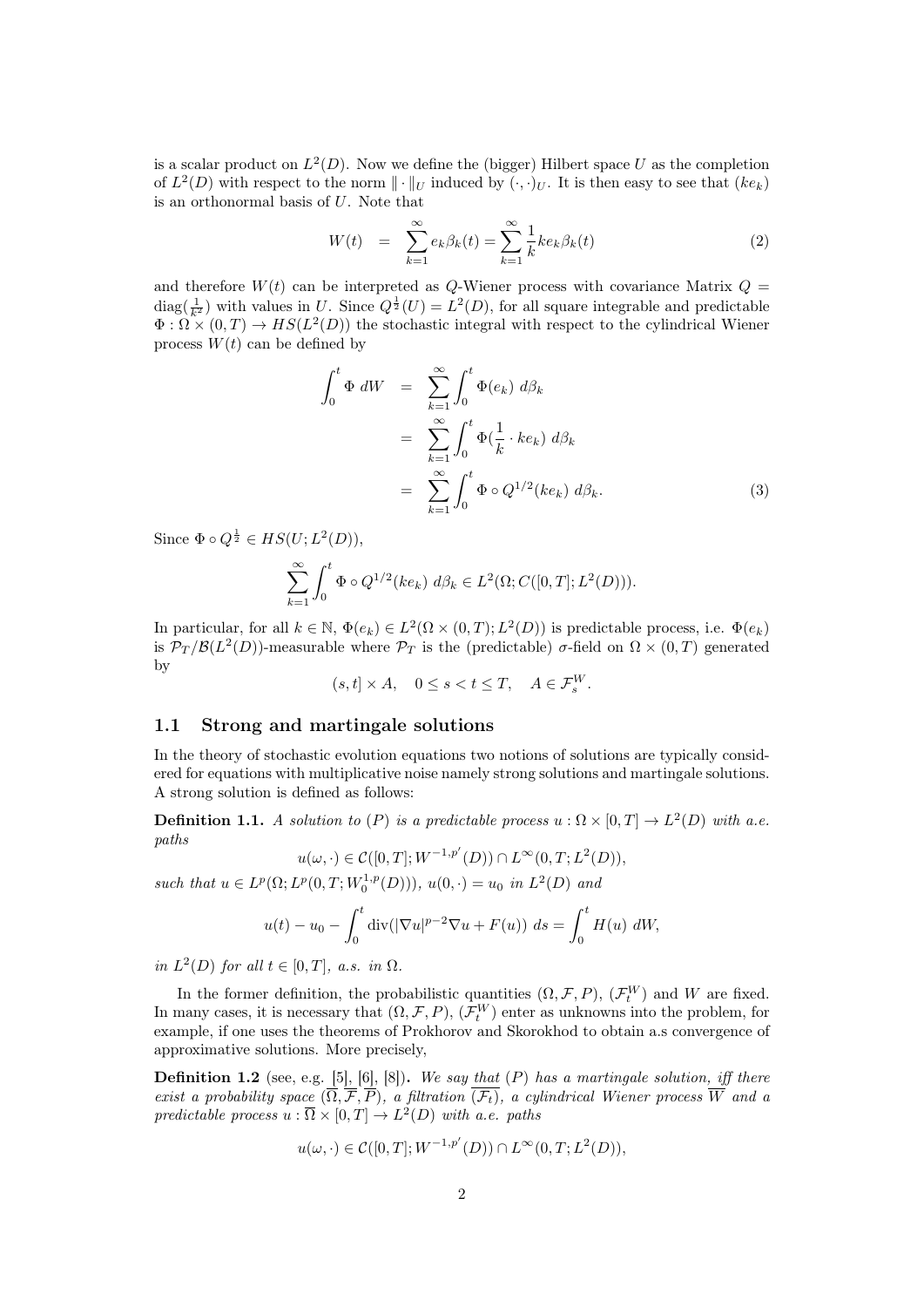such that  $u \in L^p(\overline{\Omega}; L^p(0,T; W_0^{1,p}(D))), u(0, \cdot) = u_0$  in  $L^2(D)$  and

$$
u(t) - u_0 - \int_0^t \operatorname{div}(|\nabla u|^{p-2} \nabla u + F(u)) ds = \int_0^t H(u) d\overline{W}
$$
 (4)

holds in  $L^2(D)$  for all  $t \in [0,T]$ , a.s. in  $\overline{\Omega}$ .

#### 1.2 Main results and outline

Our aim is to prove the following result:

**Theorem 1.1.** For any  $u_0 \in W_0^{1,p}(D)$  and any  $H : L^2(D) \to HS(L^2(D))$  as defined in Section 2 there exists a martingale solution to  $(P)$ .

The proof of Theorem 1.1 is based on a approximation procedure by an implicit time discretization corresponding to  $(P)$ , which will be introduced in Section 3.1. Since there is a lack of compactness with respect to  $\omega \in \Omega$ , will have to use the theorems of Prokhorov and Skorokhod that allow us to find a.s. convergence of approximate solutions  $u_N$  to a measurable function  $u_{\infty}$  in a new probability space  $(\Omega, \mathcal{F}, P)$  (see Subsection 3.4). Passing to the limit we have to face two different difficulties: Firstly, we have to show that the limit of the stochastic integrals is a stochastic integral with respect to a cylindrical Wiener process defined on a possibly enlarged probability space. This can be done using the Martingale Representation Theorem from [5]. Secondly, since weak convergence is not compatible with nonlinear operators, we have to identify the weak limit of  $|\nabla u_N|^{p-2} \nabla u_N$ with  $|\nabla u_{\infty}|^{p-2} \nabla u_{\infty}$ . Once we have identified the stochastic perturbation at the limit, we may use the Itô formula for the identification of the nonlinearity. Subsection 3.5 is devoted to the solution of these two problems.

#### 2 Technical assumptions

For an orthonormal basis  $(e_n)$  of  $L^2(D)$ ,  $u \in L^2(D)$  let us define

$$
H(u)(e_n) := \{x \mapsto h_n(u(x))\},\
$$

where, for any  $n \in \mathbb{N}$ ,  $h_n : \mathbb{R} \to \mathbb{R}$  is a continuously differentiable function such that  $h_n(0) = 0$  satisfying

(H1) There exists  $C_1 > 0$  not depending on  $\mu$ ,  $\lambda$  such that

$$
\sum_{n=1}^{\infty} |h_n(\lambda) - h_n(\mu)|^2 \le C_1 |\lambda - \mu|^2
$$

for all  $\mu, \lambda \in \mathbb{R}$ .

(*H2*) There exists  $C_2 > 0$  such that

$$
\sum_{n=1}^{\infty} \|h'_n\|_{\infty}^2 \le C_2.
$$

For example,  $h_n(\lambda) = a_n \lambda$  or  $h_n(\lambda) = a_n \sin(\lambda)$  with  $n \in \mathbb{N}$  and  $(a_n) \in l^2(\mathbb{N})$  are satisfying (*H*1) and (*H*2). In particular for any  $u \in L^2(D)$  thanks to (*H*1) we have

$$
||H(u)||_{HS(L^{2}(D))}^{2} = \sum_{n=1}^{\infty} ||H(u)(e_{n})||_{L^{2}(D)}^{2} = \int_{D} \sum_{n=1}^{\infty} |h_{n}(u(x))|^{2} dx
$$
  
 
$$
\leq C_{1} ||u||_{L^{2}(D)}^{2}
$$
 (5)

and herefore  $H(u)$  is a Hilbert-Schmidt operator in  $L^2(D)$  and  $H: L^2(D) \to HS(L^2(D))$  is continuous. Thanks to  $(H2)$ , we also have the following result: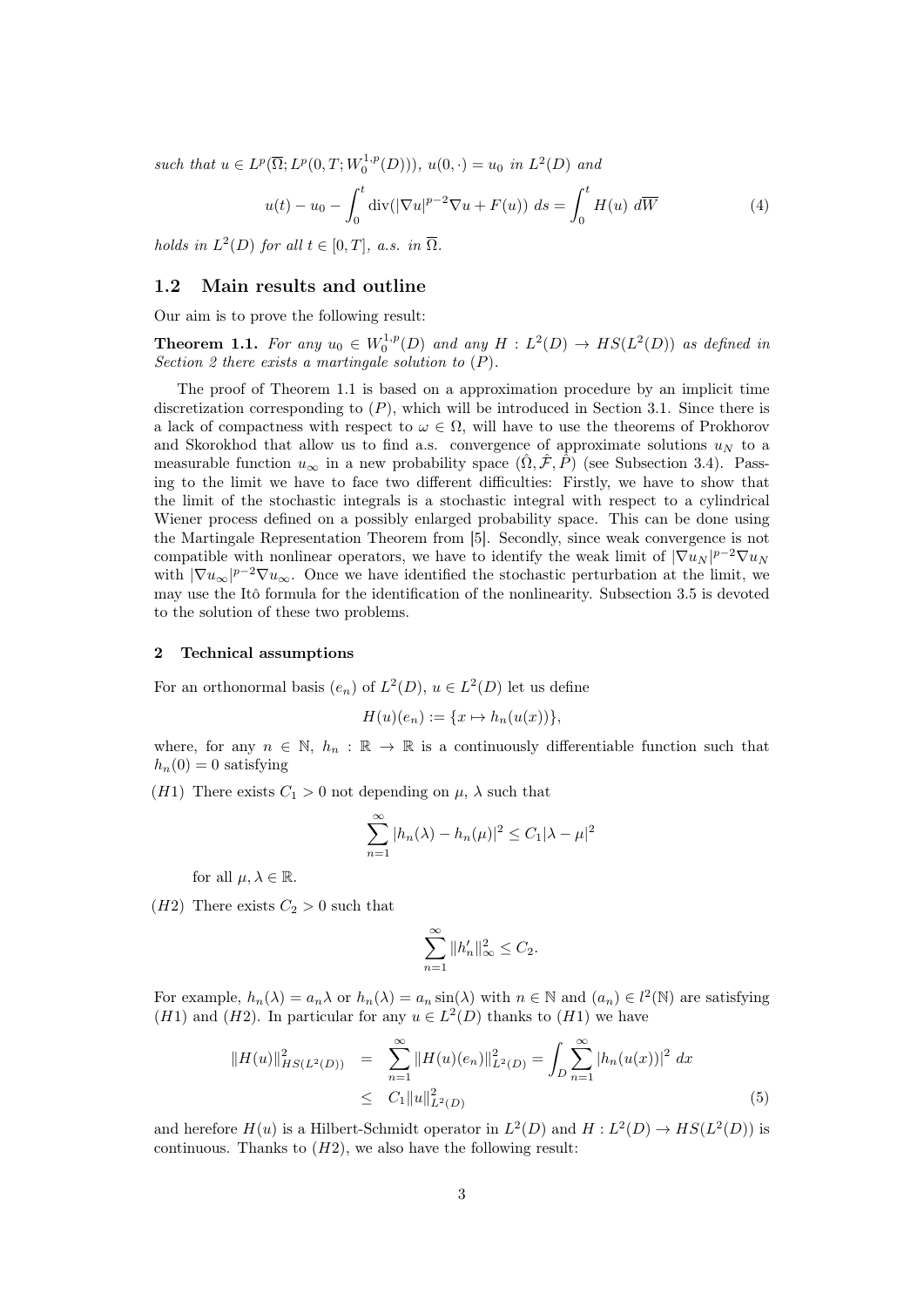**Proposition 2.1.**  $H: W_0^{1,p}(D) \to HS(L^2(D); H_0^1(D))$  is continuous.

Proof: Let us fix  $(u_j) \subset W_0^{1,p}(D)$  such that there exists  $u \in W_0^{1,p}(D)$  with  $u_j \to u$  in  $W_0^{1,p}(D)$  for  $j \to \infty$ . Then,

$$
||H(u_j) - H(u)||_{HS(L^2(D);H_0^1(D))}^2 = \sum_{n=1}^{\infty} ||h_n(u_j) - h_n(u)||_{H_0^1(D)}^2
$$
  
= 
$$
\sum_{n=1}^{\infty} \int_D |h'_n(u_j)\nabla(u_j - u) + \nabla u(h'_n(u_j) - h'_n(u))|^2 dx.
$$
 (6)

We can extract a not relabeled subsequence  $(u_j)$  such that  $|\nabla u_j| \leq g$  a.e. in D for all  $j \in \mathbb{N}$ and some  $g \in L^p(D)$  and

$$
u_j \to u,
$$
  

$$
\nabla u_j \to \nabla u
$$

for  $j \to \infty$  a.e. in D. For any fixed  $n \in \mathbb{N}$ , since  $h'_n$  is continuous we have,

$$
|h'_n(u_j)\nabla(u_j - u) + \nabla u(h'_n(u_j) - h'_n(u))|^2 \to 0
$$
\n(7)

for  $j \to \infty$  a.e. in D. Let  $C \geq 0$  be a constant not depending on j and n that may change from line to line. By  $(H2)$  we have

$$
|h'_{n}(u_{j})\nabla(u_{j}-u)+\nabla u(h'_{n}(u_{j})-h'_{n}(u))|^{2}
$$
  
\n
$$
\leq C||h'_{n}||_{\infty}^{2} (|\nabla u_{j}-\nabla u|^{2}+|\nabla u|^{2})
$$
  
\n
$$
\leq CC_{2}(|g|^{2}+|\nabla u|^{2})
$$
\n(8)

and the right-hand side of (8) is in  $L^1(D)$ . Therefore, by Lebesgue dominated convergence theorem,

$$
\lim_{j \to \infty} \int_{D} |h'_n(u_j) \nabla (u_j - u) + \nabla u (h'_n(u_j) - h'_n(u))|^2 dx = 0
$$
\n(9)

for every  $n \in \mathbb{N}$ . Since such a subsequence with can be extracted from every subsequence of  $(u_i)$ , (7) holds for the whole sequence  $(u_i)$ . In particular, for any  $N \in \mathbb{N}$ , we have

$$
\lim_{j \to \infty} \sum_{n=1}^{N} \int_{D} |h'_n(u_j) \nabla (u_j - u) + \nabla u (h'_n(u_j) - h'_n(u))|^2 dx = 0.
$$
 (10)

Let us fix  $\varepsilon > 0$ . For any  $N \in \mathbb{N}$ , we have

$$
\sum_{n=N}^{\infty} \int_{D} |h'_n(u_j) \nabla (u_j - u) + \nabla u (h'_n(u_j) - h'_n(u))|^2 dx
$$
  
\n
$$
\leq \sum_{n=N}^{\infty} 4 \int_{D} ||h'_n||_{\infty}^2 |\nabla (u_j - u)|^2 + 4|\nabla u|^2 ||h'_n||_{\infty}^2 dx
$$
  
\n
$$
\leq \sum_{n=N}^{\infty} 16 ||h'_n||_{\infty}^2 \left( \int_{D} |\nabla (u_j - u)|^2 + |\nabla u|^2 dx \right).
$$
 (11)

By  $(H2)$ ,

$$
\sum_{n=1}^{\infty} \|h'_n\|_{\infty}^2 < \infty,
$$

thus there exists  $N_0 \in \mathbb{N}$  such that

$$
\sum_{n=N}^{\infty} \|h'_n\|_{\infty}^2 < \varepsilon
$$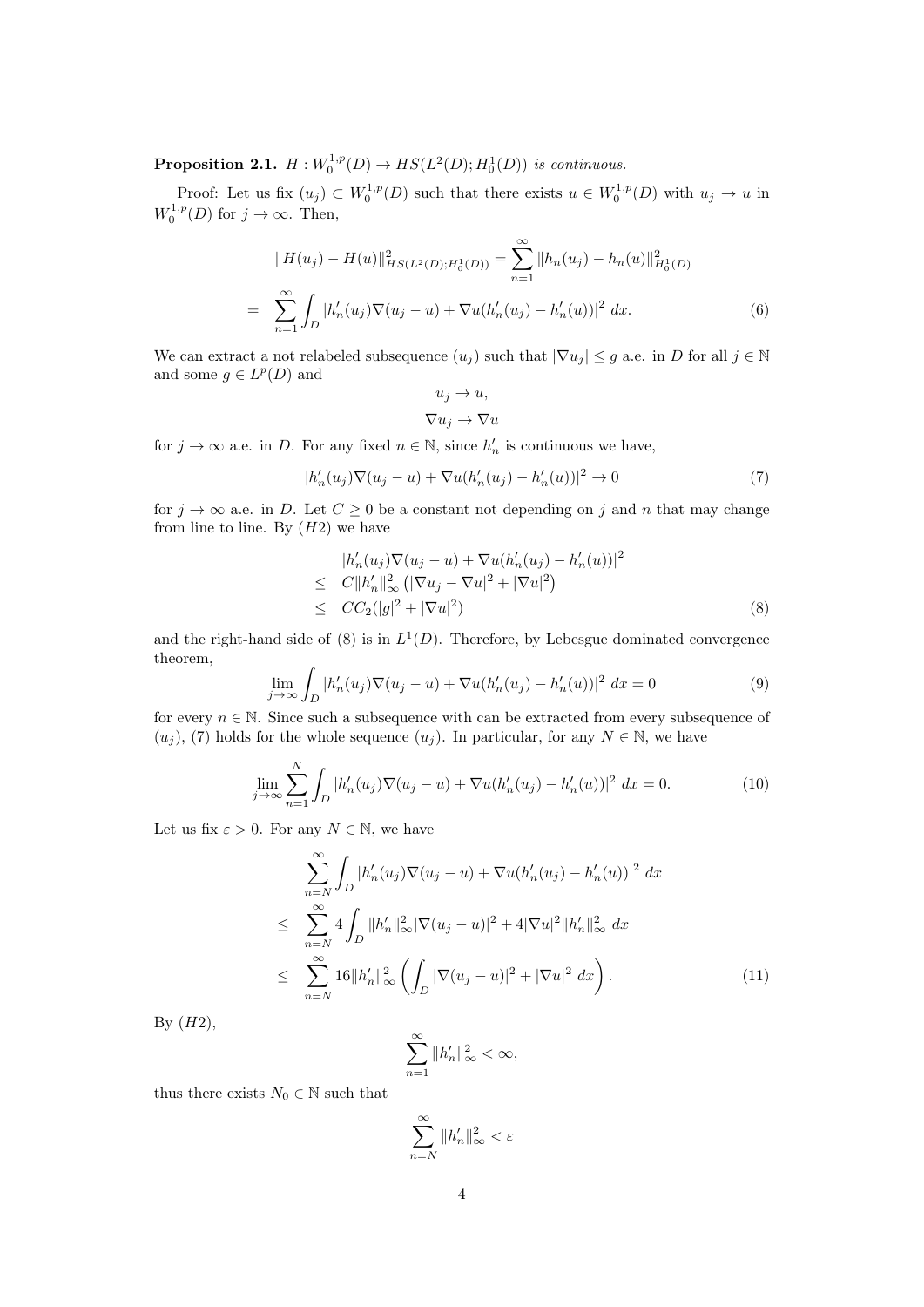for all  $N \geq N_0$ . Therefore, now we get

$$
\|H(u_j) - H(u)\|_{HS(L^2(D);H_0^1(D))}^2
$$
\n
$$
= \sum_{n=1}^{N_0} \int_D |h'_n(u_j)\nabla(u_j - u) + \nabla u(h'_n(u_j) - h'_n(u))|^2 dx
$$
\n
$$
+ \sum_{n=N_0+1}^{\infty} \int_D |h'_n(u_j)\nabla(u_j - u) + \nabla u(h'_n(u_j) - h'_n(u))|^2 dx
$$
\n
$$
\leq \sum_{n=1}^{N_0} \int_D |h'_n(u_j)\nabla(u_j - u) + \nabla u(h'_n(u_j) - h'_n(u))|^2 dx
$$
\n
$$
+ \varepsilon \left( \int_D |\nabla(u_j - u)|^2 + |\nabla u|^2 dx \right) \tag{12}
$$

using (10) in (12) now it follows that

$$
\lim_{j \to \infty} ||H(u_j) - H(u)||_{HS(L^2(D);H_0^1(D))}^2 = 0.
$$
\n(13)

In particular, for any  $u \in L^p(\Omega \times (0,T); W_0^{1,p}(D))$ , using  $(H2)$  we get

$$
E \int_0^T \|H(u)\|_{HS(L^2(D);H_0^1(D))}^p dt
$$
  
\n
$$
= E \int_0^T \left( \sum_{n=1}^\infty \|h_n(u)\|_{H_0^1(D)}^2 \right)^{p/2} dt
$$
  
\n
$$
\leq E \int_0^T \left( \sum_{n=1}^\infty \|h'_n\|^2 \int_D |\nabla u|^2 dx \right)^{p/2}
$$
  
\n
$$
\leq C_2^{p/2} C_p E \int_0^T \|\nabla u\|_p^p dt
$$
 (14)

where  $C_p \geq 0$  is a constant which is independent of u.

## 3 Proof of Theorem 1.1

## 3.1 Time discretization

For  $N \in \mathbb{N}$  let  $0 = t_0 < t_1 < \ldots < t_N = T$  be an equidistant subdivision of the interval [0, T] with  $\tau := T/N = t_{k+1} - t_k$  for all  $k = 0, \ldots, N-1$ . Let us introduce the implicit Euler scheme

$$
(D)\begin{cases}u_0 = u(t_0) \in W_0^{1,p}(D) \\ u^{k+1} - u^k - \tau \text{div}(|\nabla u^{k+1}|^{p-2} \nabla u^{k+1} + F(u^{k+1})) = H(u^k)\Delta_{k+1}W\end{cases}
$$

where  $\Delta_{k+1}W := W(t_{k+1}) - W(t_k)$  for  $k = 0, ..., N - 1$ .

**Remark 3.1.** Since  $\Delta_{k+1}W$  takes values in the Hilbert space U, we have

$$
\int_{t_k}^{t_{k+1}} H(u^k) dW = \sum_{n=1}^{\infty} H(u^k) \left(\frac{1}{n} \cdot ne_n\right) \left(\beta_n(t_{k+1}) - \beta_n(t_k)\right)
$$

$$
= \sum_{n=1}^{\infty} H(u^k) \circ Q^{\frac{1}{2}}(ne_n) \left(\beta_n(t_{k+1}) - \beta_n(t_k)\right) \tag{15}
$$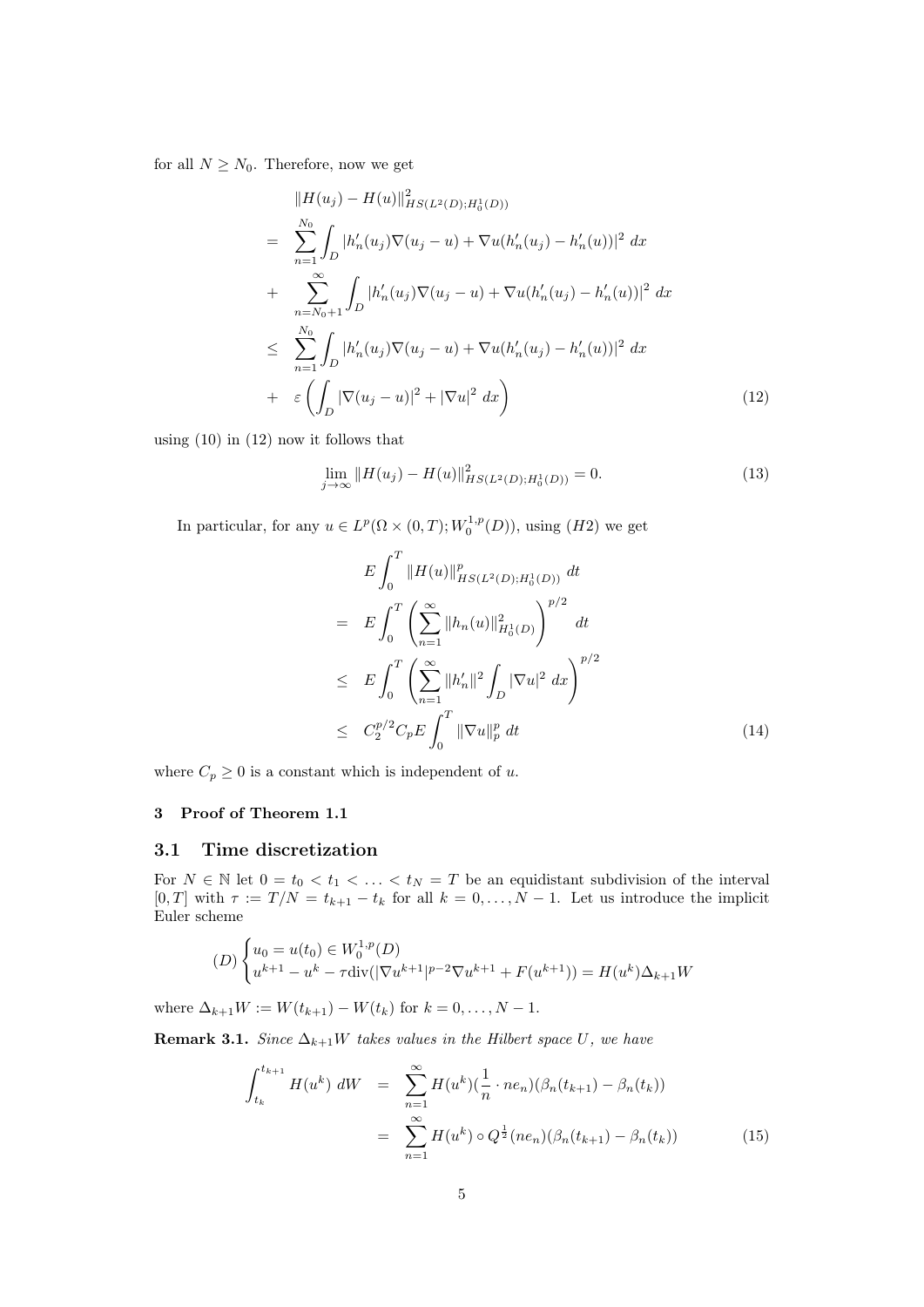for all  $k = 0, ..., N - 1$ . Since  $H(u^k) \circ Q^{\frac{1}{2}} \in HS(U; L^2(D))$ , the last expression converges in  $L^2(\Omega; \mathcal{C}([0,T]; L^2(D)))$ . Therefore we will use the formal notation

$$
H(u^k)\Delta_{k+1}W := \int_{t_k}^{t_{k+1}} H(u^k) \, dW = H(u^k) \circ Q^{\frac{1}{2}}(W(t_{k+1}) - W(t_k)).
$$

**Lemma 3.1.** For any  $k = 0, ..., N - 1$ , there exists a unique,  $\mathcal{F}_{t_{k+1}}^W$ -measurable function  $u^{k+1} : \Omega \to W_0^{1,p}(D)$  such that for a.e.  $\omega \in \Omega$ 

$$
u^{k+1} - u^k - \tau \operatorname{div}(|\nabla u^{k+1}|^{p-2} \nabla u^{k+1} + F(u^{k+1})) = H(u^k) \Delta_{k+1} W \tag{16}
$$

in  $L^2(D)$ .

Proof: We fix  $\tau > 0$ . Since  $p > 2$ , the operator  $A_{\tau}: W_0^{1,p}(D) \to W^{-1,p'}(D)$  defined by

$$
\langle A_{\tau}(u), v \rangle_{W^{-1,p'}(D), W_0^{1,p}(D)} := (u, v)_2 + \tau \int_D (|\nabla u|^{p-2} \nabla u + F(u)) \cdot \nabla v \, dx
$$

for  $u, v \in W_0^{1,p}(D)$  is a pseudomonotone operator and therefore, by Brezis' theorem,  $A_{\tau}$  is onto  $W^{-1,p'}(D)$ .

In order to show that  $A_{\tau}$  is injective, we fix  $f \in W^{-1,p'}(D)$  and assume that  $u_1, u_2$  are two solutions to  $A_{\tau}u = f$  in  $W^{-1,p'}(D)$ . Then we take  $v = \text{sign}_{\delta}$  as a test function, where  $\text{sign}_{\delta}$ is a Lipschitz continuous approximation of the sign function and obtain  $u_1 = u_2$  by passing to the limit when  $\delta$  goes to 0.

It is left to show that  $A_{\tau}^{-1}: W^{-1,p'}(D) \to W_0^{1,p}(D)$  is continuous. For  $f \in W^{-1,p'}(D)$  and u such that  $A_{\tau}(u) = f$ , using the Gauss-Green theorem on the convection term we get

$$
||u||_2^2 + \tau ||\nabla u||_p^p = \langle f, u \rangle_{W^{-1,p'}(D), W_0^{1,p}(D)} \le \frac{\tau}{2} ||\nabla u||_p^p + C_{\tau} ||f||_{W^{-1,p'}(D)}^{p'}.
$$
 (17)

Let  $(f_n) \subset W^{-1,p'}(D)$  be a sequence converging to f in  $W^{-1,p'}(D)$ . For for all  $n \in \mathbb{N}$ , we define

$$
u_n := A_\tau^{-1}(f_n). \tag{18}
$$

From (17) it follows that there exists a not relabeled subsequence of  $(u_n)$ ,  $u \in W_0^{1,p}(D)$  and B in  $L^{p'}(D)^d$  such that  $u_n \rightharpoonup u$  in  $W_0^{1,p}(D)$ ,  $u_n \to u$  in  $L^p(D)$  and  $|\nabla u_n|^{p-2} \nabla u_n \rightharpoonup B$  in  $L^{p'}(\Omega)^d$  for  $n \to \infty$ . Using these convergence results and (18), we get

$$
||u||_2^2 + \tau \limsup_{n \to \infty} \int_D |\nabla u_n|^{p-2} \nabla u_n \cdot \nabla u_n dx
$$
  
=  $\langle f, u \rangle_{W^{-1,p'}(D), W_0^{1,p}(D)}$   
=  $||u||_2^2 + \tau \int_D B \cdot \nabla u dx,$  (19)

thus from (19) it follows that

$$
\limsup_{n \to \infty} \langle A(u_n), u_n - u \rangle_{W^{-1,p'}(D), W_0^{1,p}(D)}
$$
\n
$$
= \limsup_{n \to \infty} \int_D |\nabla u_n|^{p-2} \nabla u_n \cdot \nabla u_n dx - \int_D B \cdot \nabla u dx
$$
\n
$$
= 0
$$
\n(20)

and since  $A_{\tau}$  is pseudomonotone, (20) implies  $A_{\tau}u = f$ . In particular,  $B = |\nabla u|^{p-2}\nabla u$  and

$$
\lim_{n \to \infty} \int_{D} |\nabla u - \nabla u_n|^p dx
$$
\n
$$
\leq 2^{p-2} \limsup_{n \to \infty} \int_{D} (|\nabla u_n|^{p-2} \nabla u_n - |\nabla u|^{p-2} \nabla u) \cdot \nabla (u_n - u) dx
$$
\n
$$
= 0.
$$
\n(21)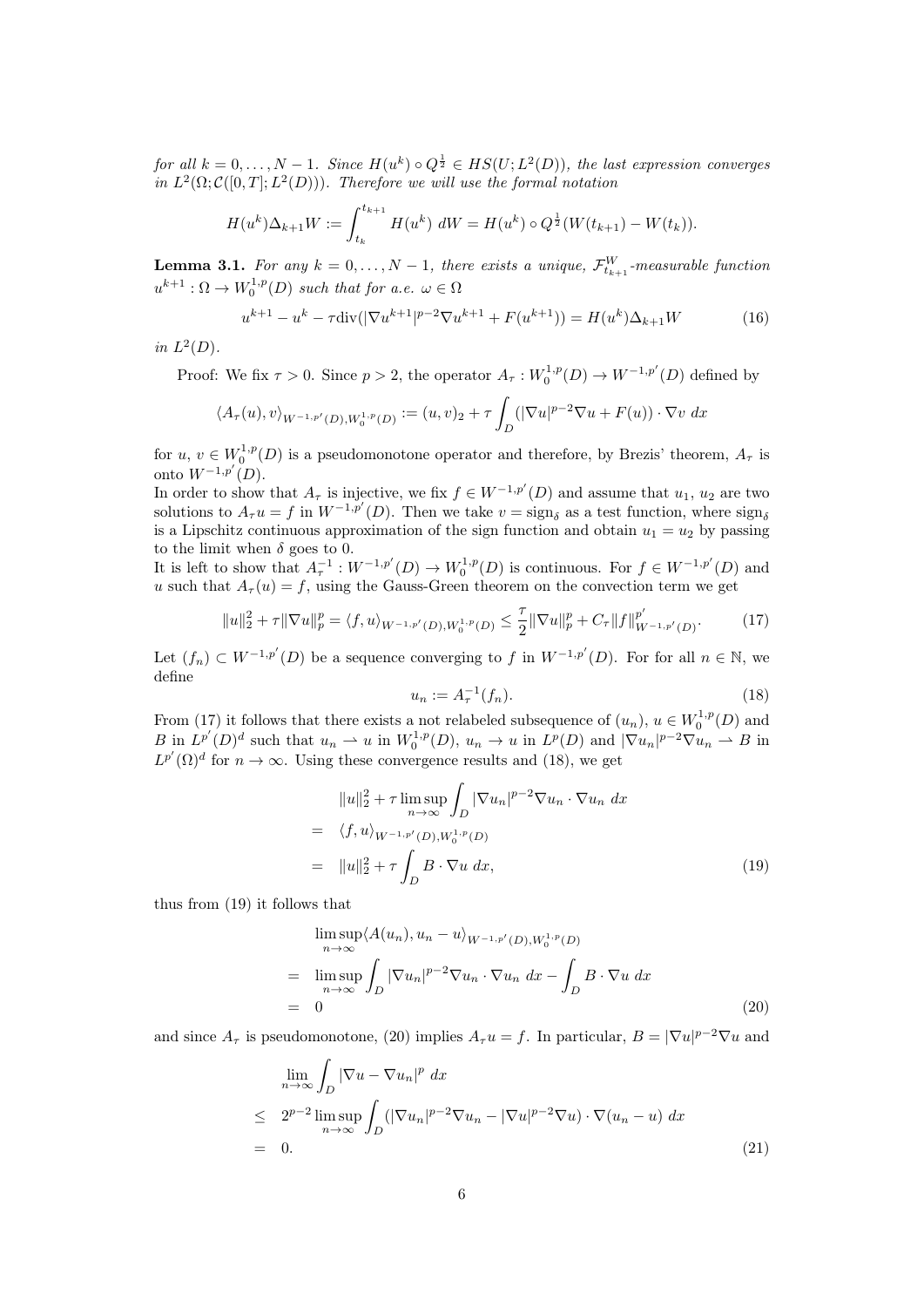From (21) it follows that our not relabeled subsequence  $(u_n)$  converges strongly to u in  $W_0^{1,p}(D)$  for  $n \to \infty$ . Since u is unique it follows that the whole sequence  $(u_n)$  converges to u in  $W_0^{1,p}(D)$  for  $n \to \infty$  and  $A_{\tau}^{-1}$  is continuous. Since, for all  $k = 0, \ldots, N - 1$ ,

$$
u^{k+1} - u^k + \tau - \text{div}(|\nabla u^{k+1}|^{p-2} \nabla u^{k+1} + F(u^{k+1})) = H(u^k) \Delta_{k+1} W
$$
  
\n
$$
\Leftrightarrow u_{k+1} = A_\tau^{-1} (H(u^k) \Delta_{k+1} W + u^k),
$$
\n(22)

and the argument on the right-hand side of (22) is  $\mathcal{F}_{t_{k+1}}^W$ -measurable assuming that  $u^k$  is  $\mathcal{F}^W_{t_k}$ -measurable, the assertion follows by induction.

## 3.2 Estimates

**Lemma 3.2.** Let  $(u^{k+1})$  be a solution to  $(D)$ . Then,

$$
\frac{1}{2}E\left(\|u^{k+1}\|_{2}^{2}-\|u^{k}\|_{2}^{2}\right)+\frac{1}{4}E\|u^{k+1}-u^{k}\|_{2}^{2}+\tau E\int_{D}|\nabla u^{k+1}|^{p} dx
$$
\n
$$
\leq \tau E\|H(u^{k})\|_{HS(L^{2}(D))}^{2}
$$
\n(23)

for all  $k = 0, 1, ..., N - 1$ .

Proof: Taking the  $L^2$ -scalar product with  $u^{k+1}$  in (16), we get

$$
||u^{k+1}||_2^2 - (u^k, u^{k+1})_2 - \tau(\text{div}(|\nabla u^{k+1}|^{p-2}\nabla u^{k+1} + F(u^{k+1})), u^{k+1})_2
$$
  
=  $(H(u^k)\Delta_{k+1}W, u^{k+1})_2$   
 $\Leftrightarrow I_1 + I_2 + I_3 = I_4$  (24)

where

$$
I_1 := \|u^{k+1}\|_2^2 - (u^k, u^{k+1})_2 = \frac{1}{2} (||u^{k+1}||_2^2 - ||u^k||_2^2 + ||u^{k+1} - u^k||_2^2),
$$
  
\n
$$
I_2 := \tau \int_D |\nabla u^{k+1}|^p dx,
$$
  
\n
$$
I_3 = \tau \int_D F(u^{k+1}) \nabla u^{k+1} dx = 0,
$$
  
\n
$$
I_4 := (H(u^k) \Delta_{k+1} W, u^{k+1} - u^k)_2 + (H(u^k) \Delta_{k+1} W, u^k)_2.
$$

Taking expectation on both sides of (24) we arrive at

$$
\frac{1}{2}E\left(\|u^{k+1}\|_{2}^{2} - \|u^{k}\|_{2}^{2} + \|u^{k+1} - u^{k}\|_{2}^{2}\right) + \tau E\int_{D} |\nabla u^{k+1}|^{p} dx
$$
\n
$$
= E(H(u^{k})\Delta_{k+1}W, u^{k+1} - u^{k})_{2} + E(H(u^{k})\Delta_{k+1}W, u^{k})_{2}.
$$
\n(25)

Since  $u_k$ ,  $H(u^k)$  are  $\mathcal{F}_{t_k}^W$ -measurable and  $W(t_{k+1}) - W(t_k)$  is  $\mathcal{F}_{t_k}^W$ -independent, we have

$$
E(H(u^k)\Delta_{k+1}W, u^k)_2 = EE\left[\left(H(u^k) \circ Q^{1/2}(W(t_{k+1}) - W(t_k)), u^k\right)_2 | \mathcal{F}_{t_k}\right]
$$
  
= 
$$
E\left(u^k, E\left[\int_{t_k}^{t_{k+1}} H(u^k) dW | \mathcal{F}_{t_k}\right]\right)_2 = 0.
$$
 (26)

Using Hölder and Young inequality it follows that for any  $\alpha > 0$ 

$$
E(H(u^k)\Delta_{k+1}W, u^{k+1} - u^k)_2 \le E(\|\Phi_k\Delta_{k+1}W\|_2 \cdot \|u^{k+1} - u^k\|_2)
$$
  

$$
\le \frac{1}{2} \left(\frac{1}{\alpha}E \left\| \int_{t_k}^{t_{k+1}} H(u^k) \ dW \right\|_2^2 + \alpha E \|u^{k+1} - u^k\|_2^2\right)
$$
 (27)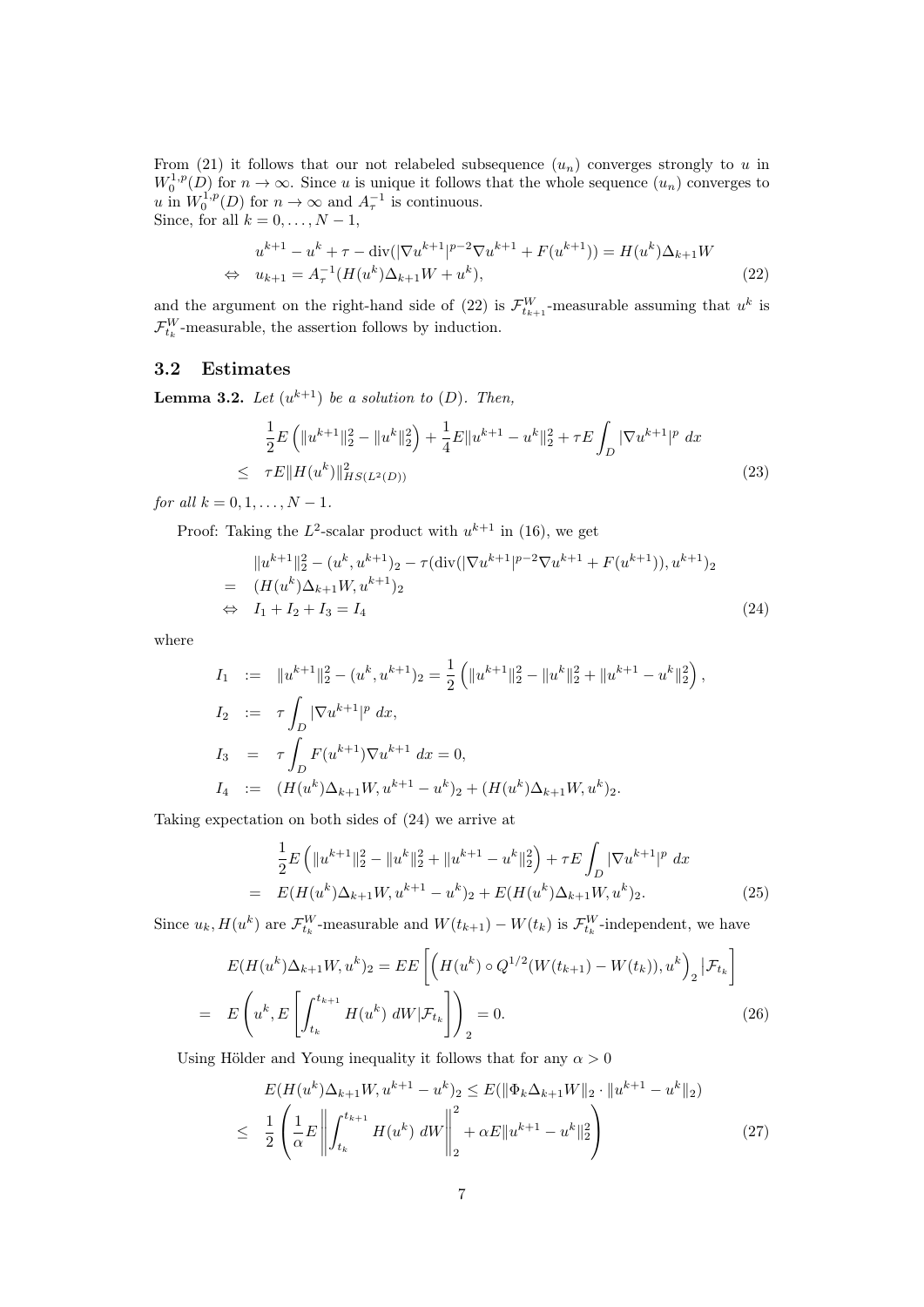By Itô isometry and for  $\alpha = \frac{1}{2}$  from (27) it follows that

$$
E(H(u^k)\Delta_{k+1}W, u^{k+1} - u^k)
$$
  
\n
$$
\leq E \int_{t_k}^{t_{k+1}} \|H(u^k)\|_{HS(L^2(D))}^2 dt + \frac{1}{4} E \|u^{k+1} - u^k\|_2^2
$$
  
\n
$$
= \tau E \|H(u^k)\|_{HS(L^2(D))}^2 + \frac{1}{4} E \|u^{k+1} - u^k\|_2^2
$$
\n(28)

and therefore we arrive at

$$
\frac{1}{2}E\left(\|u^{k+1}\|_{2}^{2}-\|u^{k}\|_{2}^{2}+\|u^{k+1}-u^{k}\|_{2}^{2}\right)+\tau E\int_{D}|\nabla u^{k+1}|^{p} dx
$$
\n
$$
\leq \tau E\|H(u^{k})\|_{HS(L^{2}(D))}^{2}+\frac{1}{4}E\|u^{k+1}-u^{k}\|_{2}^{2},
$$
\n(29)

hence (23) holds.

**Definition 3.1.** For  $N \in \mathbb{N}$ ,  $\tau > 0$  we introduce the right-continuous step function

$$
u_N(t) = \sum_{k=0}^{N-1} u^{k+1} \chi_{[t_k, t_{k+1})}(t), \ t \in [0, T],
$$

the left-continuous,  $\mathcal{F}_t^W$ -adapted step function

$$
u_{\tau}(t) = \sum_{k=0}^{N-1} u^k \chi_{(t_k, t_{k+1}]}(t), \ t \in (0, T], \ u_{\tau}(0) = u_0,
$$

the continuous, square-integrable  $\mathcal{F}_t^W$ -martingale

$$
B_N(t) = \int_0^t H(u_\tau) dW, \ t \in [0, T]
$$

and the piecewise affine functions

$$
\widetilde{u}_N(t) := \sum_{k=0}^{N-1} \left( \frac{u^{k+1} - u^k}{\tau} (t - t_k) + u^k \right) \chi_{[t_k, t_{k+1})}(t), \ t \in [0, T), \ \widetilde{u}_N(T) = u^N,
$$
\n
$$
\widetilde{B}_N(t) = \sum_{k=0}^{N-1} \left( \frac{B_N(t_{k+1}) - B_N(t_k)}{\tau} (t - t_k) + B_N(t_k) \right) \chi_{[t_k, t_{k+1})}(t), \ t \in [0, T].
$$

**Lemma 3.3.** There exists a constant  $K \geq 0$  not depending on the discretization parameters such that

$$
\max_{n=1,\dots,N} \|u^n\|_2^2 \le K,\tag{30}
$$

$$
\sum_{k=0}^{N-1} E||u^{k+1} - u^k||_2^2 \le 4K + 2||u_0||_2^2.
$$
\n(31)

In particular, by (H1) there exists  $K(C_1, C_2, ||u_0||, T) > 0$  such that

$$
E\int_0^T \|H(u_\tau)\|_{HS(L^2(D))}^2 \ dt \le K(C_1, C_2, \|u_0\|, T). \tag{32}
$$

Moreover we have

$$
E \sup_{t \in [0,T]} \|\widetilde{u}_N\|_2^2 = E \sup_{t \in [0,T]} \|u_N\|_2^2 \le K,\tag{33}
$$

$$
E\int_{0}^{T}\int_{D}|\nabla u_{N}|^{p} dx dt \leq K + \frac{1}{2}||u_{0}||_{2}^{2}.
$$
 (34)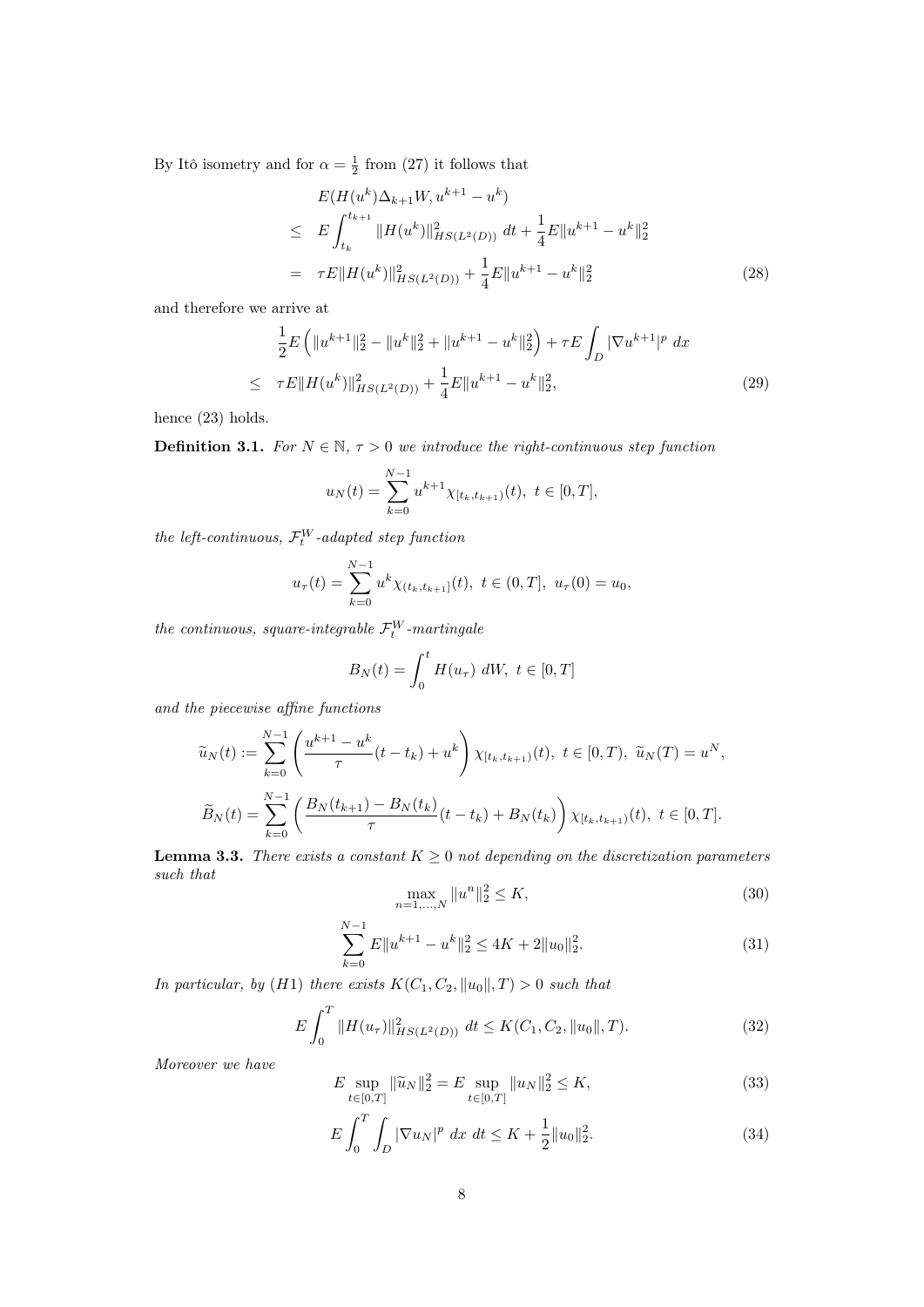Proof: We fix  $n \in \{1, \ldots, N\}$ , take the sum over  $0, \ldots, n-1$  in (23) to get

$$
\frac{1}{2}E\|u^n\|_2^2 - \frac{1}{2}E\|u_0\|_2^2 + \frac{1}{4}\sum_{k=0}^{n-1}E\|u^{k+1} - u^k\|_2^2 + \sum_{k=0}^{n-1}\tau E\int_D|\nabla u^{k+1}|^p dx
$$
\n
$$
\leq \sum_{k=0}^{n-1}\tau E\|H(u^k)\|_{HS(L^2(D))}^2 ds \tag{35}
$$

Discarding nonnegative terms by  $(H1)$  it follows that

$$
\frac{1}{2}E\|u^n\|_2^2 \le \frac{1}{2}E\|u_0\|_2^2 + \sum_{k=0}^{n-1} C_1 \tau E\|u^k\|_2^2
$$
\n(36)

Applying the discrete Gronwall inequality in (36) yields

$$
E \|u^n\|_2^2 \le \|u_0\|_2^2 e^{2C_1 T} \tag{37}
$$

and (30) follows from (37) with  $K := ||u_0||_2^2 e^{2C_1T}$ . Now (31) follows from (30) and (35) by taking  $n = N$  and keeping the nonnegative term

$$
\frac{1}{4} \sum_{k=0}^{n-1} E||u^{k+1} - u^k||_2^2.
$$

 $(32)$  is a direct consequence of  $(H1)$  and  $(30)$ . Moreover,

$$
E \sup_{t \in [0,T]} \|\widetilde{u}_N\|_2^2 = E \sup_{t \in [0,T]} \|u_N\|_2^2 \le E \max_{k=1,\dots,N} \|u^k\|_2^2 \le K. \tag{38}
$$

Finally, (34) follows now from (35) and (30) by keeping the nonnegative term

$$
\sum_{k=0}^{n-1} \tau E \int_D |\nabla u^{k+1}|^p dx
$$

and taking  $n = N$ .

**Lemma 3.4.** There exists  $C \geq 0$  not depending on  $N \in \mathbb{N}$  such that

$$
E\int_0^T \|\frac{d}{dt}(\widetilde{u}_N - \widetilde{B}_N)\|_{W^{-1,p'}(D)}^{p'} dt
$$
  
 
$$
\leq C\left(E\int_0^T \|u_N\|_2^2 + \|\nabla u_N\|_p^p dt + 1\right).
$$
 (39)

Proof: For all  $t \in (t_k, t_{k+1})$ , and all  $k = 0, \ldots, N-1$ 

$$
\frac{d}{dt}(\widetilde{u}_N - \widetilde{B}_N) = \frac{u^{k+1} - u^k - H(u^k)\Delta_{k+1}W}{\tau} \n= \text{div}(|\nabla u^{k+1}|^{p-2}\nabla u^{k+1} + F(u^{k+1})).
$$
\n(40)

Since  $p \geq 2$ , there exists a constant  $C \geq 0$  not depending on  $N \in \mathbb{N}$  that may change from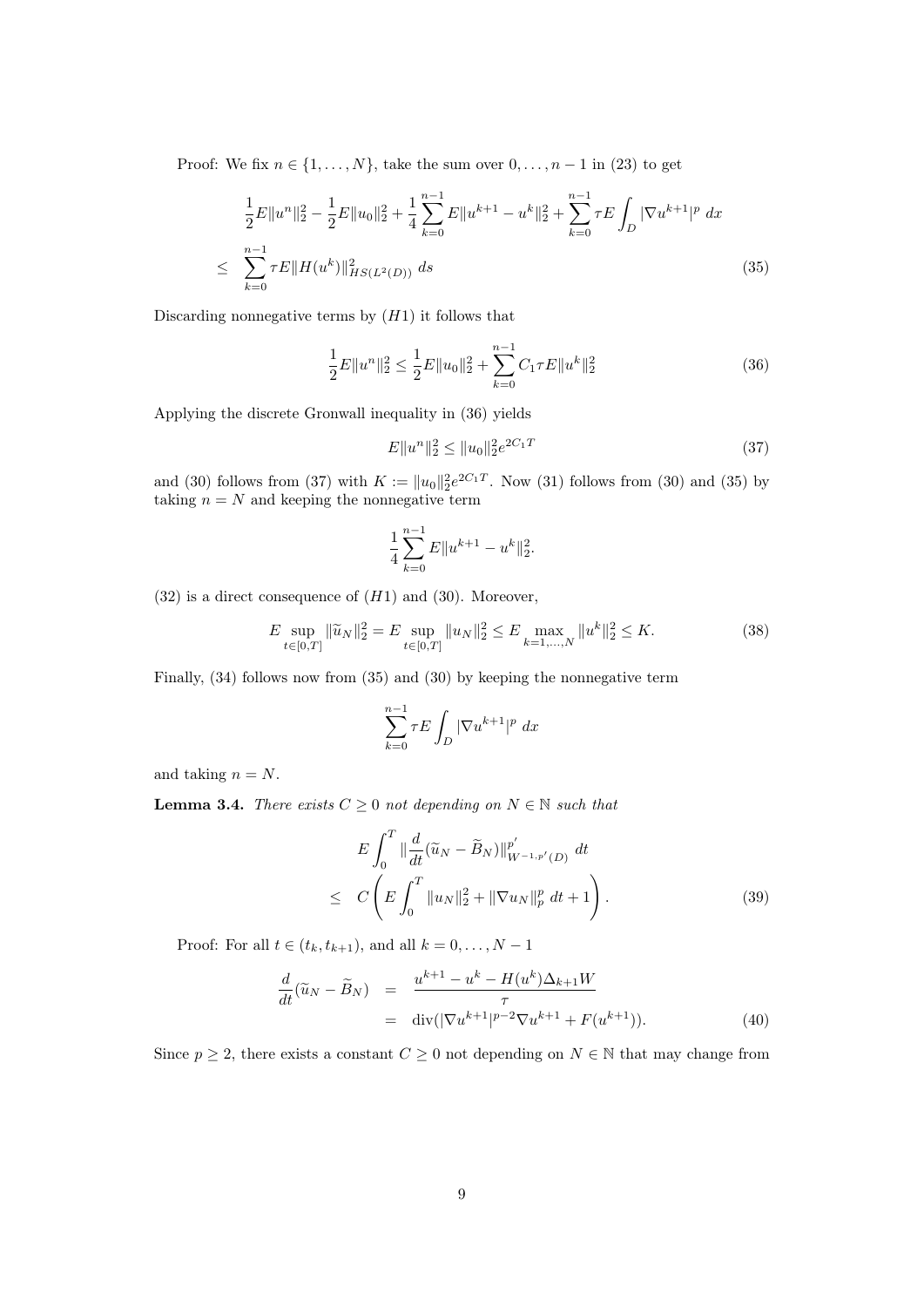line to line such that

$$
\|\frac{d}{dt}(\widetilde{u}_N - \widetilde{B}_N)\|_{W^{-1,p'}(D)}
$$
\n
$$
= \sup_{\|\varphi\|_{W_0^{1,p}(D)} \le 1} \int_D \left[ |\nabla u^{k+1}|^{p-2} \nabla u^{k+1} + F(u^{k+1}) \right] \nabla \varphi \, dx
$$
\n
$$
\le \sup_{\|\varphi\|_{W_0^{1,p}(D)} \le 1} \left( \|\nabla u^{k+1}\|_p^{p-1} \|\nabla \varphi\|_p + \|F(u^{k+1})\|_2 \|\nabla \varphi\|_2 \right)
$$
\n
$$
\le \sup_{\|\varphi\|_{W_0^{1,p}(D)} \le 1} \left( \|\nabla u^{k+1}\|_p^{p-1} + C \|F(u^{k+1})\|_2 \|\nabla \varphi\|_p \right)
$$
\n
$$
\le \|\nabla u^{k+1}\|_p^{p-1} + \|F(u^{k+1})\|_2. \tag{41}
$$

Therefore, for  $p' \leq 2$ ,  $L > 0$  the Lipschitz constant of F

 $\overline{a}$ 

$$
\begin{array}{rcl}\n\|\frac{d}{dt}(\widetilde{u}_N - \widetilde{B}_N)\|_{W^{-1,p'}(D)}^{p'} & \leq & \left(\|\nabla u^{k+1}\|_{p}^{p-1} + C\|F(u^{k+1})\|_{2}\right)^{p'} \\
& \leq & 2^{p'}(\|\nabla u^{k+1}\|_{p}^{p} + CL\|u^{k+1}\|_{2}^{p'}) \\
& \leq & 2^{p'}\|\nabla u^{k+1}\|_{p}^{p} + C(1 + \|u^{k+1}\|_{2}^{2}).\n\end{array}
$$

Hence

$$
\int_0^T \|\frac{d}{dt}(\widetilde{u}_N - \widetilde{B}_N)\|_{W^{-1,p'}(D)}^{p'} dt
$$
  
\n
$$
\leq 2^{p'}\tau \sum_{k=0}^{N-1} \|\nabla u^{k+1}\|_p^p + C \left(1 + \tau \sum_{k=0}^{N-1} \|u^{k+1}\|_2^2\right),
$$

and

$$
E\int_0^T \|\frac{d}{dt}(\widetilde{u}_N - \widetilde{B}_N)\|_{W^{-1,p'}(D)}^{p'} dt
$$
  
\n
$$
\leq 2^{p'}\tau \sum_{k=0}^{N-1} E\|\nabla u^{k+1}\|_p^p + C(1 + \tau \sum_{k=0}^{N-1} E\|u^{k+1}\|_2^2)
$$
  
\n
$$
\leq C\left(E\int_0^T \|u_N\|_2^2 + \|\nabla u_N\|_p^p dt + 1\right).
$$

From Lemma 3.3 and Lemma 3.4 we get

**Lemma 3.5.** There exists a constant  $C \geq 0$  not depending on  $N \in \mathbb{N}$  such that

$$
E\int_{0}^{T} \|\frac{d}{dt}(\widetilde{u}_{N} - \widetilde{B}_{N})\|_{W^{-1,p'}(D)}^{p'} \le C.
$$
\n(42)

**Lemma 3.6.** For  $T > 0$ ,  $N \in \mathbb{N}$  we define an equidistant subdivision of  $[0, T]$  by

$$
0=t_0
$$

with  $\tau = \frac{T}{N} = t_{k+1} - t_k$  for  $k = 0, \ldots, N-1$ . Let K, H be separable Hilbert spaces and W be a Wiener process in K with covariance operator Q. For a  $\mathcal{F}_{t_k}^W$ -measurable random variable  $\Phi_k$  with values in  $HS(Q^{1/2}(\mathcal{K}), \mathcal{H})$  we define the left-continuous,  $\mathcal{F}_t^W$ -adapted process

$$
\Phi_{\tau} := \sum_{k=0}^{N-1} \Phi_k \chi_{(t_k, t_{k+1}]}.
$$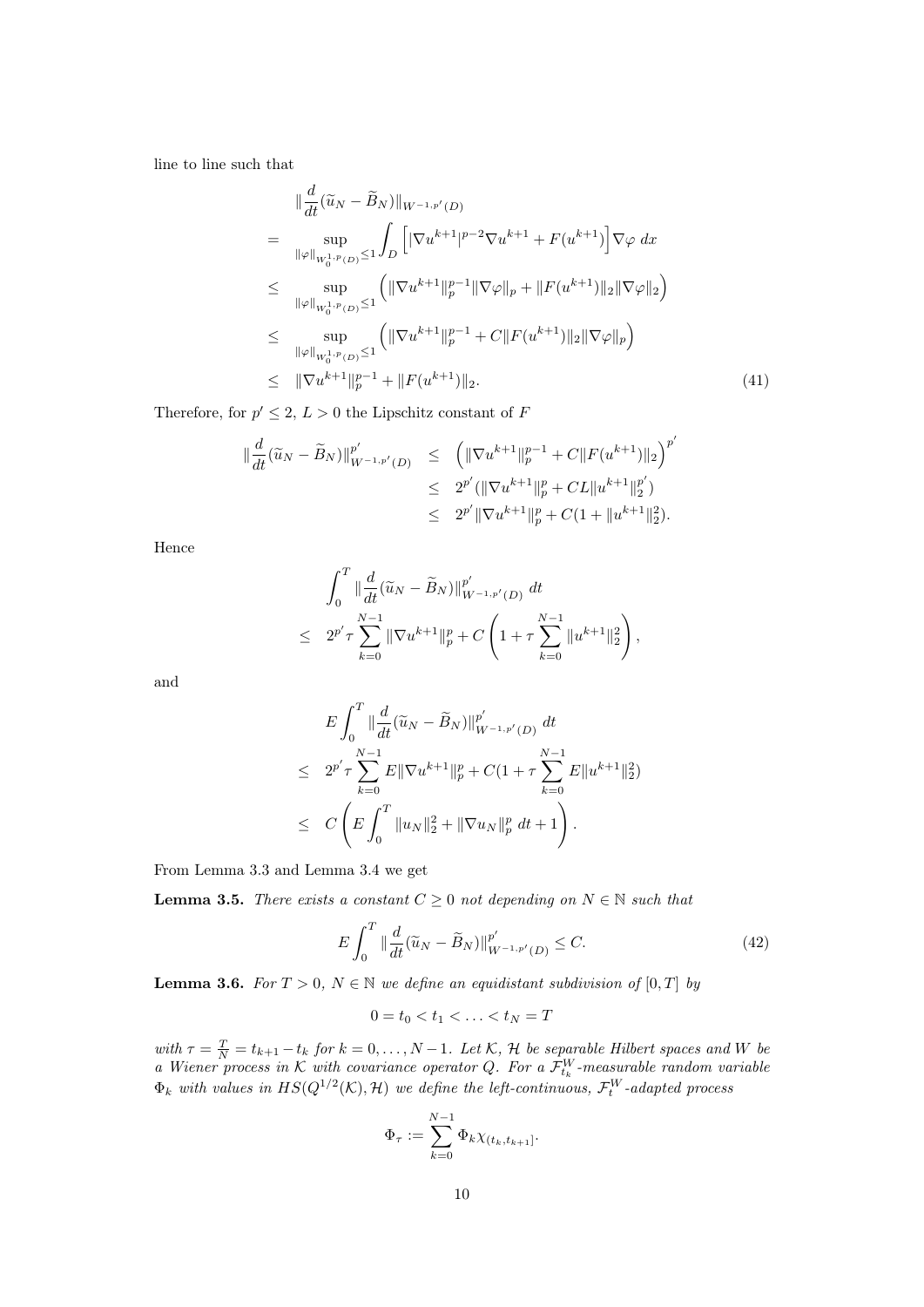For any  $p > 2$ , there exists constants  $\gamma > 0$  and  $C_{\gamma} \ge 0$  not depending on  $N \in \mathbb{N}$  and an  $integral,~real-valued~random~variable~X~such~that$ 

$$
\sup_{k \in \{0, ..., N-1\}} \sup_{s \in [t_k, t_{k+1}]} \| \int_{t_k}^s \Phi_{\tau} dW \|_{\mathcal{H}}
$$
  

$$
\leq C_{\gamma} \tau^{\gamma} \left( \sup_{k \in \{0, ..., N-1\}} \tau \| \Phi_k \|_{HS(\mathcal{K}, \mathcal{H})}^p + 1 + X \right).
$$

Moreover, there exists a constant  $C \geq 0$  such that

$$
E(X) \leq C \text{tr}(Q). \tag{43}
$$

Proof: Let us fix  $s \in [t_k, t_{k+1}]$  and  $k \in \{0, ..., N-1\}$ . Then we have

$$
\|\int_{t_k}^s \Phi_{\tau} dW\|_{\mathcal{H}} \leq \|\Phi_k\|_{HS(\mathcal{K},\mathcal{H})} \|W(s) - W(t_k)\|_{\mathcal{K}}.
$$

Now, from [10], [16, Ex. 2.4.1] (see Lemma 4.6 in the Appendix) for any  $q \ge 1$  and  $\alpha > \frac{1}{q}$ it follows that

$$
\|W(s) - W(t_k)\|_{\mathcal{K}}
$$
\n
$$
\leq C_{\alpha,q}^{1/q} \tau^{\alpha - 1/q} \left( \int_{t_k}^{t_{k+1}} \int_{t_k}^{t_{k+1}} \frac{\|W(t) - W(r)\|_{\mathcal{K}}^q}{|t - r|^{\alpha q + 1}} \, dt \, dr \right)^{1/q}
$$
\n
$$
\leq C_{\alpha,q}^{1/q} \tau^{\alpha - 1/q} \left( \int_0^T \int_0^T \frac{\|W(t) - W(r)\|_{\mathcal{K}}^q}{|t - r|^{\alpha q + 1}} \, dt \, dr \right)^{1/q}
$$
\n
$$
= C_{\alpha,q}^{1/q} \tau^{\alpha - 1/q} X^{1/q} \tag{44}
$$

where

$$
X := \int_0^T \int_0^T \frac{\|W(t) - W(r)\|_{\mathcal{K}}^q}{|t - r|^{\alpha q + 1}} dt dr
$$

is a real-valued random variable. Thus,

$$
\sup_{k \in \{0, ..., N-1\}} \sup_{s \in [t_k, t_{k+1}]} \| \int_{t_k}^s \Phi_{\tau} dW \|_{\mathcal{H}}
$$
\n
$$
\leq \sup_{k \in \{0, ..., N-1\}} \sup_{s \in [t_k, t_{k+1}]} \| \Phi_k \|_{HS(\mathcal{K}, \mathcal{H})} \| W(s) - W(t_k) \|_{\mathcal{K}}
$$
\n
$$
\leq \left( \sup_{k \in \{0, ..., N-1\}} \| \Phi_k \|_{HS(\mathcal{K}, \mathcal{H})} \right) \sup_{k \in \{0, ..., N-1\}} \sup_{s \in [t_k, t_{k+1}]} \| W(s) - W(t_k) \|_{\mathcal{K}}
$$

and from (44) it follows that

$$
\sup_{k \in \{0, ..., N-1\}} \sup_{s \in [t_k, t_{k+1}]} \| \int_{t_k}^s \Phi_{\tau} dW \|_{\mathcal{H}}
$$
\n
$$
\leq C_{\alpha, q}^{1/q} \tau^{\alpha - 1/q} X^{1/q} \sup_{k \in \{0, ..., N-1\}} \| \Phi_k \|_{HS(\mathcal{K}, \mathcal{H})}
$$
\n
$$
= C_{\alpha, q}^{1/q} \tau^{\alpha - 1/q - 1/p} \left( \sup_{k \in \{0, ..., N-1\}} \tau^{1/p} \| \Phi_k \|_{HS(\mathcal{K}, \mathcal{H})} X^{1/q} \right)
$$
\n
$$
\leq C_{\alpha, q}^{1/q} \tau^{\alpha - 1/q - 1/p} \left( \sup_{k \in \{0, ..., N-1\}} \tau \| \Phi_k \|_{HS(\mathcal{K}, \mathcal{H})}^p + X^{p'/q} \right)
$$
\n
$$
\leq C_{\alpha, q}^{1/q} \tau^{\alpha - 1/q - 1/p} \left( \sup_{k \in \{0, ..., N-1\}} \tau \| \Phi_k \|_{HS(\mathcal{K}, \mathcal{H})}^p + 1 + X \right)
$$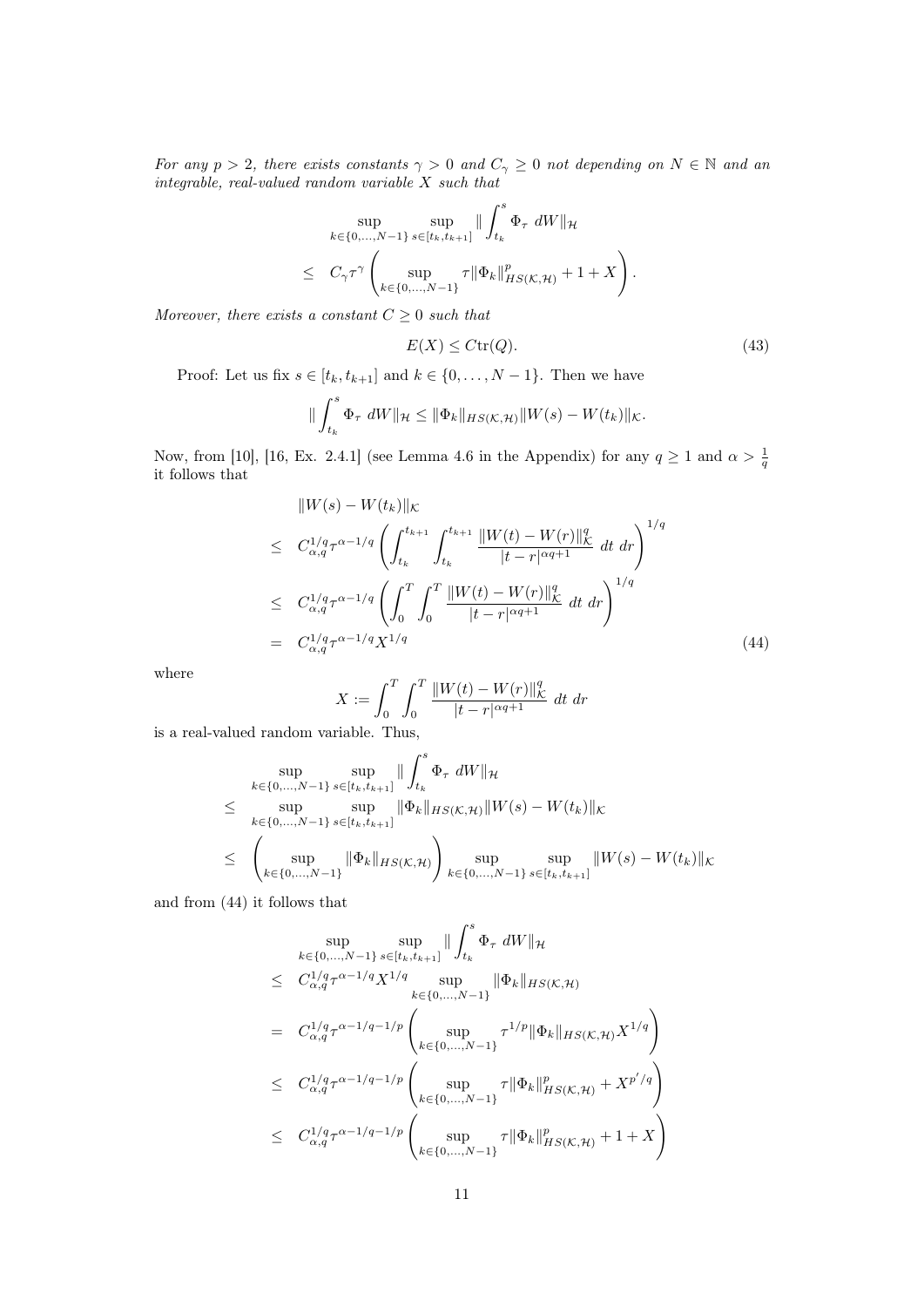where  $q \geq 1$  is such that

$$
\gamma := \alpha - 1/q - 1/p > 0, \quad p'/q \le 1.
$$

Moreover,

$$
E(X) = \int_0^T \int_0^T \frac{E\|W(t) - W(r)\|_{K}^q}{|t - r|^{\alpha q + 1}} dt \, dr.
$$

Since

$$
W(t) - W(s) \sim \mathcal{N}(0, Q(t - s)),
$$

it follows that there exists  $C_q \geq 0$  such that

$$
E||W(t) - W(r)||_{K}^{q} \leq C_{q} \text{tr}(Q)|t - r|^{q/2},
$$

and one gets, choosing q such that  $q > p > 2$  and  $\alpha \in (\frac{1}{p} + \frac{1}{q}, \frac{1}{2})$ 

$$
E(X) \le C_q \text{tr}(Q) \int_0^T \int_0^T |t-r|^{q/2 - \alpha q - 1} dt \, dr =: C \text{tr}(Q).
$$

## 3.3 Regularity of approximate solutions

**Lemma 3.7.** There exists a constant  $K_1 > 0$  not depending on the discretization parameters such that

$$
E\int_{0}^{T} \|H(u_{\tau})\|_{HS(L^{2}(D);H_{0}^{1}(D))}^{p} \, dt \le K_{1}.
$$
\n(45)

Proof: We fix an orthonormal basis  $(e_n) \subset L^2(D)$ . Then,

$$
E \int_0^T \|H(u_\tau)\|_{HS(L^2(D);H_0^1(D))}^p \, dt = E \sum_{k=0}^{N-1} \tau \|H(u^k)\|_{HS(L^2(D);H_0^1(D))}^p
$$
\n
$$
= E \tau \sum_{k=0}^{N-1} \left( \sum_{n=1}^\infty \|H(u^k)(e_n)\|_{H_0^1(D)}^2 \right)^{p/2} \tag{46}
$$

Now we use  $(H2)$  to estimate

$$
E\tau \sum_{k=0}^{N-1} \left( \sum_{n=1}^{\infty} \|H(u^k)(e_n)\|_{H_0^1(D)}^2 \right)^{p/2} \leq EC_2^{p/2} \tau \sum_{k=0}^{N-1} \|\nabla u^k\|_2^p
$$
  
\n
$$
\leq C_2^{p/2} \tau E \left( \sum_{k=0}^{N-1} \|\nabla u^{k+1}\|_2^p + \|\nabla u_0\|_2^p \right)
$$
  
\n
$$
\leq C_2^{p/2} C_p E \int_0^T \|\nabla u_N\|_p^p + \|\nabla u_0\|_p^p dt
$$
  
\n
$$
= C_2^{p/2} C_p E \int_0^T \|\nabla u_N\|_p^p dt + T \|\nabla u_0\|_p^p dt
$$
 (47)

where  $C_p \geq 0$  is a constant not depending on the discretization parameters. According to Lemma  $3.3, (34)$ , from  $(47)$  it follows that

$$
E\int_{0}^{T} \|H(u_{\tau})\|_{HS(L^{2}(D);H_{0}^{1}(D))}^{p} \, dt \leq K_{1}
$$
\n<sup>(48)</sup>

with  $K_1 := \max(C_2^{p/2}C_p(K + \|u_0\|_2^2), C_2^{p/2}C_p \|\nabla u_0\|_p^p)$ .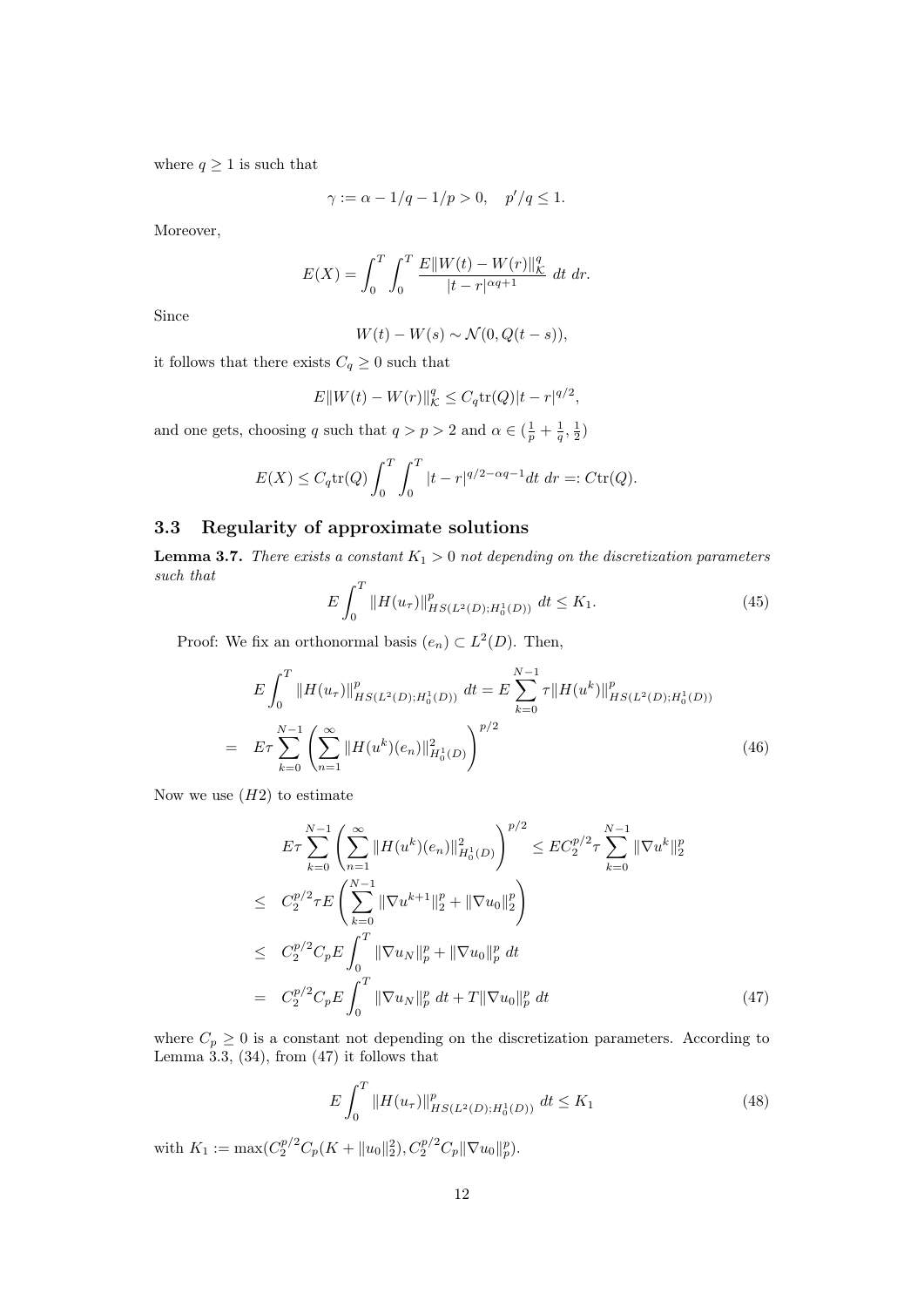**Definition 3.2.** For a Banach space V,  $T > 0$ ,  $0 < \alpha < 1$  and  $1 \le p < \infty$  we recall the definition of the fractional Sobolev space (see also [1], p.111, [15] for more information):

$$
W^{\alpha,p}(0,T;V) := \{ f \in L^p(0,T;V) \mid ||f||_{W^{\alpha,p}(0,T;V)} < +\infty \},
$$

where

$$
||f||_{W^{\alpha,p}(0,T;V)} = \left(\int_0^T \int_0^T \frac{||f(r) - f(t)||_V^p}{|t - r|^{\alpha p + 1}} dr dt\right)^{1/p}
$$

**Lemma 3.8.** For any  $\alpha \in (0, \frac{1}{2})$  there exists a constant  $C(\alpha, p) \geq 0$  such that

$$
E\|\int_0^{\cdot} H(u_\tau) \, dW\|_{W^{\alpha,p}(0,T;H_0^1(D))}^p \le C(\alpha, p)K_1,\tag{49}
$$

.

where  $K_1 \geq 0$  is defined in Lemma 3.7. In particular,

$$
\int_0^\cdot H(u_\tau) \ dW
$$

is bounded in  $L^p(\Omega; W^{\alpha,p}(0,T; H_0^1(D)))$ .

Proof: We recall that  $u_{\tau}$  is a left-continuous,  $\mathcal{F}_{t}^{W}$ -adapted process with values in  $W_{0}^{1,p}(D)$ and  $H: W_0^{1,p}(D) \to HS(L^2(D); H_0^1(D))$  is continuous. Thus,  $H(u_\tau)$  is a left-continuous,  $\mathcal{F}_t^W$ -adapted process and therefore it is progressively measurable. From [8], Lemma 2.1., p.369 (Lemma 4.7 in the Appendix) it follows that there exists  $C(\alpha, p) \geq 0$  such that

$$
E\| \int_0^{\cdot} H(u_\tau) \, dW \|_{W^{\alpha,p}(0,T;H_0^1(D))}^p
$$
  
\n
$$
\leq C(\alpha, p) E \int_0^T \| H(u_\tau) \|_{HS(L^2(D);H_0^1(D))}^p \, dt. \tag{50}
$$

Now, the assertion is a direct consequence of Lemma 3.7.

**Lemma 3.9.**  $(B_N)$  is uniformly bounded in  $L^p(\Omega; W^{\alpha,p}(0,T; H_0^1(D)))$  for any  $\alpha \in (0,\gamma)$ and  $\gamma = \frac{1}{2} - \frac{1}{p}$ .

Proof: We have to verify the assumptions of Lemma [2], Lemma 3.2 (Lemma 4.8 in the Appendix) for  $\mathcal{G} = \mathcal{B}_N$ : For any  $l \in \{0, \ldots, N\}$  we have

$$
\tau \sum_{k=0}^{N-l} \|\widetilde{B}_N(t_{k+l}) - \widetilde{B}_N(t_k)\|_{L^p(\Omega; H_0^1(D))}^p
$$
\n
$$
= \tau \sum_{k=0}^{N-l} E\| \int_{t_k}^{t_{k+l}} H(u_\tau) dW\|_{H_0^1(D)}^p
$$
\n
$$
= \tau \sum_{k=0}^{N-l} E\| \int_0^{t_{k+l}} H(u_\tau) \chi_{(t_k, t_{k+l}]} dW\|_{H_0^1(D)}^p.
$$
\n(51)

We use the Burkholder-Davies-Gundy and the Hölder inequality to get

$$
\tau \sum_{k=0}^{N-l} \|\widetilde{B}_N(t_{k+l}) - \widetilde{B}_N(t_k)\|_{L^p(\Omega; H_0^1(D))}^p
$$
\n
$$
\leq \tau \sum_{k=0}^{N-l} E\left(\int_{t_k}^{t_{k+l}} \|H(u_\tau)\|_{HS(L^2(D); H_0^1(D))}^2 dt\right)^{p/2}
$$
\n
$$
\leq E\tau \sum_{k=0}^{N-l} (t_{k+l} - t_k)^{\frac{p}{2}-1} \left(\int_0^T \|H(u_\tau)\|_{HS(L^2(D); H_0^1(D))}^p dt\right). \tag{52}
$$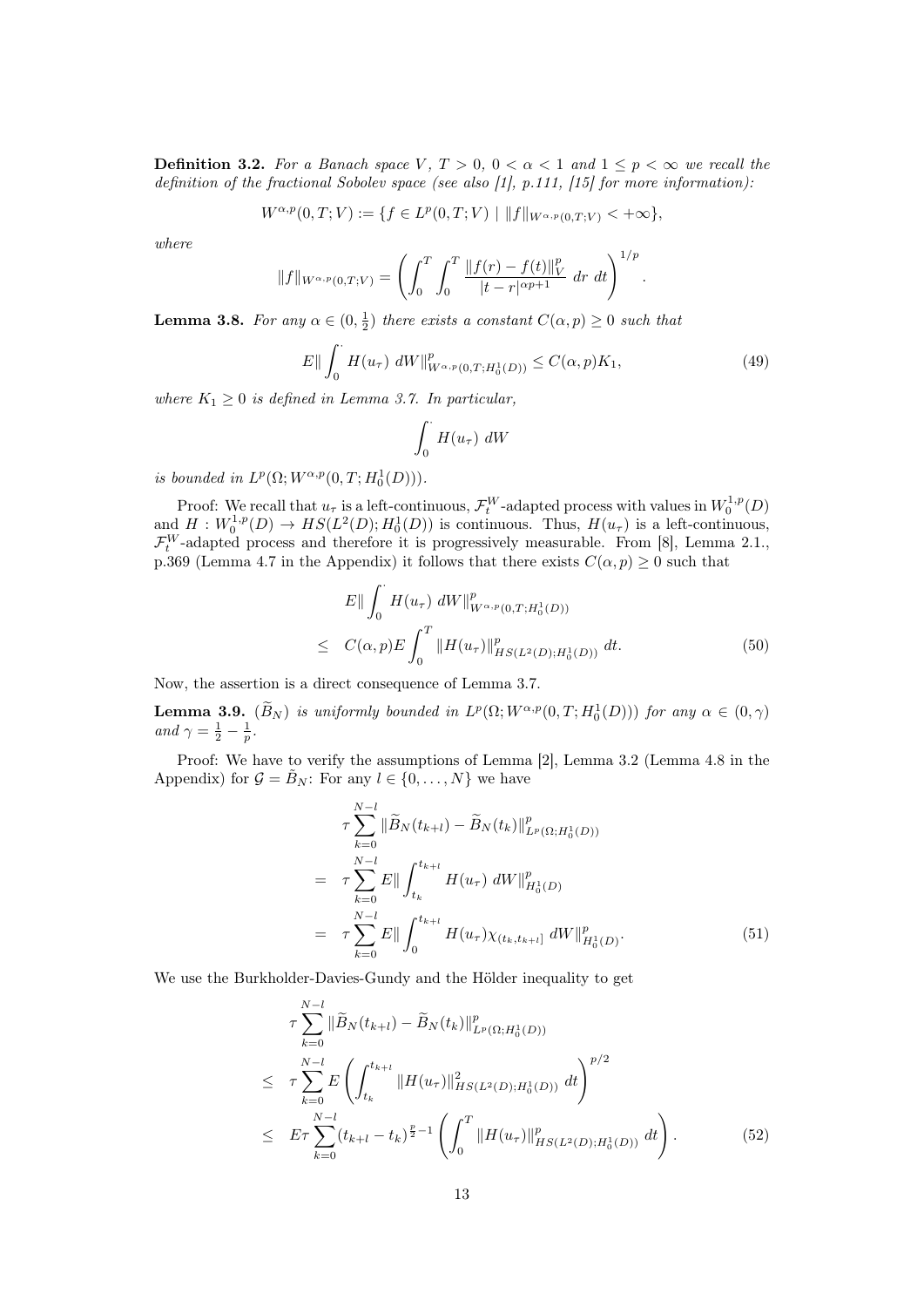From (51) and Lemma 3.7 it follows that there exists a constant  $K_1 > 0$  not depending on the discretization parameters such that

$$
\tau \sum_{k=0}^{N-l} \|\widetilde{B}_N(t_{k+l}) - \widetilde{B}_N(t_k)\|_{L^2(\Omega; H_0^1(D))}^p
$$
\n
$$
\leq \tau (N-l)t_l^{\frac{p}{2}-1} E \int_0^T \|H(u_\tau)\|_{HS(L^2(D); H_0^1(D))}^p dt
$$
\n
$$
\leq (T+t_l)t_l^{\frac{p}{2}-1} K_1 \leq 2TK_1t_l^{\frac{p-2}{2}} \tag{53}
$$

For  $\gamma := \frac{1}{2} - \frac{1}{p} > 0$ , and  $C := (2TK_1)^{1/p}$  from (53) it follows that

$$
\tau \sum_{k=0}^{N-l} \|\widetilde{B}_N(t_{k+l}) - \widetilde{B}_N(t_k)\|_{L^p(\Omega; H_0^1(D))}^p \le C^p t_l^{\gamma p}.
$$
\n(54)

According to Lemma [2], Lemma 3.2 (Lemma 4.8 in the Appendix), from (54) it follows that  $(B_N)$  is uniformly bounded in the Nikolskii space

$$
N^{\gamma,p}(0,T;L^p(\Omega;H^1_0(D)))\hookrightarrow W^{\alpha,p}(0,T;L^p(\Omega\times H^1_0(D)))
$$

with continuous imbedding for any  $\alpha \in (0, \gamma)$  (see [1], p.111, [15]). Thanks to the Fubini theorem this implies

$$
||B_N||_{L^p(\Omega;W^{\alpha,p}(0,T;H^1_0(D)))} \leq C
$$

for all  $N \in \mathbb{N}$  and a constant  $C \geq 0$  not depending on  $N \in \mathbb{N}$ .

Remark 3.2. It is well-known (see, e.g. [13], Lemma 7.1, p.202 and Lemma 7.7, p.208) that the space

$$
\mathcal{W} := \{ v \in L^p(0, T; H_0^1(D)) \mid \frac{d}{dt} v \in L^{p'}(0, T; W^{-1, p'}(D)) \}
$$

is continuously embedded into  $\mathcal{C}([0,T];W^{-1,p'}(D))$  and compactly embedded into  $L^2(0,T;L^2(D))$ .

**Lemma 3.10.** There exists a constant  $C \geq 0$  such that

$$
\|\tilde{u}_N\|_{L^p(\Omega; L^p(0,T; W_0^{1,p}(D)))} + \|\tilde{u}_N - \tilde{B}_N\|_{L^{p'}(\Omega; \mathcal{W})} \le C \tag{55}
$$

for all  $N \in \mathbb{N}$ .

Proof: Elementary calculations yield that there exists a constant  $\tilde{C} > 0$  not depending on the discretization parameters such that

$$
E \|\widetilde{u}_{N}\|_{L^{p}(0,T;W_{0}^{1,p}(D))}^{p} \leq \widetilde{C}E\tau \sum_{k=0}^{N} \|u^{k}\|_{W_{0}^{1,p}(D)}^{p} \leq \widetilde{C}E\left(\int_{0}^{T} \|\nabla u_{N}\|_{p}^{p} dt + \|\nabla u_{0}\|_{p}^{p}\right)
$$
(56)

and by Lemma 3.3 the right-hand side of (56) is bounded. From Lemma 3.9 it follows that  $(\widetilde{B}_N)$  is bounded in  $L^p(\Omega; W^{\alpha, p}(0,T; H_0^1(D)))$  for  $\alpha \in (0, \frac{1}{2} - \frac{1}{p})$ . Thus,  $(\widetilde{u}_N - \widetilde{B}_N)$  is bounded in  $L^p(\Omega; L^p(0,T; H_0^1(D)))$ . Now, the assertion is a direct consequence of Lemma 3.5.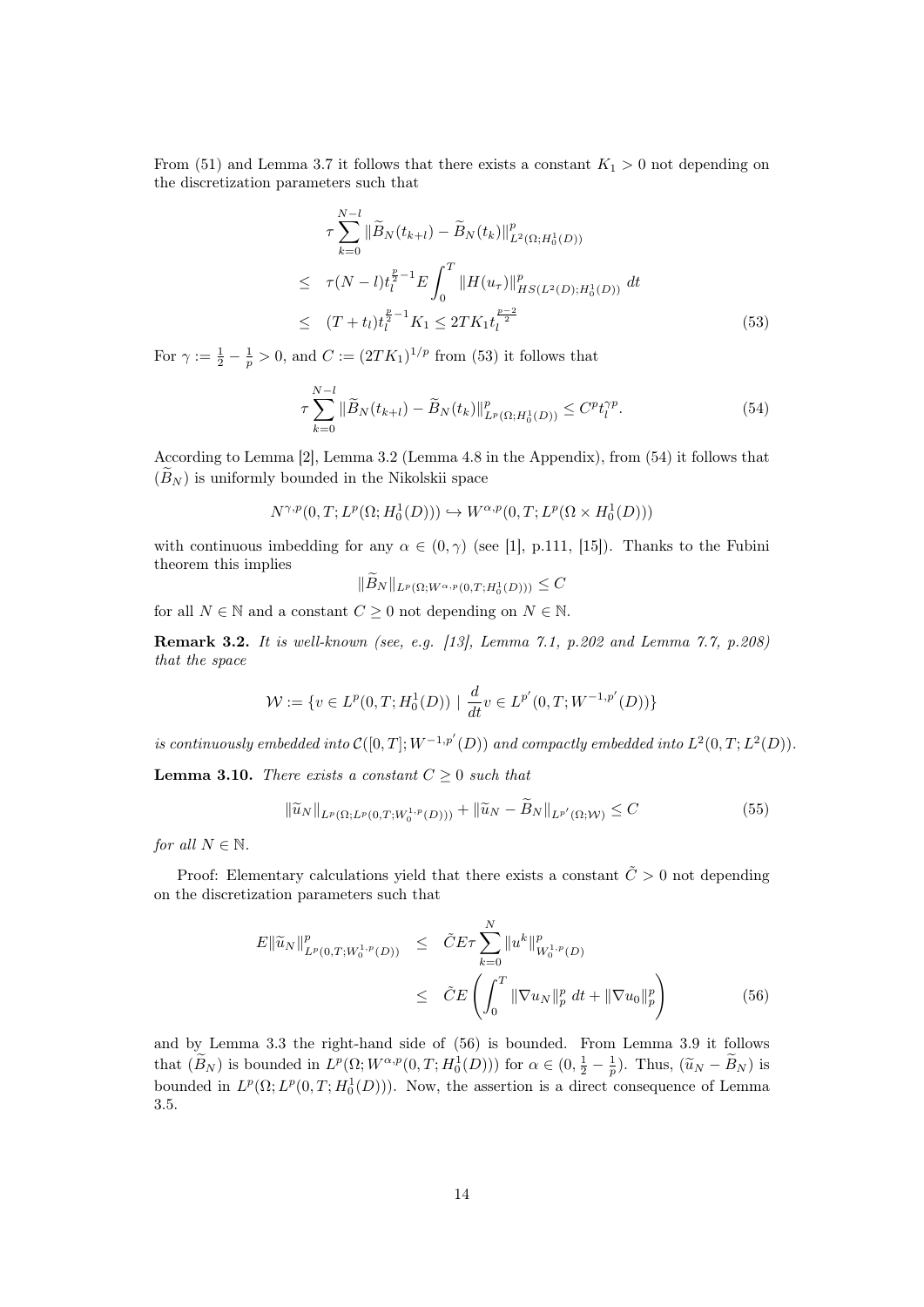## 3.4 Tightness

Next, we set

$$
\mathcal{X} := \mathcal{C}([0,T]; L^2(D)) \times L^2(0,T; L^2(D)).
$$

For  $N \in \mathbb{N}$ , we denote the law of  $\tilde{u}_N$  by  $\mu_{\tilde{u}_N} = P \circ (\tilde{u}_N)^{-1}$  on  $L^2(0,T;L^2(D))$  and the law of  $R_{\tilde{u}_N}$  by  $\mu_{\tilde{u}_N} = P \circ (R_{\tilde{u}_N})^{-1}$  on  $\mathcal{C}([0,T]:L^2(D))$ . Their joint law on  $\mathcal{X}$  is denoted law of  $B_N$  by  $\mu_{B_N} = P \circ (B_N)^{-1}$  on  $\mathcal{C}([0,T]; L^2(D))$ . Their joint law on X is denoted by  $\mu_N = (\mu_{B_N}, \mu_{\widetilde{u}_N}).$ 

**Proposition 3.11.** The sequence  $(\mu_{\widetilde{u}_N})$  is tight on  $L^2(0,T;L^2(D))$  and the sequence  $(\mu_{B_N})$ is tight on  $\mathcal{C}([0,T];L^2(D))$ . In particular, the sequence of their joint laws  $(\mu_N)$  is tight on  $\mathcal{X}.$ 

Proof: For  $\alpha \in (0, \frac{1}{2})$ , the linear space

$$
\mathcal{V} := \{ u = v + w, \ v \in \mathcal{W}, \ w \in W^{\alpha, p}(0, T; H_0^1(D)) \}
$$

endowed with the norm

$$
||u||_{\mathcal{V}} := \inf_{\substack{v \in \mathcal{W}, \\ w \in W^{\alpha, p}(0, T; H_0^1(D)), \\ u = v + w}} \max(||v||_{\mathcal{W}}, ||w||_{W^{\alpha, 2}})
$$

is a Banach space which is compactly embedded into  $L^2(0,T; L^2(D))$  (see Lemma 4.9 in the Appendix). Since

$$
\widetilde{u}_N = (\widetilde{u}_N - \widetilde{B}_N) + \widetilde{B}_N
$$

for all  $N \in \mathbb{N}$ , it follows from Lemma 3.9 and Lemma 3.10 that  $(\widetilde{u}_N)$  is bounded in  $L^{p'}(\Omega; \mathcal{V})$ . Now, let us fix  $\varepsilon > 0$ . For any  $R > 0$  the set

$$
B_{\mathcal{V}}(R,0) := \{ u \in \mathcal{V} \mid ||u||_{\mathcal{V}} \le R \}
$$

is compact in  $L^2(0,T;L^2(D))$ . There exists a constant  $C>0$  not depending  $R>0$ , such that for any  $R > 0$ , and any  $N \in \mathbb{N}$ 

$$
\mu_{\widetilde{u}_N}(B_{\mathcal{V}}(R,0)) = 1 - \mu_{\widetilde{u}_N}(B_{\mathcal{V}}^c(R,0)) \n= 1 - \int_{\{\omega \in \Omega \; | \; \|\widetilde{u}_N\|_{\mathcal{V}} > R\}} 1 \, dP \n\geq 1 - \frac{1}{R^{p'}} \int_{\{\omega \in \Omega \; | \; \|\widetilde{u}_N\|_{\mathcal{V}} > R\}} \|\widetilde{u}_N\|_{\mathcal{V}}^{p'} \, dP \n\geq 1 - \frac{1}{R^{p'}} E(\|\widetilde{u}_N\|_{\mathcal{V}}^{p'}) = 1 - \frac{C}{R^{p'}} \tag{57}
$$

and from (57) it follows that we can find  $R_{\varepsilon} > 0$  such that

$$
\mu_{\widetilde{u}_N}(B_{\mathcal{V}}(R_{\varepsilon},0)) \geq 1-\varepsilon
$$

for all  $N \in \mathbb{N}$ . According to [14], p.82, Corollary 2,

$$
W^{\alpha,p}(0,T;H_0^1(D)) \hookrightarrow \mathcal{C}([0,T];L^2(D))
$$

with compact imbedding for all  $\alpha \in (\frac{1}{p}, \frac{1}{2})$ . Thus, for any  $R > 0$  and any  $\alpha \in (\frac{1}{p}, \frac{1}{2})$ ,

$$
B_{W^{\alpha,p}}(R,0) := \{ u \in W^{\alpha,p}(0,T;H_0^1(D)) \mid ||u||_{W^{\alpha,p}(0,T;H_0^1(D))} \le R \}
$$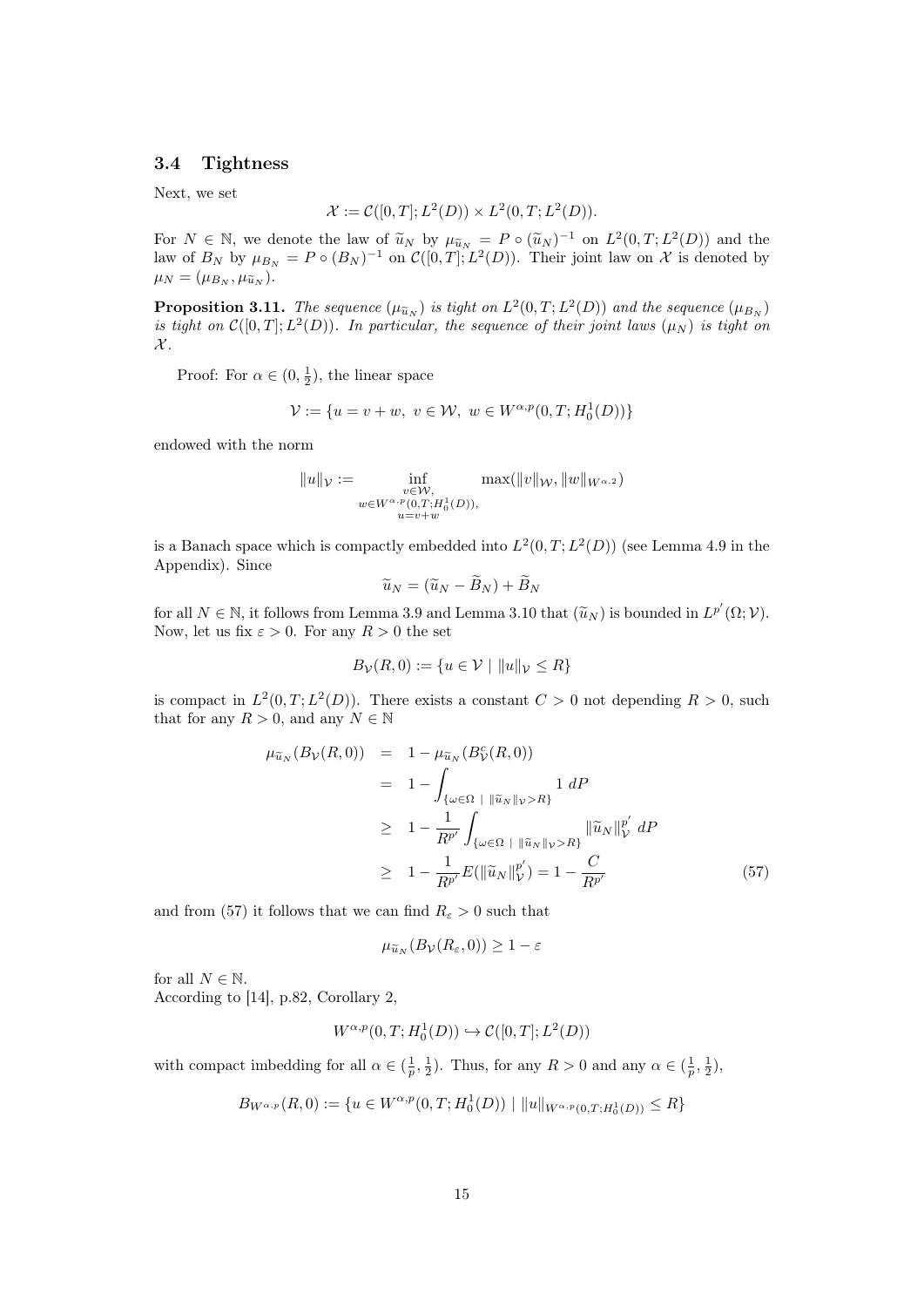is compact in  $\mathcal{C}([0,T];L^2(D)).$ 

By Lemma 3.8  $(B_N)$  is uniformly bounded in  $L^p(\Omega; W^{\alpha,p}(0,T; H_0^1(D)))$  for  $\alpha \in (0, \frac{1}{2})$ , hence there exists a constant  $C > 0$  not depending  $R > 0$  such that

$$
\mu_{B_N}(B_{W^{\alpha,p}}(R,0)) = 1 - \mu_{B_N}(B_{W^{\alpha,p}}^c(R,0))
$$
  
\n
$$
\geq 1 - \frac{1}{R^p} E(||B_N||_{W^{\alpha,p}(0,T;H_0^1(D))}^p) = 1 - \frac{C}{R^p}
$$
\n(58)

Thanks to (58), for any  $\varepsilon > 0$  we can find  $R_{\varepsilon} > 0$  such that

$$
\mu_{B_N}(B_{W^{\alpha,p}}(R_{\varepsilon},0)) \geq 1-\varepsilon.
$$

Remark 3.3. From Prokhorov theorem (see Theorem 4.1 and 4.3 in the Appendix for references) and Proposition 3.11 it follows that the sequence  $(\mu_N) = (\mu_{B_N}, \mu_{\tilde{u}_N})$  is relatively compact, i.e. there exists a (not relabeled) subsequence of  $(\mu_N)$  and a probability measure  $\mu_{\infty} = (\mu_{\infty}^1, \mu_{\infty}^2)$  on X, such that

$$
\lim_{N \to \infty} \int_{\mathcal{C}([0,T];L^2(D))} \psi \, d\mu_{B_N} = \int_{\mathcal{C}([0,T];L^2(D))} \psi \, d\mu_{\infty}^1 \tag{59}
$$

for all bounded, continuous functions  $\psi : \mathcal{C}([0,T]; L^2(D)) \to \mathbb{R}$ ,

$$
\lim_{N \to \infty} \int_{L^2(0,T;L^2(D))} \varphi \, d\mu_{\widetilde{u}_N} = \int_{L^2(0,T;L^2(D))} \varphi \, d\mu_{\infty}^2 \tag{60}
$$

for all bounded, continuous functions  $\varphi : L^2(0,T; L^2(D)) \to \mathbb{R}$ . In particular,

$$
\int_{L^2(0,T;L^2(D))} \varphi \, d\mu_{\widetilde{u}_N} = \int_{\Omega} \varphi(\widetilde{u}_N) \, dP = E[\varphi(\widetilde{u}_N)],
$$
\n
$$
\int_{\mathcal{C}([0,T];L^2(D))} \psi \, d\mu_{B_N} = \int_{\Omega} \psi(B_N) \, dP = E[\psi(B_N)],
$$

hence (59) implies  $B_N \mathcal{L}_{\gamma} \mu_{\infty}^1$  and (60) implies  $\widetilde{u}_N \mathcal{L}_{\gamma} \mu_{\infty}^2$ .

## 3.5 Existence of martingale solutions

Now, we use the following version of the theorem of Skorokhod (see [18], Theorem 1.10.4 and Addendum 1.10.5, p.59 and [1], Theorem 2.3, p.119-120), which can be found in the Appendix, to conclude:

There exists a sequence of measurable mappings

$$
(\hat{B}_N, \hat{u}_N) : (\hat{\Omega}, \hat{\mathcal{F}}, \hat{P}) \to \mathcal{X}, N \in \mathbb{N} \cup \{\infty\},\
$$

on some probalility space  $(\hat{\Omega}, \hat{\mathcal{F}}, \hat{P})$  such that

- i.)  $\hat{u}_N \to u_\infty$  in  $L^2(0,T; L^2(D))$  for  $N \to \infty$  a.s. in  $\hat{\Omega}$ ,
- *ii.*)  $\hat{B}_N \to B_\infty$  in  $\mathcal{C}([0,T]; L^2(D))$  for  $N \to \infty$  a.s. in  $\hat{\Omega}$
- *iii.*) The joint laws  $\mu_N = (\mu_{\mu_{B_N}}, \mu_{\tilde{u}_N})$  and  $\hat{\mu}_N = (\mu_{\hat{B}_N}, \mu_{\hat{u}_N})$  are the same for all  $N \in \mathbb{N}$ .  $\mathbb{N} \cup \{\infty\}$ . In particular, this implies

$$
E[\Psi(B_N, \tilde{u}_N)] = \int_{\mathcal{X}} \Psi \, d\mu_N = \int_{\mathcal{X}} \Psi \, d\hat{\mu}_N = E[\Psi(\hat{B}_N, \hat{u}_N)]
$$

for all  $N \in \mathbb{N}$  and all  $\Psi \in \mathcal{C}_b(\mathcal{X})$ .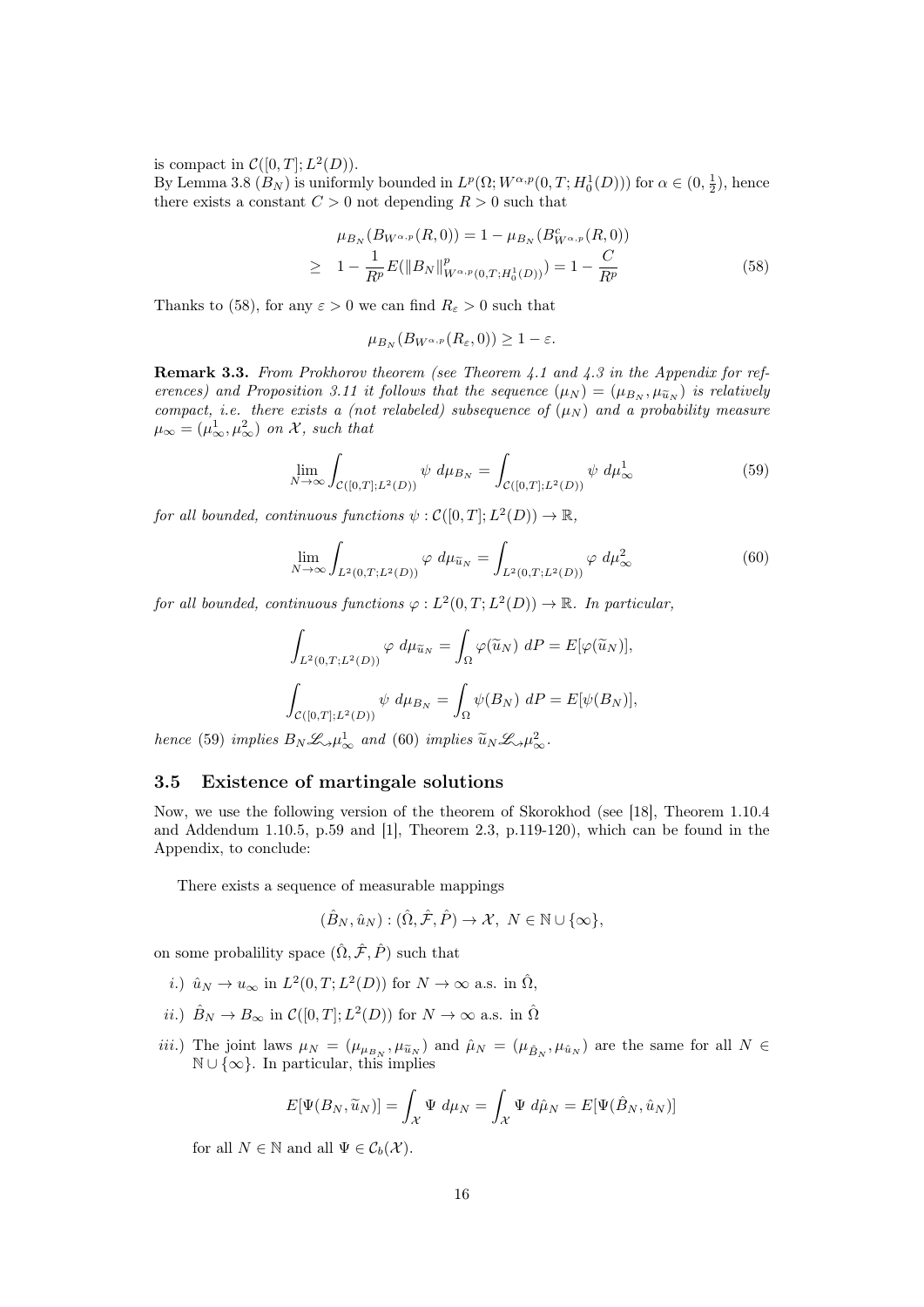*iv.*) There exist measurable mappings  $\phi_N : (\hat{\Omega}, \hat{\mathcal{F}}) \to (\Omega, \mathcal{F})$  such that  $\hat{u}_N = \tilde{u}_N \circ \phi_N$ ,  $\hat{B}_N = B_N \circ \phi_N$  and  $P = \hat{P} \circ \phi_N^{-1}$  for all  $N \in \mathbb{N}$ .

We can assume without loss of generality (see Remark 4.2 in the Appendix for a reference) that  $\hat{\mathcal{F}}$  is countably generated.

**Definition 3.3.** For  $N \in \mathbb{N}$  we define  $W_N := W \circ \phi_N$  and

$$
v^k := u^k \circ \phi_N, \ k = 0, \dots, N.
$$

For all  $t \in [0, T]$ , we introduce the left-continuous function

$$
v_{\tau}(t) := \sum_{k=0}^{N-1} v^k \chi_{(t_k, t_{k+1}]}(t), \ t \in (0, T], \ v_{\tau}(0) = u_0,
$$

the right-continuous function

$$
v_N(t) := \sum_{k=0}^{N-1} v^{k+1} \chi_{[t_k, t_{k+1})}(t), \ t \in [0, T]
$$

and the piecewise affine function

$$
b_N(t) := \sum_{k=0}^{N-1} \left( \frac{\hat{B}_N(t_{k+1}) - \hat{B}_N(t_k)}{\tau} (t - t_k) + \hat{B}_N(t_k) \right) \chi_{[t_k, t_{k+1})}(t), \ t \in [0, T].
$$

**Lemma 3.12.** For any  $N \in \mathbb{N}$  and any  $k = 0, ..., N - 1$  we have

$$
v^{k+1} - v^k - \tau \operatorname{div}(|\nabla v^{k+1}|^{p-2} \nabla v^{k+1} + F(v^{k+1})) - H(v^k) \Delta_{k+1} W_N = 0 \tag{61}
$$

a.s. in  $\hat{\Omega}$ .

Proof: Since  $P = \hat{P} \circ \phi_N^{-1}$ , by definition of the image measure for any  $\hat{A} \in \hat{\mathcal{F}}$  we have

$$
\int_{\hat{A}} v^{k+1} - v^k - \tau \operatorname{div}(|\nabla v^{k+1}|^{p-2} \nabla v^{k+1} + F(v^{k+1})) - H(v^k) \Delta_{k+1} W_N \, d\hat{P}
$$
\n
$$
= \int_{\phi_N(\hat{A})} u^{k+1} - u^k - \tau \operatorname{div}(|\nabla u^{k+1}|^{p-2} \nabla u^{k+1} + F(u^{k+1})) - H(u^k) \Delta_{k+1} W \, dP
$$
\n
$$
= 0
$$
\n(62)

**Lemma 3.13.** For any  $N \in \mathbb{N}$ ,  $W_N$  is a Q-Wiener process in U with  $Q = \text{diag}(\frac{1}{k^2})$ , thus a cylindrical Wiener process in  $L^2(D) = Q^{1/2}(U)$  adapted to the natural filtration  $(\mathcal{F}_t^{W_N})$ .

Proof: For all  $t \in [0, T]$  and all  $N \in \mathbb{N}$ ,  $W_N(t)$  is  $\mathcal{F}/\mathcal{B}(L^2(D))$ -measurable as the composition of the  $\hat{\mathcal{F}}/\mathcal{F}$ -measurable function  $\phi_N$  with the  $\hat{\mathcal{F}}/\mathcal{B}(L^2(D))$ -measurable function  $Q^{1/2} \circ W(t)$ . Thus,  $W_N : \hat{\Omega} \times [0,T] \to L^2(D)$  is a stochastic process. All further properties follow from the representation

$$
W_N(\hat{\omega}, t) = \sum_{k=0}^{\infty} \frac{1}{k} \beta_k(\phi_N(\hat{\omega}), t)
$$

in  $L^2(\hat{\Omega}; \mathcal{C}([0,T]; L^2(D)))$ , for an orthonormal basis  $(e_k)$  of  $L^2(D)$  and  $(\beta_k)$  independant, real-valued Brownian motions on  $(\Omega, \mathcal{F}, P)$ .

Lemma 3.14. We have

$$
\hat{B}_N(t) = \int_0^t H(v_\tau) dW_N,
$$
\n(63)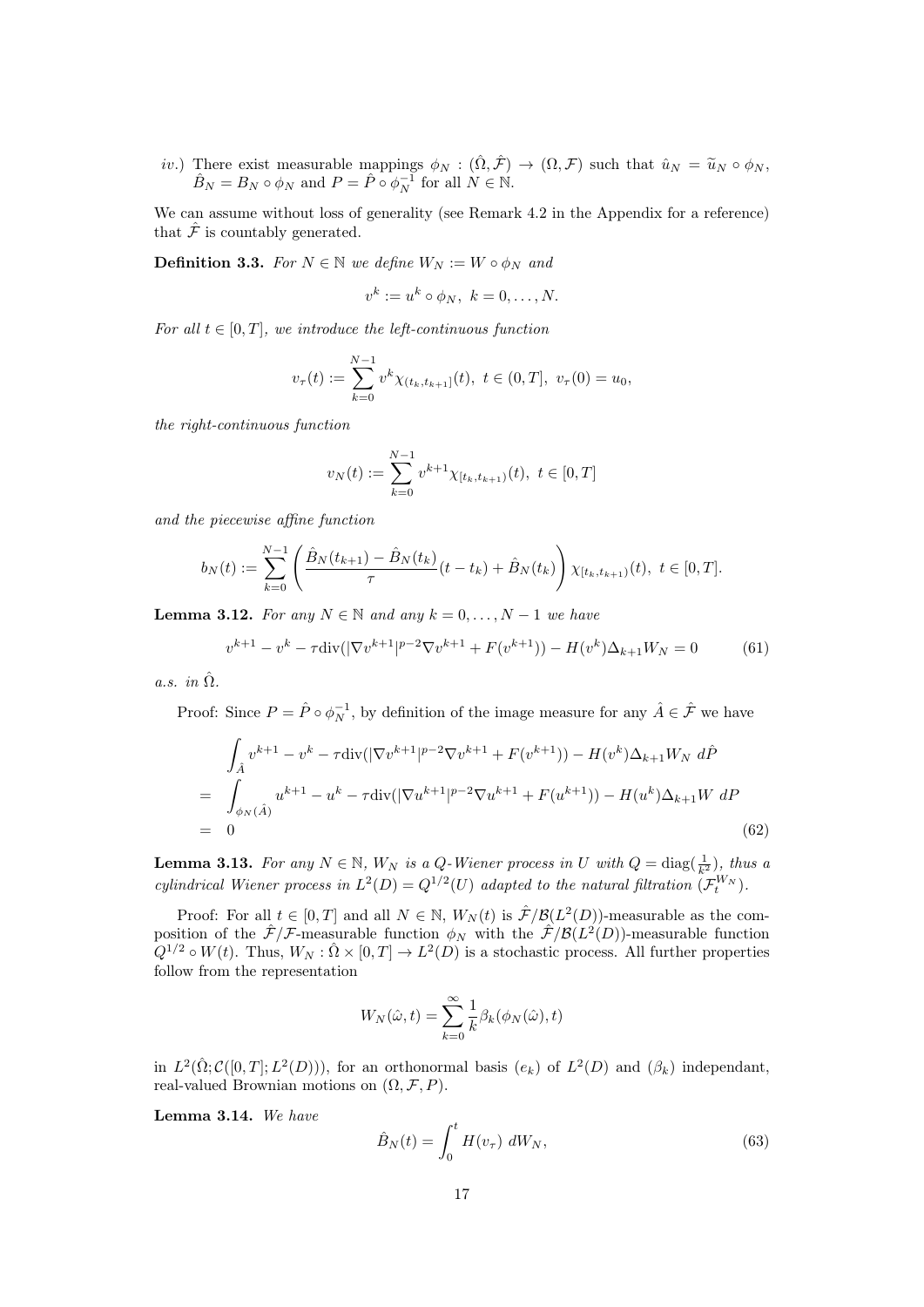for all  $t \in [0, T]$ , a.s. in  $\hat{\Omega}$ ,

$$
\hat{u}_N(t) = \frac{v^{k+1} - v^k}{\tau} (t - t_k) + v^k,
$$
\n(64)

for all  $t \in [t_k, t_{k+1}), k = 0, \ldots, N-1$  and  $\hat{u}_N(T) = v^N$  a.s. in  $\hat{\Omega}$ . Moreover, there exist constants  $\hat{K}$ ,  $\hat{K_1} \geq 0$  such that

$$
E \sup_{t \in [0,T]} \|\hat{u}_N(t)\|_2^2 = E \sup_{t \in [0,T]} \|v_N(t)\|_2^2 \le \hat{K},\tag{65}
$$

$$
E\int_{0}^{T} \int_{D} |\nabla v_{N}|^{p} dx dt \leq \hat{K} + \frac{1}{2} \|u_{0}\|_{2}^{2}.
$$
 (66)

$$
E\int_{0}^{T} \|H(v_{\tau})\|_{H_{0}^{1}(D)}^{p} \, dt \leq \hat{K_{1}} \tag{67}
$$

for all  $N \in \mathbb{N}$ .

Proof: For any  $t \in [t_k, t_{k+1})$  and  $k = 0, \ldots, N-1$  we have

$$
\hat{B}_{N}(t) = (B_{N} \circ \phi_{N})(t)
$$
\n
$$
= \sum_{l=0}^{k-1} H(u^{l} \circ \phi_{N}) \circ Q^{1/2}(W(t_{l+1}) \circ \phi_{N} - W(t_{l}) \circ \phi_{N})
$$
\n
$$
+ H(u^{k} \circ \phi_{N}) \circ Q^{1/2}(W(t) \circ \phi_{N} - W(t_{k}) \circ \phi_{N})
$$
\n
$$
= \sum_{l=0}^{k-1} H(v^{l}) \circ Q^{1/2}(W_{N}(t_{l+1}) - W_{N}(t_{l}))
$$
\n
$$
+ H(v^{k}) \circ Q^{1/2}(W_{N}(t) - W_{N}(t_{k}))
$$
\n
$$
= \int_{0}^{t} H(v_{\tau}) dW_{N}.
$$
\n(68)

(64) follows since

$$
\hat{u}_N(\hat{\omega},t) = \tilde{u}_N(\phi_N(\hat{\omega}),t)
$$
  
= 
$$
\frac{u^{k+1}(\phi_N(\hat{\omega})) - u^k(\phi_N(\hat{\omega}))}{\tau} (t - t_k) + u^k(\phi_N(\hat{\omega}))
$$
 (69)

for a.e.  $\hat{\omega} \in \hat{\Omega}$ , all  $t \in [t_k, t_{k+1}), k = 0, \ldots N-1$ . Moreover,

$$
\hat{u}_N(\hat{\omega},T) = \tilde{u}_N(\phi_N(\hat{\omega}),T) = u^N(\phi_N(\hat{\omega})) = v^N.
$$

Thanks to (61), (65) and (66) follow repeating the arguments in the proof of Lemma 3.3 with recpect to  $v^{k+1}$ . Then, (67) follows repeating the arguments in the proof of Lemma 3.7 with respect to  $v_{\tau}$ .

**Lemma 3.15.** For  $N \to \infty$ , we have the following convergences:

- 1.)  $\hat{B}_N \to B_\infty$  in  $L^q(\hat{\Omega}; \mathcal{C}([0,T]; L^2(D)))$  for all  $1 \leq q < p$ ,
- 2.)  $\hat{B}_N \rightharpoonup B_{\infty}$  in  $L^p(\hat{\Omega}; W^{\alpha,p}(0,T; H^1_0(D))),$
- 3.)  $\hat{u}_N \to u_\infty$  in  $L^q(\hat{\Omega}; L^2(0,T; L^2(D)))$  for all  $1 \le q < p$ ,
- 4.)  $v_N \to u_\infty$  in  $L^2(\hat{\Omega} \times Q)$ ,
- 5.)  $v_{\tau} \to u_{\infty}$  in  $L^2(\hat{\Omega} \times Q)$ .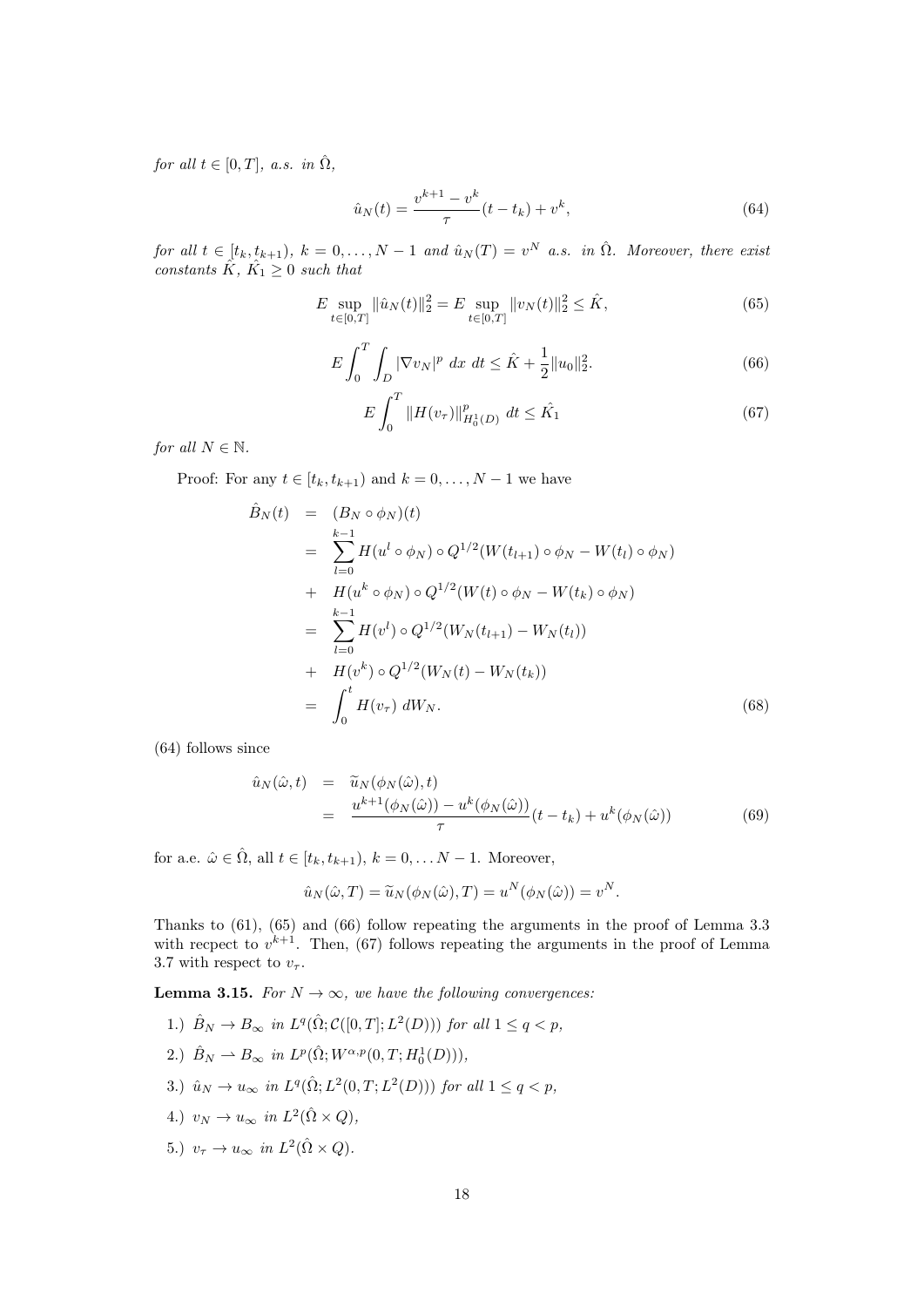6.)  $\hat{u}_N \stackrel{*}{\rightharpoonup} u_\infty$  in  $L^2_w(\hat{\Omega}; L^\infty(0,T; L^2(D))),$  where

$$
L_w^2(\hat{\Omega}; L^{\infty}(0,T; L^2(D))) \simeq \left( L^2(\hat{\Omega}; L^1(0,T; L^2(D))) \right)^*
$$

and the space on the left-hand side contains all weak-∗ measurable mappings

$$
u : \hat{\Omega} \to L^{\infty}(0,T; L^{2}(D)), E||u||_{L^{\infty}(0,T;L^{2}(D))} < \infty
$$

(see [7], Th. 8.20.3, p.606).

Proof: For  $\alpha \in (\frac{1}{p}, \frac{1}{2}),$ 

$$
L^p(\hat{\Omega}; W^{\alpha,p}(0,T;H^1_0(D))) \hookrightarrow L^p(\hat{\Omega};\mathcal{C}([0,T];L^2(D)))
$$

with continuous imbedding. Thus, using Lemma 3.14, (67) and [8], Lemma 2.1., p.369 (Lemma 4.7 in the Appendix) it follows that there exists  $C \geq 0$  such that

$$
\|\hat{B}_N\|_{L^p(\hat{\Omega};\mathcal{C}([0,T];L^2(D)))} + \|\hat{B}_N\|_{L^p(\hat{\Omega};W^{\alpha,p}(0,T;H^1_0(D)))} \leq C \tag{70}
$$

for all  $N \in \mathbb{N}$  and therefore  $(\hat{B}_N)$  is equi-integrable in  $L^q(\hat{\Omega}; \mathcal{C}([0,T]; L^2(D)))$  for all  $1 \leq q$ p. Since  $\hat{B}_N \to B_\infty$  in  $\mathcal{C}([0,T]; L^2(D))$  for  $N \to \infty$  a.s. in  $\hat{\Omega}$ , 1.) follows from the Vitali theorem. Passing to a not relabeled subsequence, from (70) also follows that there exists  $g \in L^p(\hat{\Omega}; W^{\alpha, p}(0,T; H_0^1(D))),$  such that

$$
\hat{B}_N \rightharpoonup g \text{ in } L^p(\hat{\Omega}; W^{\alpha, p}(0,T; H_0^1(D)))
$$

for  $N \to \infty$ . Since

$$
L^p(\hat{\Omega}; W^{\alpha,p}(0,T; H^1_0(D))) \hookrightarrow L^2(\hat{\Omega}; L^2(Q))
$$

with continuous imbedding and  $\hat{B}_N \to B_\infty$  in  $L^2(\hat{\Omega} \times Q)$  for  $N \to \infty$ , it follows that  $g = B_{\infty}$  a.s. in  $\hat{\Omega} \times Q$ . Thus, the whole sequence  $(\hat{B}_N)$  converges weakly to  $B_{\infty}$  in  $L^p(\hat{\Omega}; W^{\alpha,p}(0,T; H^1_0(D)))$  and we have shown 2.).

There exists a constant  $\hat{C} \geq 0$  not depending on  $N \in \mathbb{N}$  such that

$$
E \|\hat{u}_N\|_{L^p(0,T;W_0^{1,p}(D))}^p \leq \hat{C}E \left( \int_0^T \|\nabla v_N\|_p^p dt + \|\nabla u_0\|_p^p \right). \tag{71}
$$

By Lemma (66) and the Poincaré inequality it follows that  $(\hat{u}_N)$  is bounded in  $L^p(\hat{\Omega}; L^2(Q))$ and therefore equi-integrable in  $L^q(\hat{\Omega}; L^2(Q))$  for all  $1 \leq q \leq p$ . Together with the a.s. convergence of  $(\hat{u}_N)$  to  $u_\infty$  in  $L^2(Q)$  for  $N \to \infty$ , 2.) follows from the Vitali theorem. From Lemma 3.12 and Lemma 3.14 it follows with similar arguments as in Lemma 3.3 that there exists a constant  $C \geq 0$  such that

$$
\sum_{k=0}^{N-1} E||v^{k+1} - v^k||_2^2 \le C.
$$
\n(72)

For any  $N \in \mathbb{N}$  we have

$$
E\int_{0}^{T} \|\hat{u}_{N}(t) - v_{N}(t)\|_{2}^{2} dt
$$
\n
$$
= E\sum_{k=0}^{N-1} \int_{t_{k}}^{t_{k+1}} \left\| \frac{v^{k+1} - v^{k}}{\tau} (t - t_{k}) + v^{k} - v^{k+1} \right\|_{2}^{2} dt
$$
\n
$$
= E\sum_{k=0}^{N-1} \|v^{k+1} - v^{k}\|_{2}^{2} \int_{t_{k}}^{t_{k+1}} \left(\frac{t - t_{k}}{\tau} - 1\right)^{2} dt
$$
\n
$$
= \frac{\tau}{3} \sum_{k=0}^{N-1} E\|v^{k+1} - v^{k}\|_{2}^{2} \leq \tau \frac{C}{3}
$$
\n(73)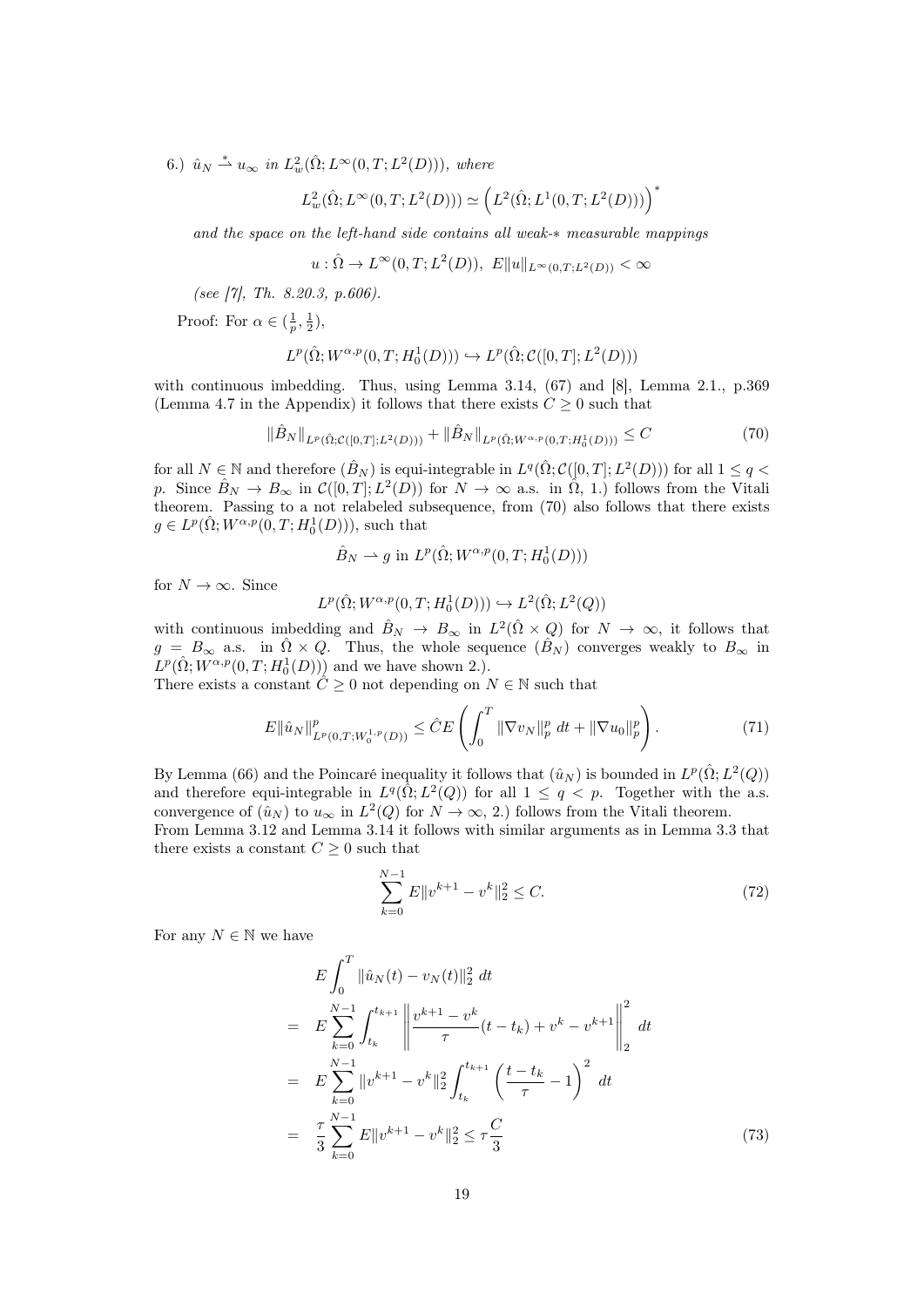therefore 3.) follows. Finally, from (72) we also have

$$
E\int_0^T \|v_\tau - v_N\|_2^2 dt = E\sum_{k=0}^{N-1} \int_{t_k}^{t_{k+1}} \|v^{k+1} - v^k\|_2^2 dt
$$
  

$$
= E\tau \sum_{k=0}^{N-1} \|v^{k+1} - v^k\|_2^2 \le C\tau
$$
 (74)

and 4.) follows from (74).

Using Lemma 3.14, (65), from the Banach-Alaouglu theorem it follows that there exists  $f \in L^2_w(\hat{\Omega}; L^{\infty}(0,T; L^2(D)))$  such that, passing to a not relabeled subsequence,  $\hat{u}_N \stackrel{*}{\rightharpoonup} f$  in  $L^2_w(\hat{\Omega}, L^{\infty}(0,T; L^2(D)))$  for  $N \to \infty$ . Now, taking test functions  $\chi_A \psi$  with  $\psi \in \mathcal{D}(Q)$  and  $A \in \hat{\mathcal{F}}$ , it follows that  $f = u_{\infty}$  a.s. in  $\hat{\Omega} \times Q$ .

**Lemma 3.16.**  $u_{\infty} \in L^{\infty}(0,T; L^2(D))$  a.s. in  $\hat{\Omega}$ .

Proof: Since  $u_{\infty} \in L^2_w(\hat{\Omega}; L^{\infty}(0,T; L^2(D)))$ , the mapping

 $\hat{\Omega} \ni \hat{\omega} \mapsto \|u(\hat{\omega})\|_{L^{\infty}(0,T;L^{2}(D))} \in \mathbb{R}$ 

is  $\hat{\mathcal{F}}$ -measurable and therefore the assertion follows.

The next lemma is a direct consequence of Lemma 3.14, (66):

**Lemma 3.17.** There exists a not relabeled subsequence of  $(v_N)$  such that

$$
\nabla v_N \rightharpoonup \nabla u_\infty \text{ in } L^p(\hat{\Omega} \times Q)^d \tag{75}
$$

for  $N \to \infty$ . Moreover, there exists  $G \in L^{p'}(\hat{\Omega} \times Q)^d$  such that

$$
|\nabla v_N|^{p-2} \nabla v_N \rightharpoonup G \text{ in } L^{p'}(\hat{\Omega} \times Q)^d \tag{76}
$$

for the same subsequence and  $N \to \infty$ .

**Lemma 3.18.** There exist constants  $\gamma > 0$ ,  $C_{\gamma} \geq 0$ ,  $C \geq 0$  such that

$$
E \sup_{t \in [0,T]} \|\hat{B}_N(t) - b_N(t)\|_{H_0^1(D)} \leq C_\gamma \tau^\gamma \left( E \int_0^T \|H(v_\tau)\|_{HS(L^2(D);H_0^1(D))}^p dt + 1 + C \text{tr}(Q) \right),
$$
\n(77)

for all  $N \in \mathbb{N}$ , where  $Q = \text{diag}(\frac{1}{k^2})$ .

Proof: We fix  $N \in \mathbb{N}$ . For  $k \in \{0, ..., N-1\}$  and  $t \in [t_k, t_{k+1})$  we have a.s. in  $\hat{\Omega}$ 

$$
\|\hat{B}_{N}(t) - b_{N}(t)\|_{H_{0}^{1}(D)}\n= \|\int_{0}^{t} H(v_{\tau}) dW_{N} - \frac{\hat{B}_{N}(t_{k+1}) - \hat{B}_{N}(t_{k})}{\tau} (t - t_{k}) - \hat{B}_{N}(t_{k})\|_{H_{0}^{1}(D)}\n= \|\int_{t_{k}}^{t} H(v_{\tau}) dW_{N} - \frac{t - t_{k}}{\tau} \int_{t_{k}}^{t_{k+1}} H(v_{\tau}) dW_{N}\|_{H_{0}^{1}(D)}\n\leq \|\int_{t_{k}}^{t} H(v_{\tau}) dW_{N}\|_{H_{0}^{1}(D)} + \|\int_{t_{k}}^{t_{k+1}} H(v_{\tau}) dW_{N}\|_{H_{0}^{1}(D)}
$$
\n(78)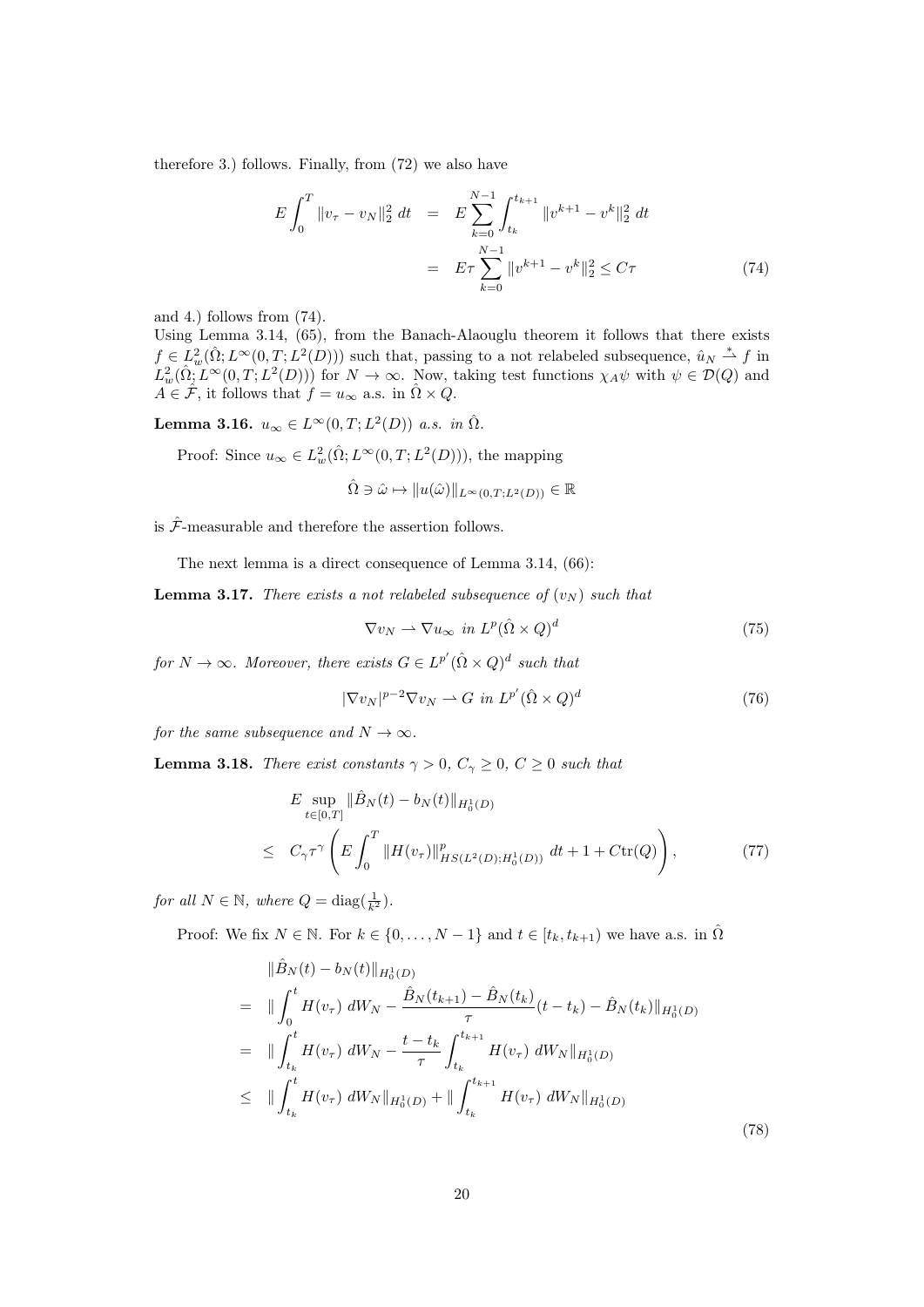and therefore

$$
\sup_{t \in [0,T]} \|\hat{B}_N(t) - b_N(t)\|_{H_0^1(D)} \n= \sup_{k=0,...,N-1} \sup_{t \in [t_k, t_{k+1})} \|\hat{B}_N(t) - b_N(t)\|_{H_0^1(D)} \n\le 2 \sup_{k=0,...,N-1} \sup_{t \in [t_k, t_{k+1})} \|\int_{t_k}^t H(v_\tau) dW_N\|_{H_0^1(D)} \tag{79}
$$

By Lemma 3.13,  $W_N$  is a  $Q$ -Wiener process on  $U$ , thus according to Lemma 3.6, there exists  $\gamma > 0, C_{\gamma} \geq 0$  not depending on  $N \in \mathbb{N}$  such that

$$
E \sup_{t \in [0,T]} \|\hat{B}_N(t) - b_N(t)\|_{H_0^1(D)}
$$
  
\n
$$
\leq 2C_{\gamma} \tau^{\gamma} \left( E \sup_{k=0,\dots,N-1} \tau \|H(v^k)\|_{HS(L^2(D);H_0^1(D))}^p + 1 + C \text{tr}(Q) \right)
$$
  
\n
$$
\leq 2C_{\gamma} \tau^{\gamma} \left( E \int_0^T \|H(v_\tau)\|_{HS(L^2(D);H_0^1(D))}^p dt + 1 + C \text{tr}(Q) \right). \tag{80}
$$

Corollary 3.19. From Lemma 3.14, (67) and Lemma 3.18 it follows that

$$
E \sup_{t \in [0,T]} \|\hat{B}_N(t) - b_N(t)\|_{H_0^1(D)} \le C_\gamma \tau^\gamma (\hat{K}_1 + 1 + C \text{tr}(Q))
$$

for all  $N \in \mathbb{N}$ .

**Proposition 3.20.**  $u_{\infty} : \hat{\Omega} \times [0,T] \to L^2(D)$  is a stochastic process with  $u_{\infty}(0) = u_0$  such that

$$
u_{\infty}(t) = B_{\infty}(t) + u_0 + \int_0^t \operatorname{div}(G + F(u_{\infty})) ds
$$
\n(81)

holds in  $L^2(D)$  a.s. in  $\hat{\Omega}$  for all  $t \in [0, T]$ .

Proof: For all  $k = 0, \ldots, N - 1$  from (61) it follows that

$$
\frac{v^{k+1} - v^k - (\hat{B}_N(t_{k+1}) - \hat{B}_N(t_k))}{\tau} = \text{div}(|\nabla v^{k+1}|^{p-2} \nabla v^{k+1} + F(v^{k+1}))\tag{82}
$$

Multiplying (82) with  $\chi_A$  for  $A \in \hat{\mathcal{F}}, \psi \in W_0^{1,p}(D), \xi \in \mathcal{D}(0,T)$ , integrating over  $[t_k, t_{k+1}] \times$  $D \times \hat{\Omega}$  and summing over  $k = 1, \ldots, N - 1$  it follows that

$$
\int_{A} \int_{0}^{T} \int_{D} (\hat{u}_{N} - b_{N}) \xi_{t} \psi \, dx \, dt \, d\hat{P}
$$
\n
$$
= \int_{A} \int_{0}^{T} \int_{D} (|\nabla v_{N}|^{p-2} \nabla v_{N} + F(v^{N})) \cdot \nabla \psi \xi \, dx \, dt \, d\hat{P}
$$
\n(83)

Let us write (83) as

$$
I_1 + I_2 = I_3 + I_4,\t\t(84)
$$

where

$$
I_1 = \int_A \int_0^T \int_D (\hat{u}_N - \hat{B}_N) \xi_t \psi(x) dx dt d\hat{P},
$$
  
\n
$$
I_2 = \int_A \int_0^T \int_D (\hat{B}_N - b_N) \xi_t \psi(x) dx dt d\hat{P}
$$
  
\n
$$
I_3 = \int_A \int_0^T \int_D |\nabla v_N|^{p-2} \nabla v_N \cdot \nabla \psi \xi dx dt d\hat{P}
$$
  
\n
$$
I_4 = \int_A \int_0^T \int_D F(v_N) \cdot \nabla \psi \xi dx dt d\hat{P}
$$
\n(85)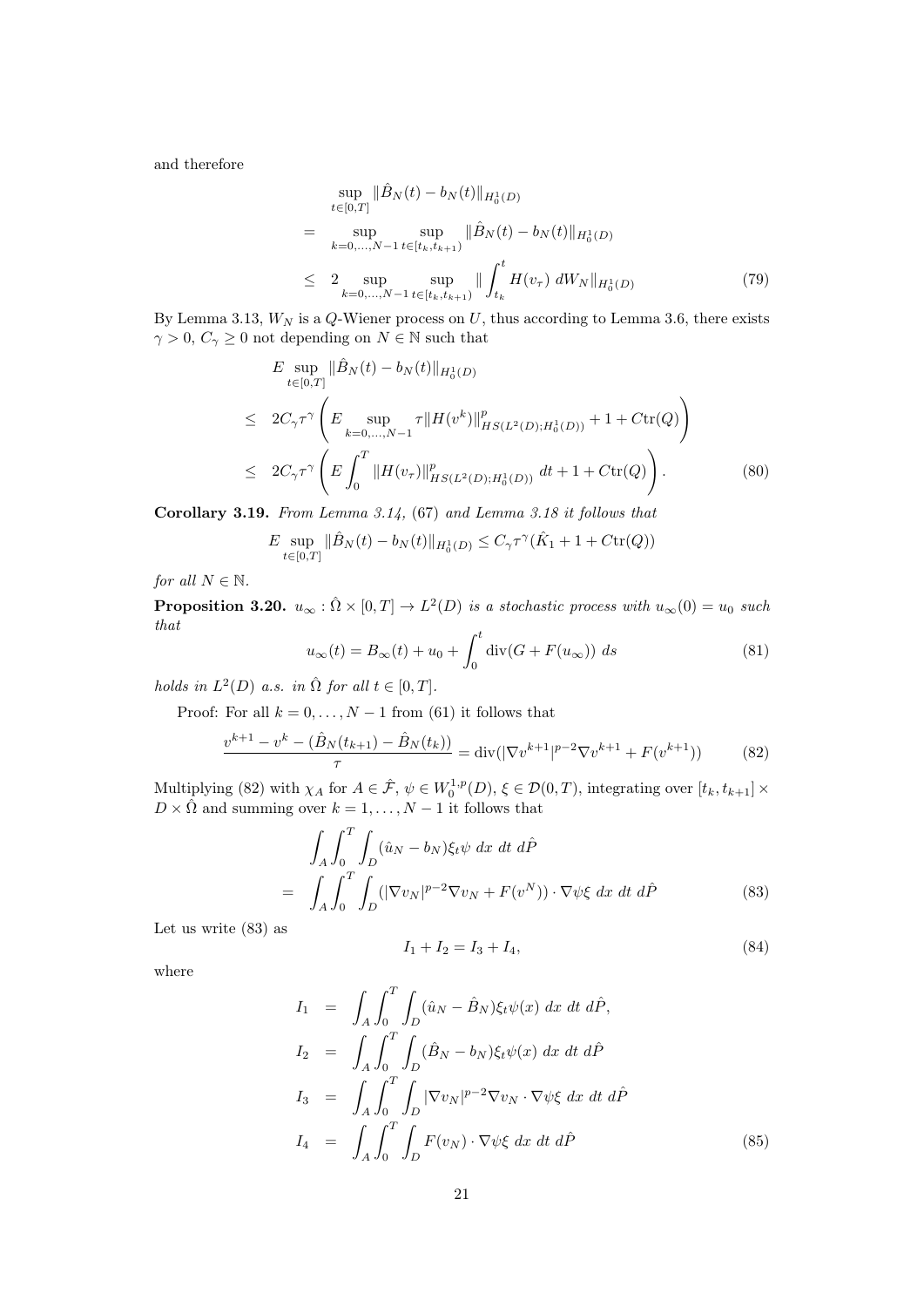Since  $\hat{B}_N - \hat{u}_N \to B_\infty - u_\infty$  in  $L^2(\hat{\Omega} \times Q)$  for  $N \to \infty$ , it follows that

$$
\lim_{N \to \infty} I_1 = \int_A \int_0^T \int_D (u_\infty - B_\infty) \xi_t \psi(x) \, dx \, dt \, d\hat{P}.
$$
 (86)

Moreover, by Hölder inequality,

$$
|I_2| \leq \int_A \int_0^T \|\xi_t \psi\|_2 \|\hat{B}_N - b_N\|_2 dt d\hat{P}
$$
  
\n
$$
\leq \int_{\hat{\Omega}} \sup_{t \in [0,T]} \|\hat{B}(t)_N - b_N(t)\|_2 d\hat{P} \int_0^T \|\xi_t \psi\|_2 dt
$$
  
\n
$$
\leq C_DE \sup_{t \in [0,T]} \|\hat{B}_N(t) - b_N(t)\|_{H_0^1(D)} \int_0^T \|\xi_t \psi\|_2 dt
$$
 (87)

where  $C_D \geq 0$  is a constant not depending on  $N \in \mathbb{N}$ . From Corollary 3.19 it now follows that

$$
|I_2| \le C_D C_\gamma \tau^\gamma (\hat{K}_1 + 1 + C \text{tr}(Q)) \int_0^T ||\xi_t \psi||_2 dt,
$$
 (88)

therefore  $\lim_{N\to\infty} I_2 = 0$ . Since

$$
|\nabla v_N|^{p-2} \nabla v_N \rightharpoonup G \text{ in } L^{p'}(\hat{\Omega} \times Q)^d
$$

for  $N \to \infty$  (see Lemma 3.18), we get

$$
\lim_{N \to \infty} I_3 = \int_A \int_0^T \int_D G \cdot \nabla \psi \xi \, dx \, dt \, d\hat{P}.
$$
\n(89)

From Lemma 3.15 it follows that  $v_N \to u_\infty$  in  $L^2(\hat{\Omega} \times Q)$  for  $N \to \infty$ , thus we can extract a not relabeled subsequence such that

$$
v_N \to u_\infty
$$
 a.e. in  $\hat{\Omega} \times Q$ 

and there exists  $g \in L^2(\hat{\Omega} \times Q)$  such that  $|v_N| \leq g$  for all  $N \in \mathbb{N}$  a.e. in  $\hat{\Omega} \times Q$ . Since F is Lipschitz continuous, it follows by Lebesgue dominated convergence theorem that

$$
\lim_{N \to \infty} F(v_N) = F(u_{\infty}).
$$
\n(90)

in  $L^2(\hat{\Omega}\times Q)^d$ . Since this argument can be repeated with any arbitrary subsequence of  $(v_N)$ , (90) holds for the whole sequence and therefore

$$
\lim_{N \to \infty} I_4 = \int_A \int_0^T \int_D F(u_\infty) \cdot \nabla \psi \xi \, dx \, dt \, d\hat{P}.
$$
 (91)

Now from (86)-(91) it follows that

$$
-\int_{A}\int_{0}^{T}\int_{D}(u_{\infty}-B_{\infty})\xi_{t}\psi+(G+F(u_{\infty}))\cdot\nabla\psi\xi dx dt d\hat{P}=0
$$
\n(92)

for all  $A \in \hat{\mathcal{F}}, \xi \in \mathcal{D}(0,T)$  and all  $\psi \in W_0^{1,p}(D)$ . (92) implies that

$$
\frac{d}{dt}(u_{\infty} - B_{\infty}) = \text{div}(G + F(u_{\infty}))
$$
\n(93)

in  $L^{p'}(\hat{\Omega}; L^{p'}(0,T; W^{-1,p'}(D)))$ . Moreover, from Lemma 3.18 (75) and Lemma 3.15, 2.) it follows that

$$
u_{\infty} - B_{\infty} \in L^p(\hat{\Omega}; L^p(0,T; H_0^1(D))),
$$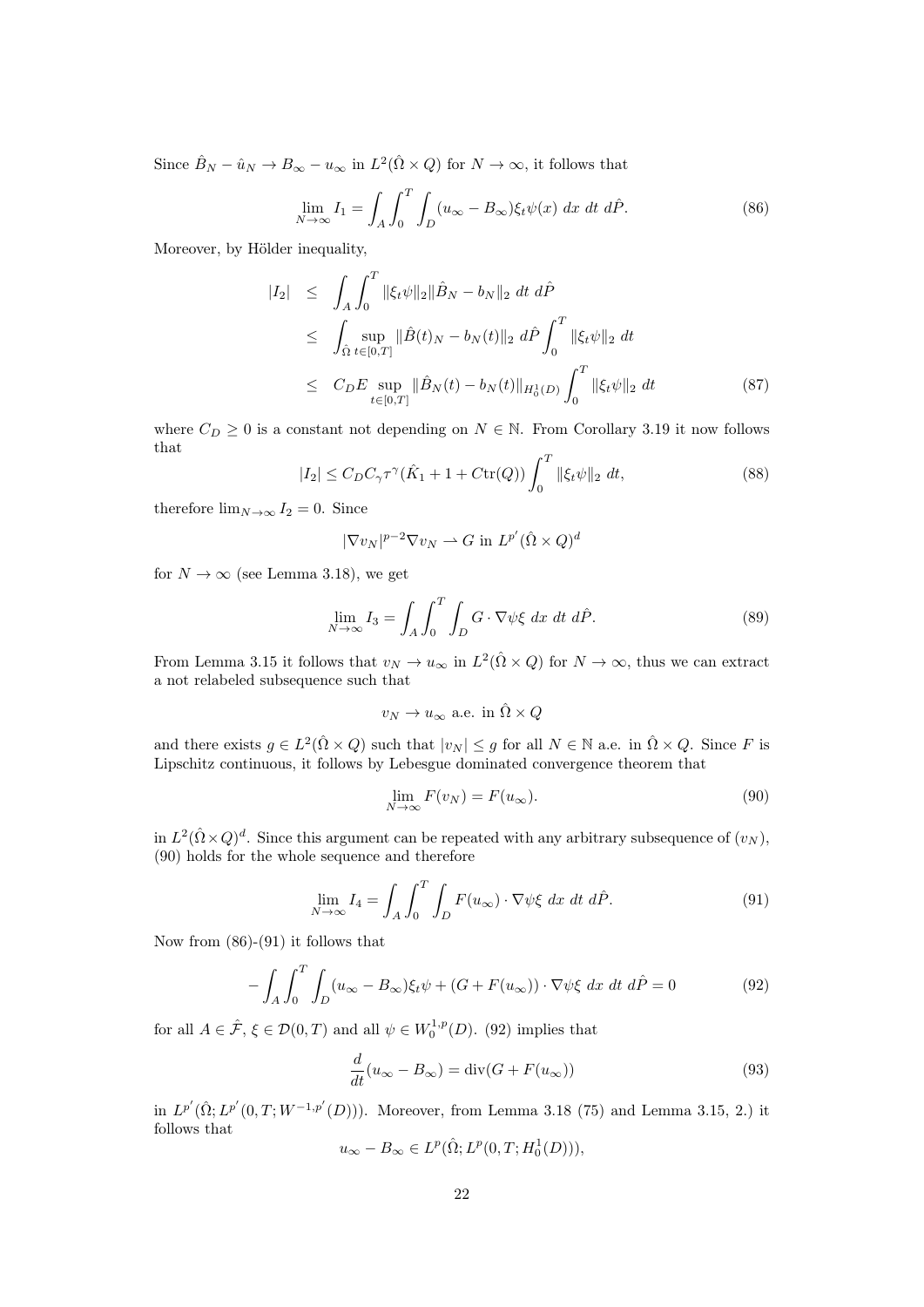thus  $u_{\infty} - B_{\infty} \in L^{p'}(\hat{\Omega}; \mathcal{C}([0,T]; W^{-1,p'}(D)))$ . Thanks to Lemma 3.16 and [17], Lemma 1.4, p.263, it follows that  $(u_{\infty} - B_{\infty})$  is weakly continuous with values in  $L^2(D)$  a.s. in  $\hat{\Omega}$ . Consequently,

$$
(u_{\infty}-B_{\infty})(t) \in L^2(D)
$$

for all  $t \in [0, T]$ , a.s. in  $\hat{\Omega}$ , hence

$$
\langle (B_{\infty} - u_{\infty})(t), \psi \rangle_{W^{-1,p}(D), W_0^{1,p}(D)} = \int_D (u_{\infty} - B_{\infty})(t) \psi \, dx \tag{94}
$$

for all  $\psi \in W_0^{1,p}(D)$ , a.s. in  $\hat{\Omega}$  for all  $t \in [0,T]$ . With this information we may fix  $t \in [0,T)$ and choose a test function  $\xi \in \mathcal{D}([t,T))$  with  $\xi(t) = 1$ . Then, for any  $\psi \in W_0^{1,p}(D)$ , a.s. in  $\hat{\Omega}$  using (93) and (94) we get

$$
\int_{t}^{T} \int_{D} (u_{\infty} - B_{\infty}) \xi_{t} \psi \, dx \, dr
$$
\n
$$
= \int_{t}^{T} \xi_{t} \langle (B_{\infty} - u_{\infty})(r), \psi \rangle_{W^{-1,p'}(D), W_{0}^{1,p}(D)} \, dr
$$
\n
$$
= \int_{t}^{T} \xi_{t} \left\langle (u_{\infty} - B_{\infty})(t) + \int_{t}^{r} \text{div}(G + F(u_{\infty}))(s) \, ds, \psi \right\rangle_{W^{-1,p'}(D), W_{0}^{1,p}(D)} \, dr,
$$

and using Fubini theorem we get

=

$$
\int_{t}^{T} \int_{D} (u_{\infty} - B_{\infty}) \xi_{t} \psi \, dx \, dr + \int_{D} (u_{\infty} - B_{\infty})(t) \psi \, dx
$$
\n
$$
= \int_{t}^{T} \int_{t}^{r} \xi_{t}(r) \langle \operatorname{div}(G + F(u_{\infty}))(s), \psi \rangle_{W^{-1,p'}(D), W_{0}^{1,p}(D)} \, ds \, dr
$$
\n
$$
= \int_{t}^{T} \langle \operatorname{div}(G + F(u_{\infty}))(s), \psi \rangle_{W^{-1,p'}(D), W_{0}^{1,p}(D)} \int_{s}^{T} \xi_{t}(r) \, dr \, ds
$$
\n
$$
= \int_{t}^{T} \int_{D} (G + F(u_{\infty})) \cdot \nabla \psi \xi \, dr. \tag{95}
$$

From (95) it follows that

$$
-\int_{A} \int_{t}^{T} \int_{D} (\hat{u}_{N} - b_{N}) \xi_{t} \psi \, dx \, dt \, d\hat{P} - \int_{A} \int_{D} (\hat{u}_{N} - b_{N})(t) \psi \, dx \, d\hat{P}
$$

$$
+ \int_{A} \int_{t}^{T} \int_{D} (|\nabla v_{N}|^{p-2} \nabla v_{N} + F(v_{N})) \cdot \nabla \psi \xi \, dx \, dt \, d\hat{P} = 0
$$

$$
= - \int_{A} \int_{t}^{T} \int_{D} (u_{\infty} - B_{\infty}) \xi_{t} \psi \, dx \, dr \, d\hat{P} - \int_{A} \int_{D} (u_{\infty} - B_{\infty})(t) \psi \, dx \, d\hat{P}
$$

$$
+ \int_{A} \int_{t}^{T} \int_{D} (G + F(u_{\infty})) \cdot \nabla \psi \xi \, dx \, dr \, d\hat{P}.
$$
(96)

From Lemma 3.14, (65) it follows that there exists a subsequence  $(u_{N_t}(t))$  of  $(u_N(t))$  converging weakly some  $\chi(t)$  in  $L^2(\hat{\Omega} \times D)$ . With respect to this subsequence we have

$$
\int_{A} \int_{D} (\hat{u}_{N_t} - b_N)(t) \psi \, dx \, d\hat{P} = I_1 + I_2 \tag{97}
$$

where, for  $N \to \infty$ ,

$$
I_1 = \int_A \int_D (\hat{u}_{N_t} - \hat{B}_N)(t) \psi \, dx \, d\hat{P} \to \int_A \int_D (\chi(t) - B_\infty(t)) \psi \, dx \, d\hat{P}
$$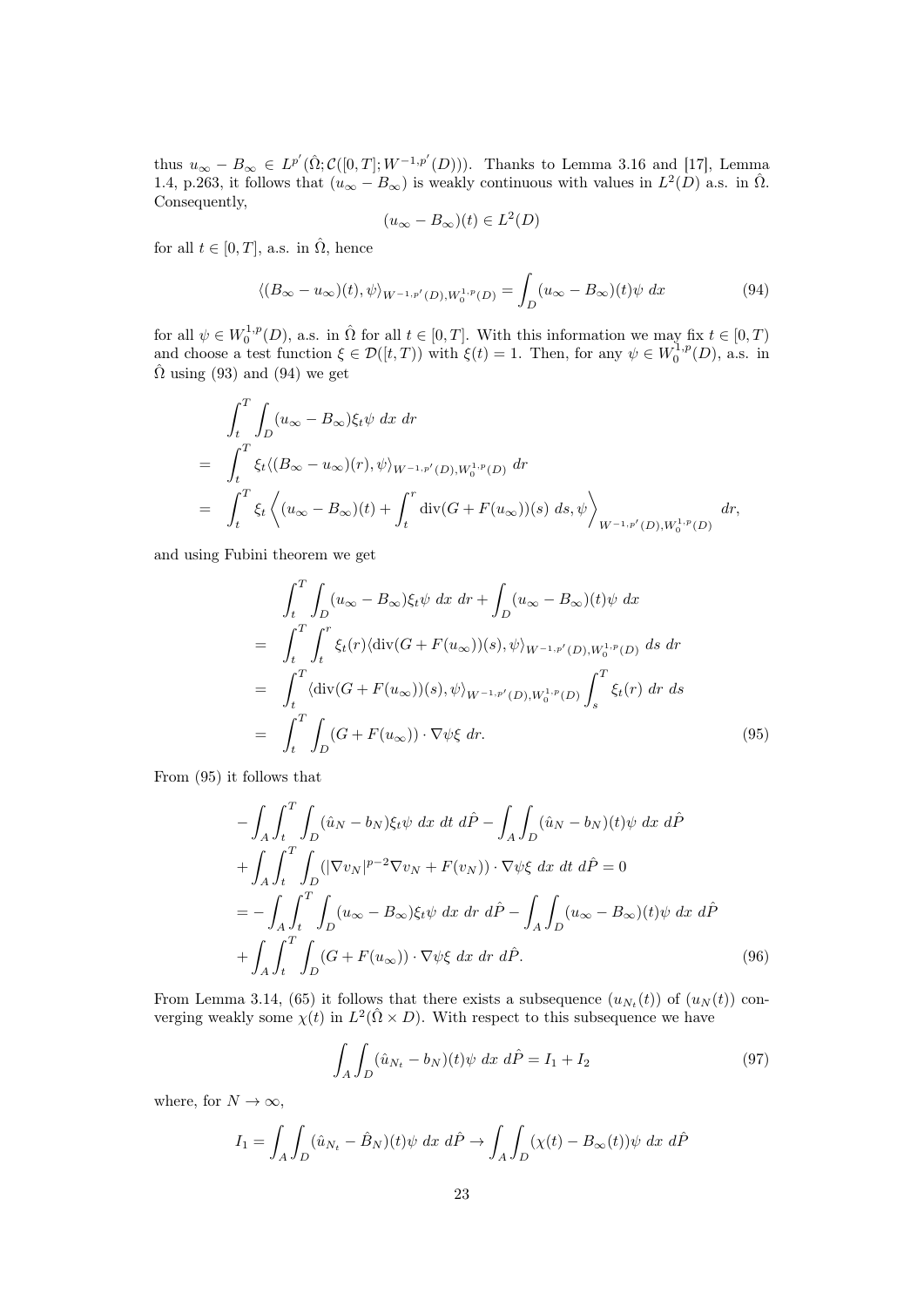and, using Corollary 3.19,

$$
\begin{array}{rcl}\n|I_2| & \leq & \int_A \|\hat{B}_N(t) - b_N(t)\|_2 \|\psi\|_2 \ d\hat{P} \\
& \leq & \|\psi\|_2 C_D E \sup_{t \in [0,T]} \|\hat{B}_N(t) - b_N(t)\|_{H_0^1(D)} \\
& \leq & C_D C_\gamma \tau^\gamma(\hat{K}_1 + 1 + C \text{tr}(Q)) \to 0.\n\end{array}
$$

Passing to the subsequence  $N_t$ , we can pass to the limit with  $N_t \to \infty$  in (96) and it follows that

$$
\int_{D} \chi(t)\psi \ dx = \int_{D} u_{\infty}(t)\psi \ dx \tag{98}
$$

a.s. in  $\hat{\Omega}$ . Thus,  $\chi(t) = u_{\infty}(t)$  a.s. in  $\hat{\Omega} \times D$  for all  $t \in [0, T)$ . In particular, for  $t = 0$ , we get  $u_{\infty}(0) = u_0$  in  $L^2(D)$  and equation (81) holds true. Moreover, for any  $t \in [0, T)$  the weak convergence to  $\chi(t)$  holds for the whole sequence  $(u_N(t))$ . With this information, using the weak continuity of  $u_{\infty}$  and  $\hat{u}_N$  we can prove that  $\chi(T) = u_{\infty}(T)$  a.s. in  $\hat{\Omega} \times D$  and we have

**Corollary 3.21.** For all  $t \in [0,T]$ ,  $u_N(t) \rightharpoonup u_\infty(t)$  in  $L^2(\hat{\Omega} \times D)$ .

With the proof of the following lemma the proof of Proposition 3.20 is completed:

**Lemma 3.22.**  $u_{\infty}$  is a stochastic process with values in  $L^2(D)$ .

Proof: Since  $u_{\infty}$  is weakly continuous with values in  $L^2(D)$  for a.s. in  $\hat{\Omega}$ , it follows that

$$
\hat{\Omega} \ni \hat{\omega} \mapsto u_{\infty}(\hat{\omega})(t) \in L^2(D)
$$

for all  $t \in [0, T]$ . We fix  $t \in [0, T]$  and prove that  $u_{\infty}(t)$  is a random variable: By Pettis theorem,  $u_{\infty}(t)$  is measurable, if it is weakly measurable, i.e. the mapping

$$
\hat{\Omega} \ni \hat{\omega} \mapsto (u(t)(\hat{\omega}), h)_2
$$

is measurable for all  $h \in L^2(D)$ . Recall that

$$
B_{\infty} \in L^2(\hat{\Omega}; \mathcal{C}([0,T]; L^2(D)))
$$

and

$$
B_{\infty} - u_{\infty} \in L^{p'}(\hat{\Omega}; \mathcal{C}([0, T]; W^{-1, p'}(D))),
$$

hence it follows that  $u_{\infty} \in L^{p'}(\hat{\Omega}; \mathcal{C}([0,T]; W^{-1,p'}(D))),$  thus for all  $h \in W_0^{1,p}(D)$ 

$$
\hat{\Omega} \ni \hat{\omega} \mapsto (u(t)(\hat{\omega}), h)_2 = \langle u(t)(\hat{\omega}), h \rangle_{W^{-1,p'}(D), W_0^{1,p}(D)}
$$

is measurable. Now, the assertion follows since any  $h \in L^2(D)$  can be approximated by a sequence  $(h_n) \subset W_0^{1,p}(D)$  in  $L^2(D)$ .

**Proposition 3.23.**  $B_{\infty}$  is an  $\mathcal{F}_t^{\infty}$ -martingale with respect to the augmentation  $(\mathcal{F}_t^{\infty})$  of the natural filtration  $\hat{\mathcal{F}}_t^{\infty} := \sigma(B_{\infty}(s), u_{\infty}(s))_{0 \leq s \leq t}, t \in [0,T]$  (i.e. the smallest complete,  $\textit{right-continuous filtration containing } (\hat{\mathcal{F}}_t^{\infty}) ) \textit{ such that}$ 

$$
\ll B_{\infty} \gg_t = \int_0^t H(u_{\infty}) \circ H^*(u_{\infty}) ds \tag{99}
$$

for all  $t \in [0, T]$ .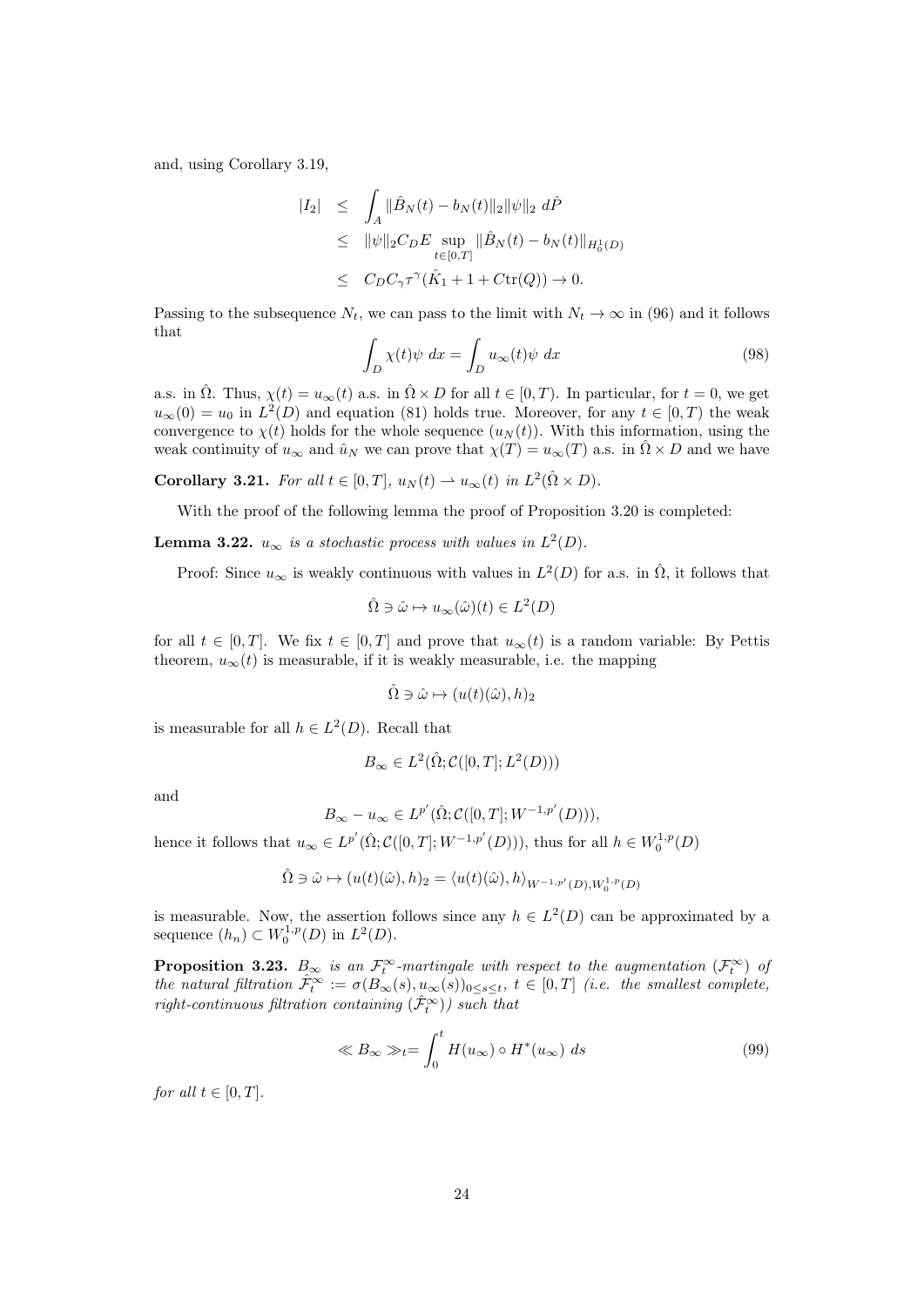Proof: To show that  $B_{\infty}$  is a  $\mathcal{F}_t^{\infty}$ -martingale, it is enough to show that it is a  $\hat{\mathcal{F}}_t^{\infty}$ martingale (see [4], p.75). By definition,  $B_{\infty}$  is adapted to  $(\tilde{\mathcal{F}}_t^{\infty})$ . Thus we have to prove that

$$
E((B_{\infty}(t) - B_{\infty}(s))\chi_A) = 0
$$
\n(100)

for all  $A \in \hat{\mathcal{F}}_s^{\infty}$  and all  $0 \leq s \leq t$ . (100) is equivalent to

$$
E[(B_{\infty}(t) - B_{\infty}(s), h)_2 \psi(B_{\infty}, u_{\infty})] = 0
$$
\n(101)

for all  $t \in [0, T]$ ,  $0 \le s \le t$ ,  $\psi \in C_b(\mathcal{C}([0, s]; L^2(D)) \times L^2(0, s; L^2(D)))$  and all  $h \in L^2(D)$ . By Lemma 3.15, 4.), we may pass to a not relabeled subsequence of  $(v_\tau)$ , such that  $v_\tau \to u_\infty$ for  $N \to \infty$  in  $\dot{L}^2(\hat{\Omega}; L^2(Q))$  and a.s. in  $L^2(Q)$ . We will show that

$$
E[(B_{\infty}(t) - B_{\infty}(s), h)_2 \psi(B_{\infty}, u_{\infty})]
$$
  
= 
$$
\lim_{N \to \infty} E[(\hat{B}_N(t) - \hat{B}_N(s), h)_2 \psi(\hat{B}_N, v_\tau)] = 0.
$$
 (102)

for all  $t \in [0, T]$ ,  $0 \le s \le t$ ,  $\psi \in C_b(\mathcal{C}([0, s]; L^2(D)) \times L^2(0, s; L^2(D)))$  and all  $h \in L^2(D)$ . For any  $N \in \mathbb{N}$ , for  $t \in [0, T]$  the process

$$
\hat{B}_N(t) = \int_0^t H(v_\tau) dW_N \tag{103}
$$

is a continuous, square-integrable martingale with respect to  $(\mathcal{F}_t^{W_N})$ . Moreover,  $\hat{B}_N$  is  $\mathcal{F}_t^{\tau} := \sigma(\hat{B}_N(s), v_{\tau}(s))_{0 \le s \le t} \subset \mathcal{F}_t^{W_N}$ -adapted and for all  $t \in [0, T]$ , for all  $A \in \mathcal{F}_s^{\tau}$  we have

$$
E[(\hat{B}_{N}(t) - \hat{B}_{N}(s))\chi_{A}] = E[E((\hat{B}_{N}(t) - \hat{B}_{N}(s))\chi_{A}|\mathcal{F}_{s}^{T})]
$$
  
\n
$$
= E[\chi_{A}E((\hat{B}_{N}(t) - \hat{B}_{N}(s))|\mathcal{F}_{s}^{T})]
$$
  
\n
$$
= E[\chi_{A}E(E((\hat{B}_{N}(t) - \hat{B}_{N}(s))|\mathcal{F}_{s}^{W_{N}})|\mathcal{F}_{s}^{T})]
$$
  
\n
$$
= 0.
$$
 (104)

Thus  $\hat{B}_N$  is also a  $\mathcal{F}_t^{\tau}$ -martingale with

$$
\ll \hat{B}_N \gg_t = \int_0^t H(v_\tau) \circ H^*(v_\tau) \, ds. \tag{105}
$$

For any  $N \in \mathbb{N}$ , (104) is equivalent to

$$
E[(\hat{B}_N(t) - \hat{B}_N(s), h)_2 \psi(\hat{B}_N, v_\tau)] = 0
$$
\n(106)

for any  $t \in [0, T], 0 \le s \le t, \psi \in C_b(\mathcal{C}([0, s]; L^2(D)) \times L^2(0, s; L^2(D))), h \in L^2(D).$ We fix  $t \in [0, T]$ ,  $0 \le s \le t$ ,  $\psi \in C_b(\mathcal{C}([0, s]; L^2(D)) \times L^2(0, s; L^2(D)))$  and  $h \in L^2(D)$ . Our aim is to pass to the limit with  $N \to \infty$  on the left-hand side of

$$
E[(\hat{B}_N(t) - \hat{B}_N(s), h)_2 \psi(\hat{B}_N, v_\tau)] = 0.
$$
\n(107)

To this end, we will show that

- i.)  $(\hat{B}_N(t) \hat{B}_N(s), h)_2 \to (B_\infty(t) B_\infty(s), h)_2$  in  $L^2(\hat{\Omega}),$
- *ii.*)  $\psi(\hat{B}_N, v_\tau) \to \psi(B_\infty, u_\infty)$  in  $L^2(\hat{\Omega})$ .

For all  $t \in [0,T], 0 \le s \le t$ ,  $\delta_{t-s} : L^2(\hat{\Omega}; C([0,T]; L^2(D))) \to L^2(\hat{\Omega} \times D)$  defined by  $\delta_{t-s}(f) = f(t) - f(s)$  is a continuous, linear mapping. We recall that by Lemma 3.15, 1.),  $\hat{B}_N \to B_\infty$  in  $L^2(\hat{\Omega}; \mathcal{C}([0,T]; L^2(D)))$  for  $N \to \infty$ , thus

$$
\hat{B}_N(t) - \hat{B}_N(s) = \delta_{t-s}(\hat{B}_N) \to \delta_{t-s}(B_\infty) = B_\infty(t) - B_\infty(s)
$$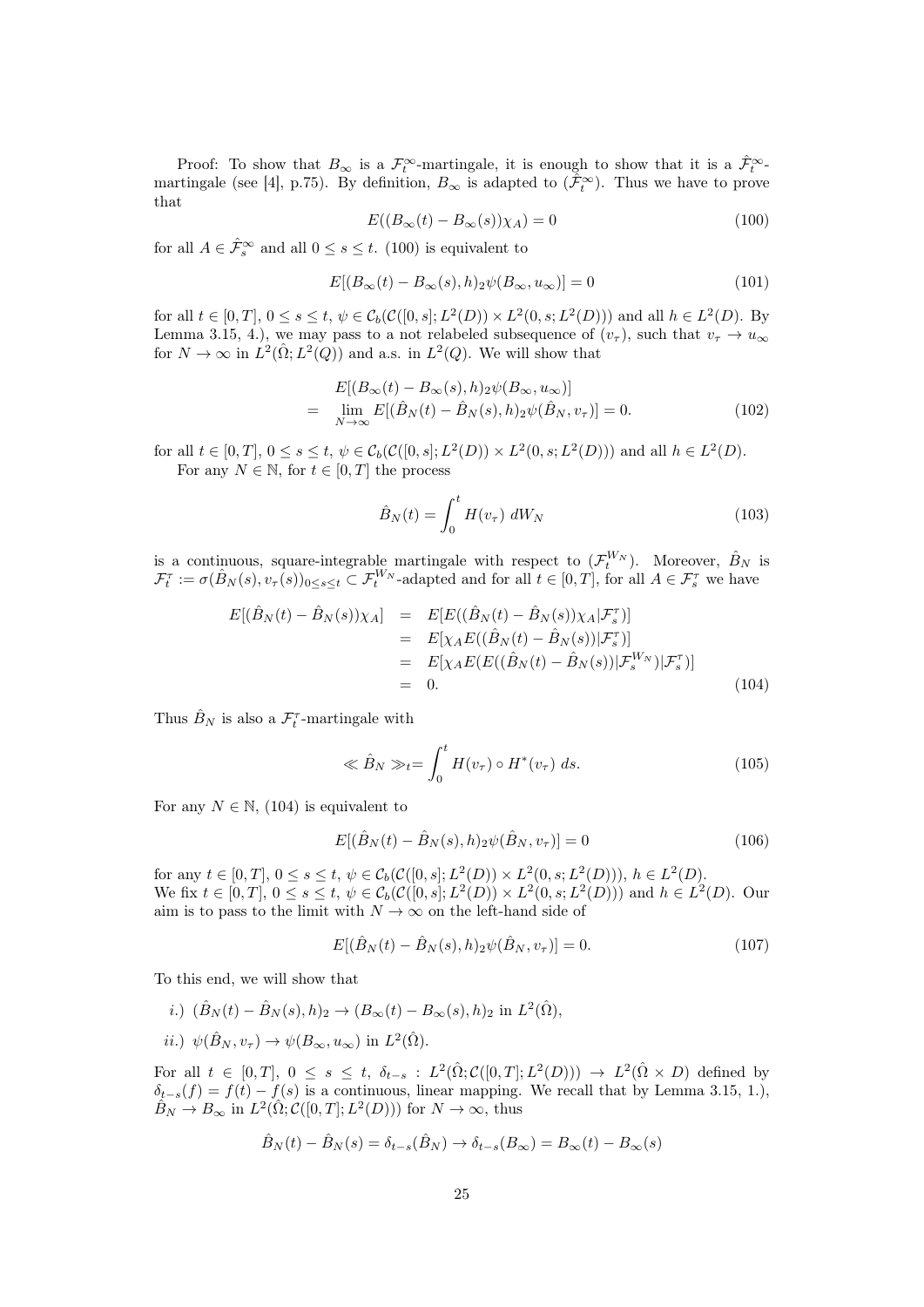for  $N \to \infty$  in  $L^2(\hat{\Omega} \times D)$  and we have shown *i*.). To show ii.), we recall that  $\psi(\hat{B}_N, v_\tau) \to \psi(B_\infty, u_\infty)$  a.s. in  $\hat{\Omega}$  for  $N \to \infty$ . With Lebesgue's dominated convergence theorem it follows that

$$
\lim_{N \to \infty} \psi(\hat{B}_N, v_\tau) \to \psi(B_\infty, u_\infty)
$$

in  $L^2(\hat{\Omega})$ . The convergences in i.) and ii.) are sufficient to pass to the limit with  $N \to \infty$  in (107) and we obtain (102). In particular, (102) implies that  $B_{\infty}$  is a martingale with respect to  $(\hat{\mathcal{F}}_t^{\infty})$ .

Now let us calculate the quadratic variation process of  $B_{\infty}$ : Let  $(e_n)$  be an orthonormal basis of  $L^2(D)$ . To prove (99), we recall that for any  $N \in \mathbb{N}$  (105) is equivalent to

$$
0 = E[ \left( (\hat{B}_N(t), e_k)_2 - (\hat{B}_N(s), e_j)_2 - \Lambda(s, t, v_\tau, e_k, e_j) \right) \psi(\hat{B}_N, v_\tau)] \tag{108}
$$

for all  $k, j \in \mathbb{N}, t \in [0, T], 0 \le s \le t, \psi \in C_b(\mathcal{C}([0, s]; L^2(D)) \times L^2(0, s; L^2(D)))$  and

$$
\Lambda(s,t,u,e_k,e_j) := \left( \left[ \int_s^t H(u) \circ H^*(u) \, dr \right] (e_k), e_j \right)_2 \tag{109}
$$

for  $u \in L^2(D)$ . We show that

$$
\lim_{N \to \infty} E[ \left( (\hat{B}_N(t), e_k)_2 - (\hat{B}_N(s), e_j)_2 - \Lambda(s, t, v_\tau, e_k, e_j) \right) \psi(\hat{B}_N, v_\tau)]
$$
\n
$$
= E[ \left( (B_\infty(t), e_k)_2 - (B_\infty(s), e_j)_2 - \Lambda(s, t, u_\infty, e_k, e_j) \right) \psi(\hat{B}_\infty, u_\infty)]
$$
\n(110)

for all  $k, j \in \mathbb{N}, t \in [0,T], 0 \le s \le t, \psi \in C_b(\mathcal{C}([0,s];L^2(D)) \times L^2(0,s;L^2(D)))$  for a suitable, not relabeled subsequence. To this end, we fix  $k, j \in \mathbb{N}, t \in [0, T], 0 \le s \le t$ ,  $\psi \in C_b(\mathcal{C}([0,s];L^2(D)) \times L^2(0,s;L^2(D)))$  and pass to a not relabeled subsequence of  $(v_\tau)$ , such that  $v_{\tau} \to u_{\infty}$  for  $N \to \infty$  in  $L^2(\hat{\Omega}; L^2(Q))$  and a.s. in  $L^2(Q)$ . Since  $\psi(\hat{B}_N, v_{\tau})$  is uniformly bounded in  $L^{\infty}(\hat{\Omega})$  and  $\psi(\hat{B}_N, v_\tau) \to \psi(B_\infty, u_\infty)$  a.s. in  $\hat{\Omega}$ ,

$$
\psi(\hat{B}_N, v_\tau) \stackrel{*}{\rightharpoonup} \psi(B_\infty, u_\infty) \tag{111}
$$

for  $N \to \infty$  in  $L^{\infty}(\hat{\Omega})$ . We will show

$$
(\hat{B}_N(t), e_k)_2 - (\hat{B}_N(s), e_j)_2 - \Lambda(s, t, v_\tau, e_k, e_j) \n\to (B_\infty(t), e_k)_2 - (B_\infty(s), e_j)_2 - \Lambda(s, t, u_\infty, e_k, e_j)
$$
\n(112)

for  $N \to \infty$  in  $L^1(\hat{\Omega})$ . For any  $n \in \mathbb{N}$ , the mapping

$$
L^2(\hat{\Omega}\times D)\ni u\mapsto (u,e_n)_2\in L^2(\hat{\Omega})
$$

is continuous. Since  $\hat{B}_N(r) \to B_\infty(r)$  for  $N \to \infty$  in  $L^2(\hat{\Omega} \times D)$  for any  $r \in [0, T]$ , it follows that

$$
(\hat{B}_N(t), e_k)_2 - (\hat{B}_N(s), e_j)_2 \to (B_\infty(t), e_k)_2 - (B_\infty(s), e_j)_2
$$

for  $N \to \infty$  in  $L^2(\hat{\Omega})$ , thus also in  $L^1(\hat{\Omega})$ . Now, the term  $\Lambda(s, t, v_\tau, e_k, e_j)$  deserves our attention a.s. in  $\hat{\Omega}$ :

$$
\Lambda(s, t, v_{\tau}, e_k, e_j) = \left( \left[ \int_s^t H(v_{\tau}) \circ H^*(v_{\tau}) dr \right] (e_k), e_j \right)_2
$$
  
= 
$$
\left( \int_s^t H(v_{\tau}) \circ H^*(v_{\tau})(e_k) dr, e_j \right)_2
$$
  
= 
$$
\int_s^t (H(v_{\tau}) \circ H^*(v_{\tau})(e_k), e_j)_2 dr.
$$
 (113)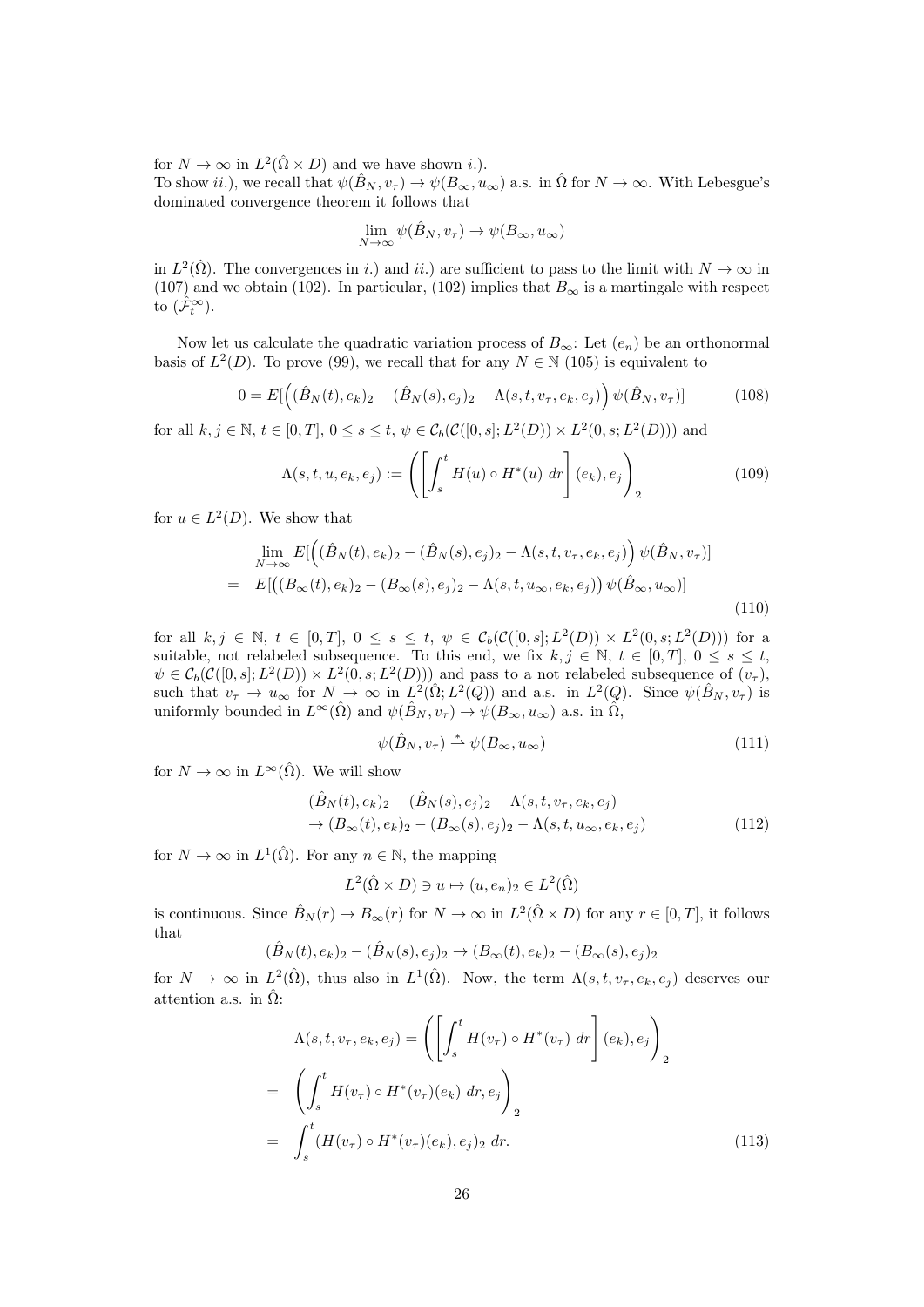Now from Cauchy inequality it follows that

$$
E|\Lambda(s, t, v_{\tau}, e_k, e_j) - \Lambda(s, t, u_{\infty}, e_k, e_j)|
$$
  
\n
$$
\leq E \int_s^t |([H(v_{\tau}) \circ H^*(v_{\tau}) - H(u_{\infty}) \circ H^*(u_{\infty})](e_k), e_j)_2| dr
$$
  
\n
$$
\leq E \int_s^t ||[H(v_{\tau}) \circ H^*(v_{\tau}) - H(u_{\infty}) \circ H^*(u_{\infty})](e_k)||_2 dr
$$
  
\n
$$
\leq CE \int_s^t ||H(v_{\tau}) \circ H^*(v_{\tau}) - H(u_{\infty}) \circ H^*(u_{\infty})||_{HS(L^2(D))} dr
$$
\n(114)

for a constant  $C\geq 0.$  Therefore,

$$
E|\Lambda(s, t, v_{\tau}, e_k, e_j) - \Lambda(s, t, u_{\infty}, e_k, e_j)|
$$
  
\n
$$
\leq CE \int_s^t ||H(v_{\tau}) \circ [H^*(v_{\tau}) - H^*(u_{\infty})]||_{HS(L^2(D))} dr
$$
  
\n
$$
+ CE \int_s^t ||[H(v_{\tau}) - H(u_{\infty})] \circ H^*(u_{\infty})||_{HS(L^2(D))} dr
$$
  
\n
$$
\leq CE \int_s^t ||H(v_{\tau})||_{HS(L^2(D))} ||H^*(v_{\tau}) - H^*(u_{\infty})||_{HS(L^2(D))} dr
$$
  
\n
$$
+ CE \int_s^t ||H(v_{\tau}) - H(u_{\infty})||_{HS(L^2(D))} ||H^*(u_{\infty})||_{HS(L^2(D))} dr
$$
\n(115)

Using Hölder inequality, from (114) we get

$$
E|\Lambda(s, t, v_{\tau}, e_k, e_j) - \Lambda(s, t, u_{\infty}, e_k, e_j)|
$$
  
\n
$$
\leq C \left( E \int_s^t \|H(v_{\tau})\|_{HS(L^2(D))}^2 dr \right)^{1/2}
$$
  
\n
$$
\cdot \left( E \int_s^t \|H^*(v_{\tau}) - H^*(u_{\infty})\|_{HS(L^2(D))} dr \right)^{1/2}
$$
  
\n
$$
+ C \left( E \int_s^t \|H^*(u_{\infty})\|_{HS(L^2(D))}^2 dr \right)^{1/2}
$$
  
\n
$$
\cdot \left( E \int_s^t \|H(v_{\tau}) - H(u_{\infty})\|_{HS(L^2(D))} dr \right)^{1/2}
$$
(116)

By Parseval identity it follows that a.s. in  $\hat{\Omega}\times(0,T)$  we have

$$
||H^*(v_\tau) - H^*(u_\infty)||_{HS(L^2(D))} = ||H(v_\tau) - H(u_\infty)||_{HS(L^2(D))}
$$
\n(117)

and from  $(117)$  using  $(H1)$  we get

$$
E \int_{s}^{t} \|H^{*}(v_{\tau}) - H^{*}(u_{\infty})\|_{HS(L^{2}(D))}^{2} dr
$$
\n
$$
= E \int_{s}^{t} \|H(v_{\tau}) - H(u_{\infty})\|_{HS(L^{2}(D))}^{2} dr
$$
\n
$$
= E \int_{s}^{t} \sum_{n=1}^{\infty} \|h_{n}(v_{\tau}) - h_{n}(u_{\infty}))\|_{L^{2}(D)}^{2} dr
$$
\n
$$
\leq C_{1} E \int_{0}^{T} \|v_{\tau} - u_{\infty}\|_{2}^{2} dr.
$$
\n(118)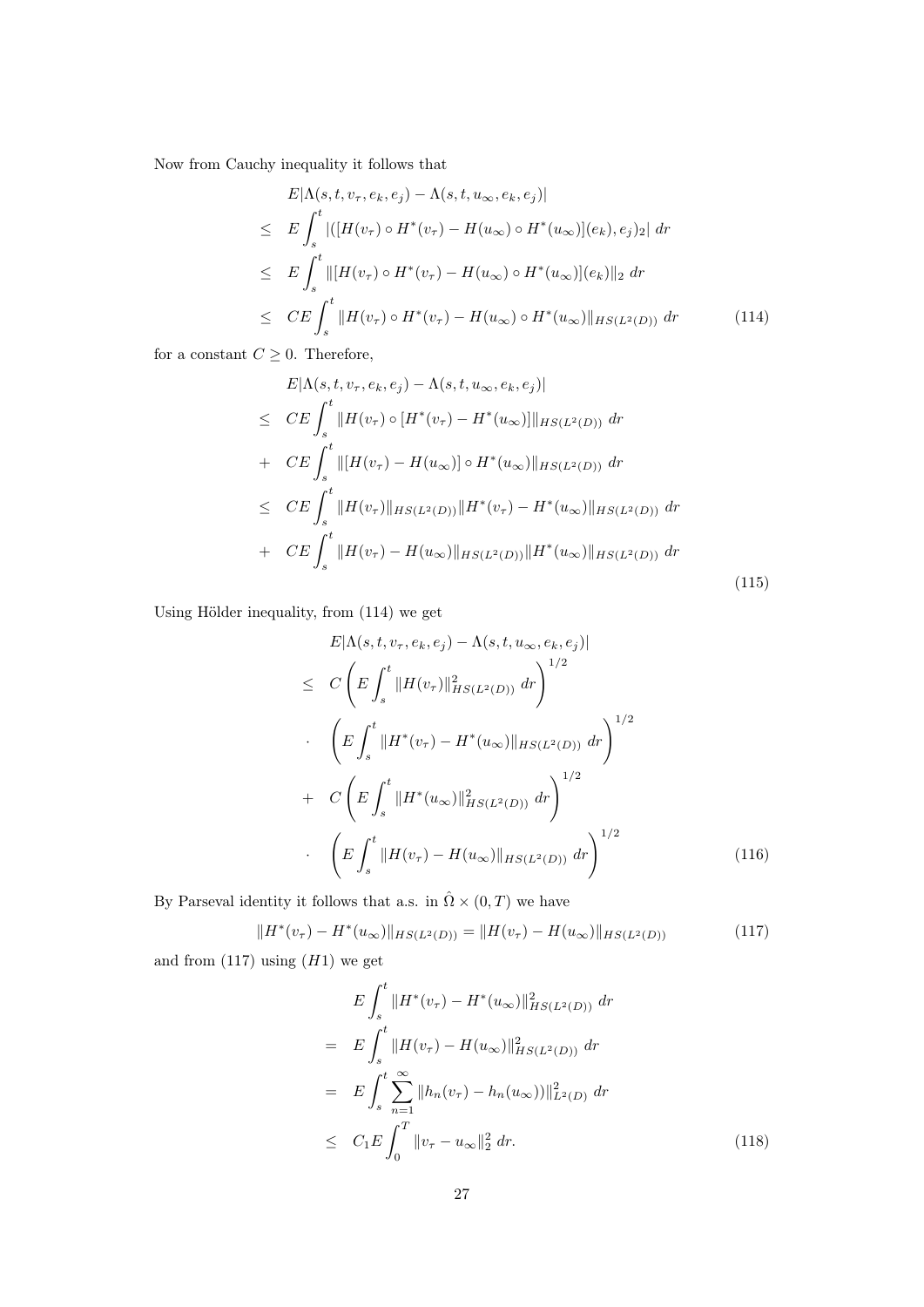Since  $v_{\tau} \to u_{\infty}$  in  $L^2(\Omega \times Q)$  for  $N \to \infty$ , from (118) it follows that

$$
H^*(v_\tau) \to H^*(u_\infty) \text{ and } H(v_\tau) \to H(u_\infty)
$$
\n(119)

in  $L^2(\hat{\Omega} \times (s,t); HS(L^2(D)))$  for  $N \to \infty$ . In particular, there exists  $C \geq 0$  such that

$$
||H(v_{\tau})||_{L^{2}(\hat{\Omega}\times(s,t);HS(L^{2}(D)))}^{2} = E \int_{s}^{t} ||H(v_{\tau})||_{HS(L^{2}(D))}^{2} dr \leq C \qquad (120)
$$

for all  $N \in \mathbb{N}$ . Using (116), (119) and (120), it follows that

$$
E|\Lambda(s,t,v_{\tau},e_k,e_j) - \Lambda(s,t,u_{\infty},e_k,e_j)| \to 0
$$
\n(121)

for  $N \to \infty$  and therefore (112) holds true. The convergences in (111) and (112) are enough to conclude (110).

**Proposition 3.24.** There exists an enlarged probability space  $(\overline{\Omega}, \overline{\mathcal{F}}, \overline{P})$ , an enlarged filtration  $(\overline{F}_t)$  and a cylindrical Wiener process  $\overline{W}$  with values in  $L^2(D)$  defined on  $(\overline{\Omega}, \overline{\mathcal{F}}, \overline{P})$ and adapted to  $(\overline{\mathcal{F}}_t)$ , such that

$$
B_{\infty}(t) = \int_0^t H(u_{\infty}) \, d\overline{W} \tag{122}
$$

for all  $t \in [0, T]$  and a.s. in  $\overline{\Omega}$ .

Proof: According to Proposition 3.23,  $B_{\infty}$  is a  $\mathcal{F}_t^{\infty}$ -martingale with quadratic variation process

$$
\ll B_{\infty} \gg_t = \int_0^t H(u_{\infty}) \circ H^*(u_{\infty}) ds.
$$

Since  $u_{\infty}$  is a  $\mathcal{F}^{\infty}_{t}$ -adapted process with values in  $L^{2}(D)$  and it is a.s. weakly continuous, for any  $h \in L^2(D)$  the process  $(u_\infty, h)_2$  is  $\mathcal{F}_t^\infty$ -adapted with values in R and a.s. continuous trajectories. Therefore,  $(u_{\infty}, h)_2$  is a predictable process for all  $h \in L^2(D)$  and by Pettis theorem one gets that  $u_{\infty}$  is a predictable process with values in  $L^2(D)$ . Now the assertion follows from [5], Theorem 8.2, p.220 (see Theorem 4.5 in the Appendix): There exists a probability space  $(\tilde{\Omega}, \tilde{\mathcal{F}}, \tilde{\mathbb{P}})$ , a filtration  $(\tilde{\mathcal{F}}_t)$  and a cylindrical Wiener process  $\overline{W}$  with values in  $L^2(D)$ , defined on  $(\overline{\Omega}, \overline{\mathcal{F}}, \overline{P})$  for  $\overline{\Omega} := \hat{\Omega} \times \tilde{\Omega}$ ,  $\overline{\mathcal{F}} := \mathcal{F} \times \tilde{\mathcal{F}}$ ,  $\overline{P} := P \times \tilde{P}$  adapted to  $(\overline{\mathcal{F}}_t) := (\mathcal{F}_t^{\infty} \times \tilde{\mathcal{F}}_t)$ , such that

$$
B_{\infty}(t,\hat{\omega}) = B_{\infty}(t,\overline{\omega}) = \int_0^t H(u_{\infty}(\hat{\omega})) \ d\overline{W}(s,\overline{\omega})
$$

for all  $t \in [0, T]$ , a.s. in  $\overline{\Omega}$ .

**Remark 3.4.** Without changing notation, we can identify any random variable X in  $\hat{\Omega}$  to a random variable in  $\overline{\Omega}$  by setting  $X(\hat{\omega}, \tilde{\omega}) := X(\hat{\omega})$  a.s. in  $\tilde{\Omega}$ . In particular, all previous estimates and convergences remain true with respect to the probability space  $\overline{\Omega}$ . In particular,  $u_{\infty} : \overline{\Omega} \times [0,T] \to L^2(D)$  is a predictable process with a.e. paths

$$
u_{\infty}(\omega,\cdot) \in \mathcal{C}([0,T];W^{-1,p'}(D))\cap L^{\infty}(0,T;L^2(D)),
$$

such that  $u_{\infty} \in L^p(\overline{\Omega}; L^p(0,T; W_0^{1,p}(D))), u_{\infty}(0, \cdot) = u_0$  in  $L^2(D)$  and

$$
u_{\infty}(t) = u_0 + \int_0^t \operatorname{div}(G(s) + F(u_{\infty}(s))) \, ds + \int_0^t H(u_{\infty}) \, d\overline{W} \tag{123}
$$

in  $L^2(D)$  for all  $t \in [0,T]$  a.s. in  $\overline{\Omega}$ .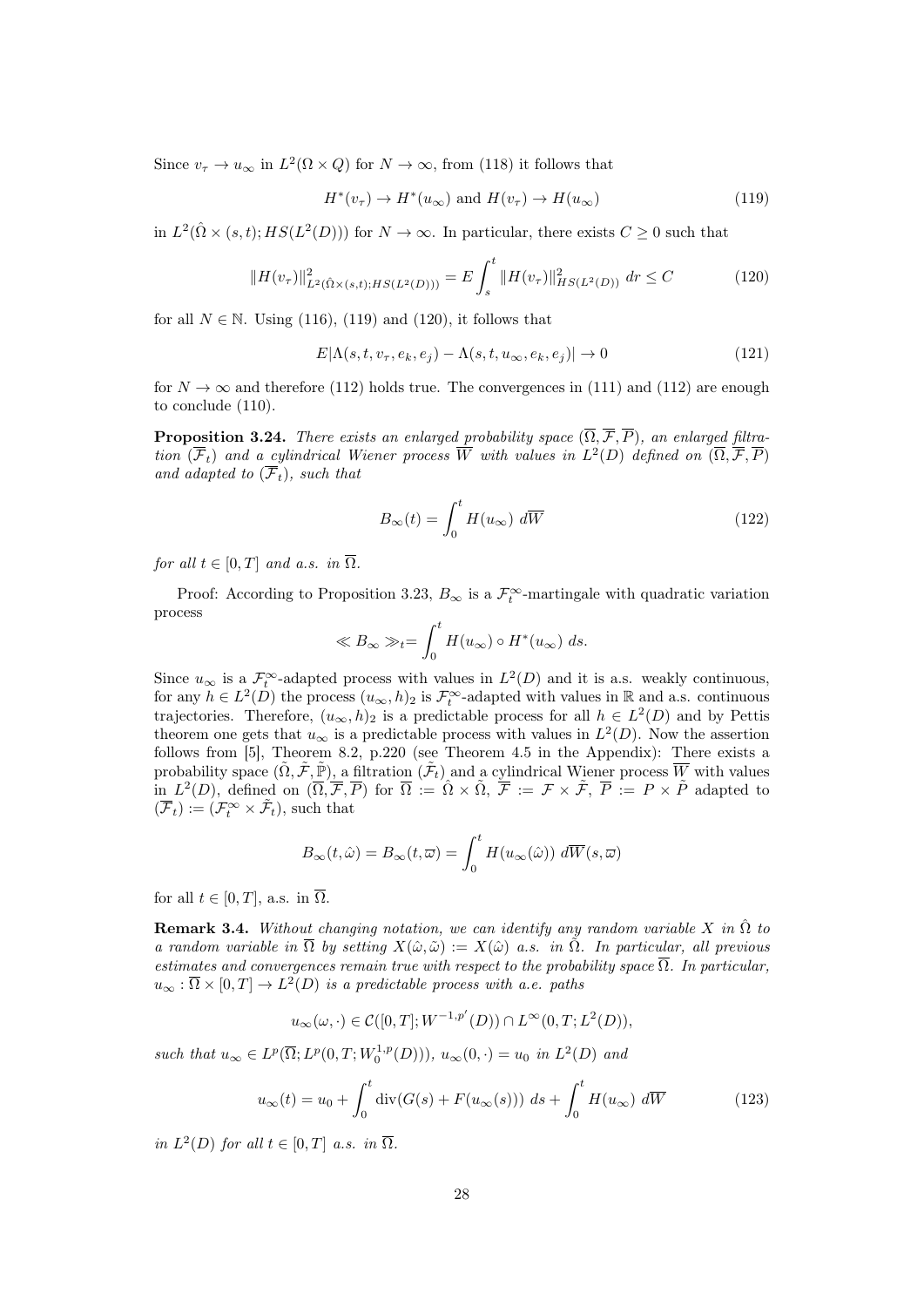Lemma 3.25.  $G = |\nabla u_{\infty}|^{p-2} \nabla u_{\infty}$  in  $L^{p'}(\overline{\Omega} \times Q)^d$ 

Proof: Taking the scalar product with  $v^{k+1}$  in (61), we get

$$
(v^{k+1} - v^k, v^{k+1})_2 - (\hat{B}_N(t_{k+1}) - \hat{B}_N(t_k), v^{k+1})_2
$$
  
+ 
$$
\tau \int_D (|\nabla v^{k+1}|^{p-2} \nabla v^{k+1} + F(v^{k+1})) \cdot \nabla v^{k+1} dx
$$
  
= 0. (124)

Using the identity

$$
(a-b)a = \frac{1}{2}(|a|^2 - |b|^2) + \frac{1}{2}|a-b|^2, \ a, b \in \mathbb{R},
$$

Gauss-Green theorem on the convection term and taking expectation we get

$$
E\left(\frac{1}{2}||v^{k+1}||_{2}^{2}-\frac{1}{2}||v^{k}||_{2}^{2}\right)+E\frac{1}{2}||v^{k+1}-v^{k}||_{2}^{2}
$$
  
\n
$$
-E(\hat{B}_{N}(t_{k+1})-\hat{B}_{N}(t_{k}),v^{k+1})_{2}+\tau E\int_{D}|\nabla v^{k+1}|^{p-2}\nabla v^{k+1}\cdot\nabla v^{k+1} dx.
$$
  
\n
$$
=0
$$
\n(125)

Since  $v^k$  is  $\mathcal{F}_{t_k}^{W_N}$ -measurable,  $E(\hat{B}_N(t_{k+1}) - \hat{B}_N(t_k), v^k)_2 = 0$ , thus using

$$
-ab = -\frac{1}{2}|a|^2 - \frac{1}{2}|b|^2 + \frac{1}{2}|a - b|^2, \ a, b \in \mathbb{R}
$$

we can write

$$
-E(\hat{B}_N(t_{k+1}) - \hat{B}_N(t_k), v^{k+1})_2 = -E(\hat{B}_N(t_{k+1}) - \hat{B}_N(t_k), v^{k+1} - v^k)_2
$$
  
= 
$$
-E\frac{1}{2} \|\hat{B}_N(t_{k+1}) - \hat{B}_N(t_k)\|_2^2 - E\frac{1}{2} \|v^{k+1} - v^k\|_2^2
$$
  
+ 
$$
E\frac{1}{2} \|\hat{B}_N(t_{k+1}) - \hat{B}_N(t_k) - (v^{k+1} - v^k)\|_2^2
$$
(126)

and therefore

$$
0 = E\left(\frac{1}{2}||v^{k+1}||_{2}^{2} - \frac{1}{2}||v^{k}||_{2}^{2}\right) + E\frac{1}{2}||v^{k+1} - v^{k}||_{2}^{2}
$$
  
\n
$$
- E\frac{1}{2}||\hat{B}_{N}(t_{k+1}) - \hat{B}_{N}(t_{k})||_{2}^{2} - E\frac{1}{2}||v^{k+1} - v^{k}||_{2}^{2}
$$
  
\n
$$
+ E\frac{1}{2}||\hat{B}_{N}(t_{k+1}) - \hat{B}_{N}(t_{k}) - (v^{k+1} - v^{k})||_{2}^{2}
$$
  
\n
$$
+ \tau E\int_{D} |\nabla v^{k+1}|^{p-2} \nabla v^{k+1} \cdot \nabla v^{k+1} dx
$$
  
\n
$$
\geq E\left(\frac{1}{2}||v^{k+1}||_{2}^{2} - \frac{1}{2}||v^{k}||_{2}^{2}\right) - E\frac{1}{2}||\hat{B}_{N}(t_{k+1}) - \hat{B}_{N}(t_{k})||_{2}^{2}
$$
  
\n
$$
+ \tau E\int_{D} |\nabla v^{k+1}|^{p-2} \nabla v^{k+1} \cdot \nabla v^{k+1} dx.
$$
 (127)

Summing over  $k = 0, \ldots, N - 1$  from (127) it follows that

$$
E\frac{1}{2}||\hat{u}_N(T)||_2^2 + E\int_0^T \int_D |\nabla v_N|^{p-2} \nabla v_N \cdot \nabla v_N \, dx \, dt
$$
  
\n
$$
- \frac{1}{2} \sum_{k=0}^{N-1} E||\int_{t_k}^{t_{k+1}} H(v_\tau) \, dW_N||_2^2
$$
  
\n
$$
\leq \frac{1}{2}||u_0||_2^2
$$
\n(128)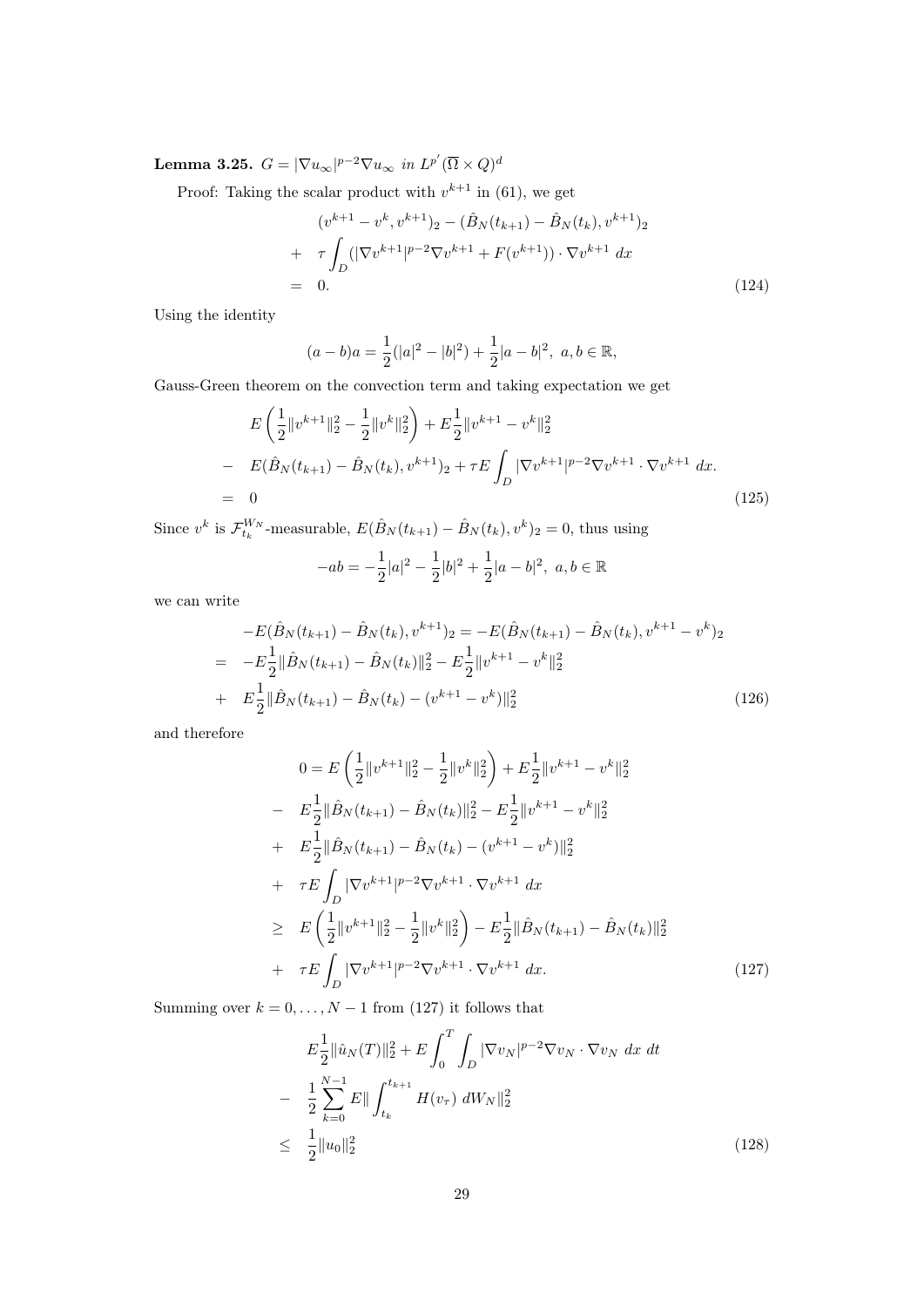where, by Itô isometry,

$$
\sum_{k=0}^{N-1} E\| \int_{t_k}^{t_{k+1}} H(v_\tau) \, dW_N \|_2^2 = \sum_{k=0}^{N-1} E \int_{t_k}^{t_{k+1}} \| H(v_\tau) \|_{HS(L^2(D))}^2 \, dt
$$
\n
$$
= E \int_0^T \| H(v_\tau) \|_{HS(L^2(D))}^2 \, dt. \tag{129}
$$

On the other hand, by Itô formula from (123) it follows that

$$
\frac{1}{2}||u_{\infty}(T)||_{2}^{2} = \frac{1}{2}||u_{0}||_{2}^{2} - \int_{0}^{T} \int_{D} G \cdot \nabla u_{\infty} dx dt
$$

$$
+ \frac{1}{2} \int_{0}^{T} ||H(u_{\infty})||_{HS(L^{2}(D))}^{2} dt + \int_{0}^{T} (u_{\infty}, H(u_{\infty}) d\overline{W})_{2} dt,
$$
(130)

a.s in  $\overline{\Omega}$ , therefore

$$
\frac{1}{2}E\|u_{\infty}(T)\|_{2}^{2} + E\int_{0}^{T}\int_{D}G\cdot\nabla u_{\infty} dx dt - \frac{1}{2}E\int_{0}^{T}\|H(u_{\infty})\|_{HS(L^{2}(D))}^{2} dt
$$
\n
$$
= \frac{1}{2}\|u_{0}\|_{2}^{2}
$$
\n(131)

From (128), (129) and (131) it follows that

$$
\frac{1}{2}E\|u_{\infty}(T)\|_{2}^{2} + E\int_{0}^{T}\int_{D} G \cdot \nabla u_{\infty} dx dt - \frac{1}{2}E\int_{0}^{T} \|H(u_{\infty})\|_{HS(L^{2}(D))}^{2} dt
$$
\n
$$
\geq E\frac{1}{2}\|\hat{u}_{N}(T)\|_{2}^{2} + E\int_{0}^{T}\int_{D} |\nabla v_{N}|^{p-2} \nabla v_{N} \cdot \nabla v_{N} dx dt
$$
\n
$$
- \frac{1}{2}E\int_{0}^{T} \|H(v_{\tau})\|_{HS(L^{2}(D))}^{2} dt, \qquad (132)
$$

hence

$$
E\int_{0}^{T} \int_{D} G \cdot \nabla u_{\infty} dx dt \ge \frac{1}{2} E \left( \| \hat{u}_{N}(T) \|_{2}^{2} - \| u_{\infty}(T) \|_{2}^{2} \right)
$$

$$
- \frac{1}{2} E \int_{0}^{T} \| H(v_{\tau}) \|_{HS(L^{2}(D))}^{2} - \| H(u_{\infty}) \|_{HS(L^{2}(D))}^{2} dt
$$

$$
+ E \int_{0}^{T} \int_{D} |\nabla v_{N}|^{p-2} \nabla v_{N} \cdot \nabla v_{N} dx dt.
$$
(133)

Since the mapping  $\|\cdot\|_2^2: L^2(\overline{\Omega} \times D) \to [0, \infty)$  is continuous and convex, it is weakly l.s.c. and from Corollary 3.21 it follows that

$$
0 \le \liminf_{N \to \infty} E \|\hat{u}_N(T)\|_2^2 - E \|u_\infty(T)\|_2^2.
$$
 (134)

Moreover, from (118) in particular it follows that

$$
\lim_{N \to \infty} H(v_{\tau}) \to H(u_{\infty}) \text{ in } L^2(\overline{\Omega} \times (0,T); HS(L^2(D))),
$$

thus

$$
E\int_0^T \|H(v_\tau)\|_{HS(L^2(D)}^2 \, dt \to E\int_0^T \|H(u_\infty)\|_{HS(L^2(D)}^2 \, dt \tag{135}
$$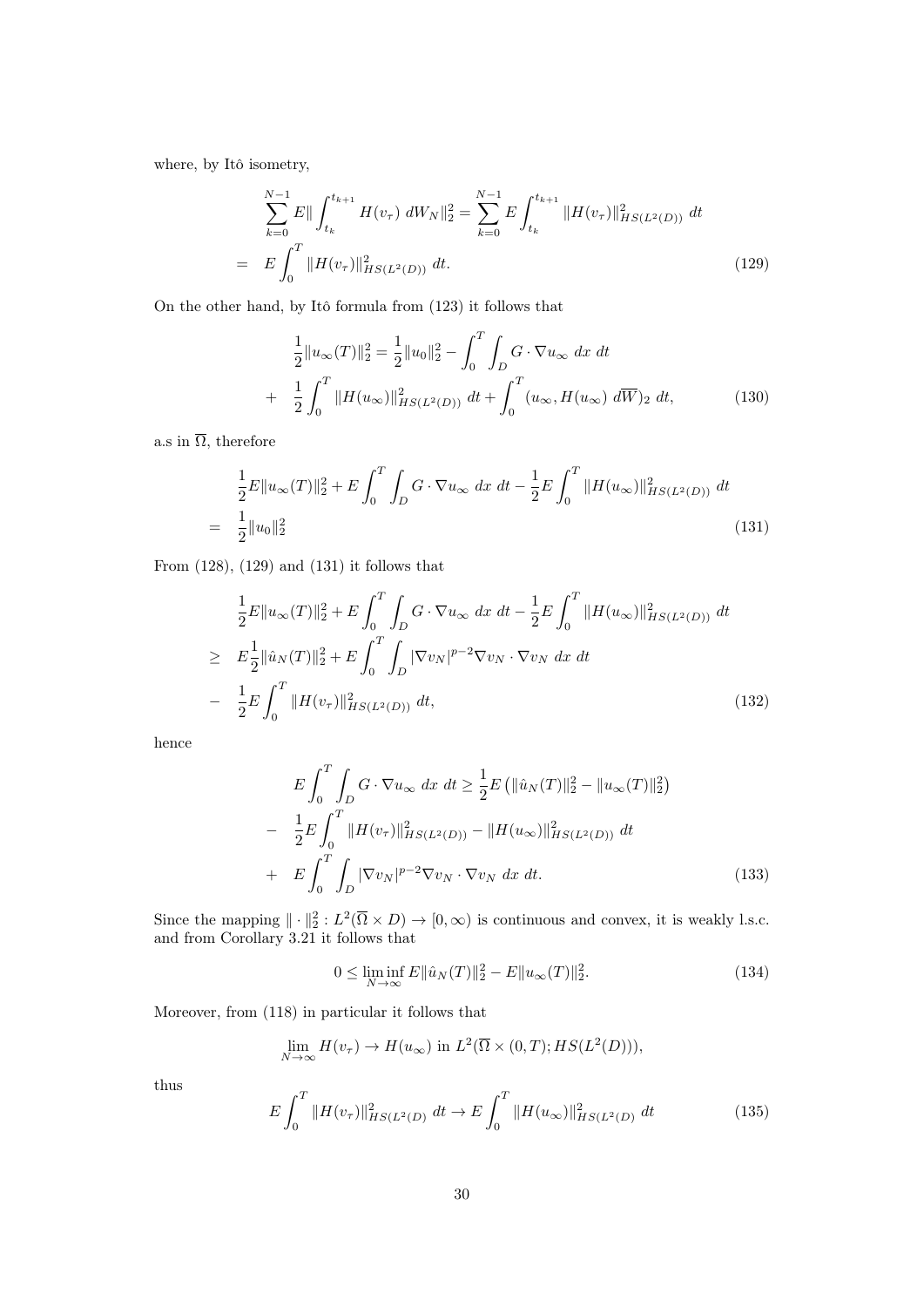for  $N \to \infty$ . Therefore from (133) and (135) it follows that

$$
E \int_{0}^{T} \int_{D} G \cdot \nabla u_{\infty} dx dt \geq \frac{1}{2} \left( \liminf_{N \to \infty} E \|\hat{u}_{N}(T)\|_{2}^{2} - E \|u_{\infty}(T)\|_{2}^{2} \right)
$$
  
+ 
$$
\limsup_{N \to \infty} E \int_{0}^{T} \int_{D} |\nabla v_{N}|^{p-2} \nabla v_{N} \cdot \nabla v_{N} dx dt
$$
  
- 
$$
\frac{1}{2} \lim_{N \to \infty} \left( E \int_{0}^{T} \|H(v_{\tau})\|_{HS(L^{2}(D))}^{2} - \|H(u_{\infty})\|_{HS(L^{2}(D))}^{2} dt \right)
$$
  

$$
\geq \limsup_{N \to \infty} E \int_{0}^{T} \int_{D} |\nabla v_{N}|^{p-2} \nabla v_{N} \cdot \nabla v_{N} dx dt.
$$
 (136)

Since  $p > 2$ , there exists a constant  $C \geq 0$  not depending on  $N \in \mathbb{N}$  such that

$$
C \limsup_{N \to \infty} E \int_0^T \int_D |\nabla v_N - \nabla u_\infty|^p dx dt
$$
  
\n
$$
\leq \limsup_{N \to \infty} E \int_0^T \int_D (|\nabla v_N|^{p-2} \nabla v_N - |\nabla u_\infty|^{p-2} \nabla u_\infty) \cdot \nabla (v_N - u_\infty) dx dt
$$
  
\n
$$
\leq \limsup_{N \to \infty} E \int_0^T \int_D |\nabla v_N|^{p-2} \nabla v_N \cdot \nabla v_N dx dt - E \int_0^T \int_D G \cdot \nabla u_\infty dx dt
$$
  
\n
$$
\leq 0,
$$
\n(137)

where the last inequality is a consequence of (136). From (137) it now follows that  $\nabla v_N \rightarrow$  $\nabla u_{\infty}$  in  $L^p(\overline{\Omega}\times Q)^d$  for  $N\to\infty$  and therefore

$$
|\nabla v_N|^{p-2} \nabla v_N \to |\nabla u_\infty|^{p-2} \nabla u_\infty \text{ in } L^{p'}(\overline{\Omega} \times Q)^d.
$$

## 4 Appendix

#### 4.1 On Prokhorov compactness theorem

**Definition 4.1** (see [3], p.59). Let  $\Pi$  be a family of probability measures on the metric space V with the Borel σ-algebra  $\mathcal{B}(V)$ . The family  $\Pi$  is tight iff, for every  $\epsilon > 0$ , there exists a compact set  $K_{\epsilon}$  such that

$$
P(K_{\epsilon}) > 1 - \epsilon
$$

for every  $P \in \Pi$ .

Tightness can be used as a compactness criterion in the narrow topology, this is the direct half of Prokhorov theorem:

**Theorem 4.1.** [see [3], Theorem 5.1., p.59] If  $\Pi$  is tight, then it is relatively compact with respect to the narrow topology  $\sigma(\mathcal{C}_b(V), \mathcal{C}_b(V))$ , i.e. for any subsequence  $(P_n) \subset \Pi$  there exists a subsequence  $(P_{n_k})$  and a probability measure  $\mu$  such that

$$
\lim_{k \to \infty} \int_{V} f \, dP_{n_k} = \int_{V} f \, d\mu \tag{138}
$$

for all  $f \in C_b(V)$ .

We have the following subsequence principle:

**Corollary 4.2.** If the sequence of probability measures  $(P_n)_{n\in\mathbb{N}}$  is tight, and if each subsequence that converges narrowly at all in fact converges narrowly to  $\mu$ , then the entire sequence converges narrowly to  $\mu$ .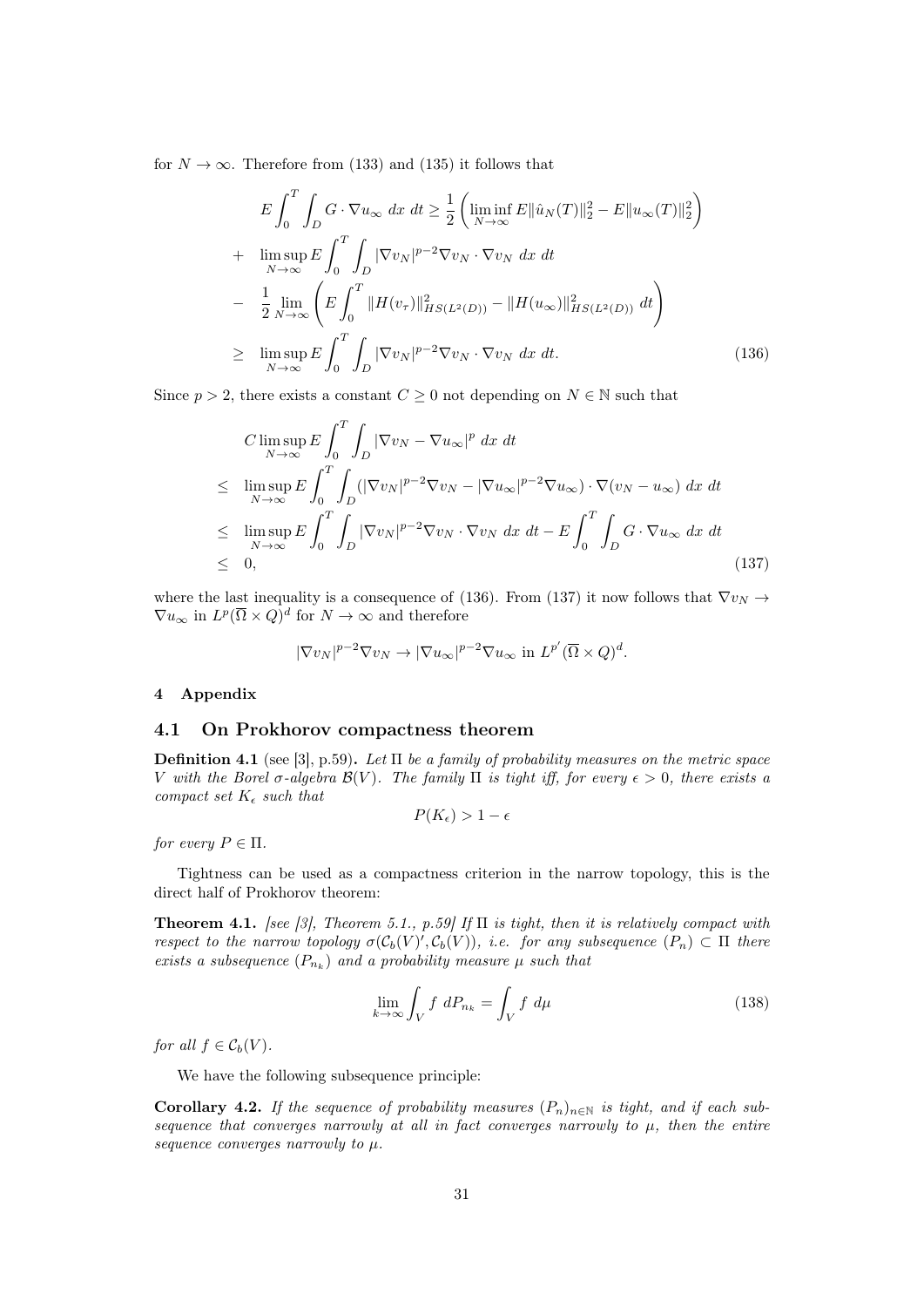If, in addition, V is a Polish space, then the converse part of Prokhorov theorem also holds true:

**Theorem 4.3.** [see [3], Theorem 5.2, p.60] Suppose that V is separable and complete. If  $\Pi$ is relatively compact with respect to the narrow topology  $\sigma(\mathcal{C}_b(V)', \mathcal{C}_b(V))$ , then it is tight.

## 4.2 On Skorokhod representation theorem

**Definition 4.2** (see [18] p.17). For  $n \in \mathbb{N}$ , let  $X_n : (\Omega, \mathcal{F}, P) \to (V, \mathcal{B}(V))$  be a random variable with values in a metric space V. We say that  $(X_n)$  converges to a Borel measure  $\mu^3$  in law, (or distribution), and write  $X_n \mathcal{L}_{\alpha} \mu$ , iff

$$
Ef(X_n) \to \int_V f \, d\mu
$$

for any bounded, continuous function f on V .

**Remark 4.1.** Note that  $X_n \mathcal{L}_{\gamma} \mu$  is equivalent to  $P \circ X_n^{-1} \stackrel{*}{\rightharpoonup} \mu$  with respect to the narrow topology on the bounded Borel measures where  $P \circ X_n^{-1}$  is the image measure of  $X_n$  for all  $n \in \mathbb{N}$ .

**Theorem 4.4** (see [18], Theorem 1.10.4, p.59). Let  $(\Omega, \mathcal{F}, P)$  be a probability space, V a separable metric space and  $X_n : \Omega \to V$  be a sequence of random variables such that  $X_n\mathscr{L}_{\alpha}X_{\infty}$ . Then there exists a sequence of random variables  $\hat{X}_n : \hat{\Omega} \to V$ ,  $n \in \mathbb{N} \cup \{\infty\}$ , on some probability space  $(\hat{\Omega}, \hat{\mathcal{F}}, \hat{P})$  with the following properties:

- i.)  $\hat{X}_n \to \hat{X}_{\infty}$  in V for  $N \to \infty$  a.s. in  $\hat{\Omega}$
- ii.) The laws of  $X_n$  and  $\hat{X}_n$  are the same for all  $n \in \mathbb{N} \cup \{\infty\}$ . In particular, for any bounded measurable function  $f: V \to \mathbb{R}, E f(X_n) = Ef(\hat{X}_n)$  for all  $n \in \mathbb{N}$ .

**Remark 4.2.** According to [5], Theorem 2.4., p.33, we can assume that  $\hat{\mathcal{F}}$  is countably generated.

Remark 4.3. According to [18], Addendum 1.10.5. p.59, there exist random variables  $\phi_n : \hat{\Omega} \to \Omega$  such that  $\hat{X}_n = X_n \circ \phi_n$  and  $P = \hat{P} \circ \phi_n^{-1}$ .

### 4.3 Martingale representation theorem

**Theorem 4.5** (see [5], Theorem 8.2, p.220). Assume  $U, H$  are separable Hilbert spaces, M is a square-inegrable martingale with

$$
\ll M \gg_t = \int_0^t (\Phi \circ Q^{1/2}) \circ (\Phi \circ Q^{1/2})^* ds, t \in [0, T],
$$

where  $\mathcal{U}_0 = Q^{1/2}(\mathcal{U})$ ,  $\Phi$  is a predictable,  $HS(\mathcal{U}_0, \mathcal{H})$ -valued process and Q a given, bounded, symmetric nonnegative operator in U. Then there exists a probability space  $(\overline{\Omega}, \overline{\mathcal{F}}, \overline{P})$ , a filtration  $(\overline{\mathcal{F}}_t)$  and a Q-Wiener process W with values in U, defined on  $( \Omega \times \overline{\Omega}, \mathcal{F} \times \overline{\mathcal{F}}, P \times \overline{P})$ adapted to  $(\mathcal{F}_t \times \overline{\mathcal{F}}_t)$ , such that

$$
M(t,\omega,\overline{\omega}) = \int_0^t \Phi(s,\omega,\overline{\omega}) \, d\overline{W}(s,\omega,\overline{\omega}), \ t \in [0,T],
$$

for a.e.  $(\omega, \overline{\omega}) \in (\Omega \times \overline{\Omega})$  where

$$
M(t, \omega, \overline{\omega}) = M(t, \omega), \ \Phi(t, \omega, \overline{\omega}) = \Phi(t, \omega)
$$

for all  $t \in [0, T]$ , a.s. in  $\Omega \times \overline{\Omega}$ .

<sup>3</sup> i.e. a measure on the Borel sets, finite on the compact ones.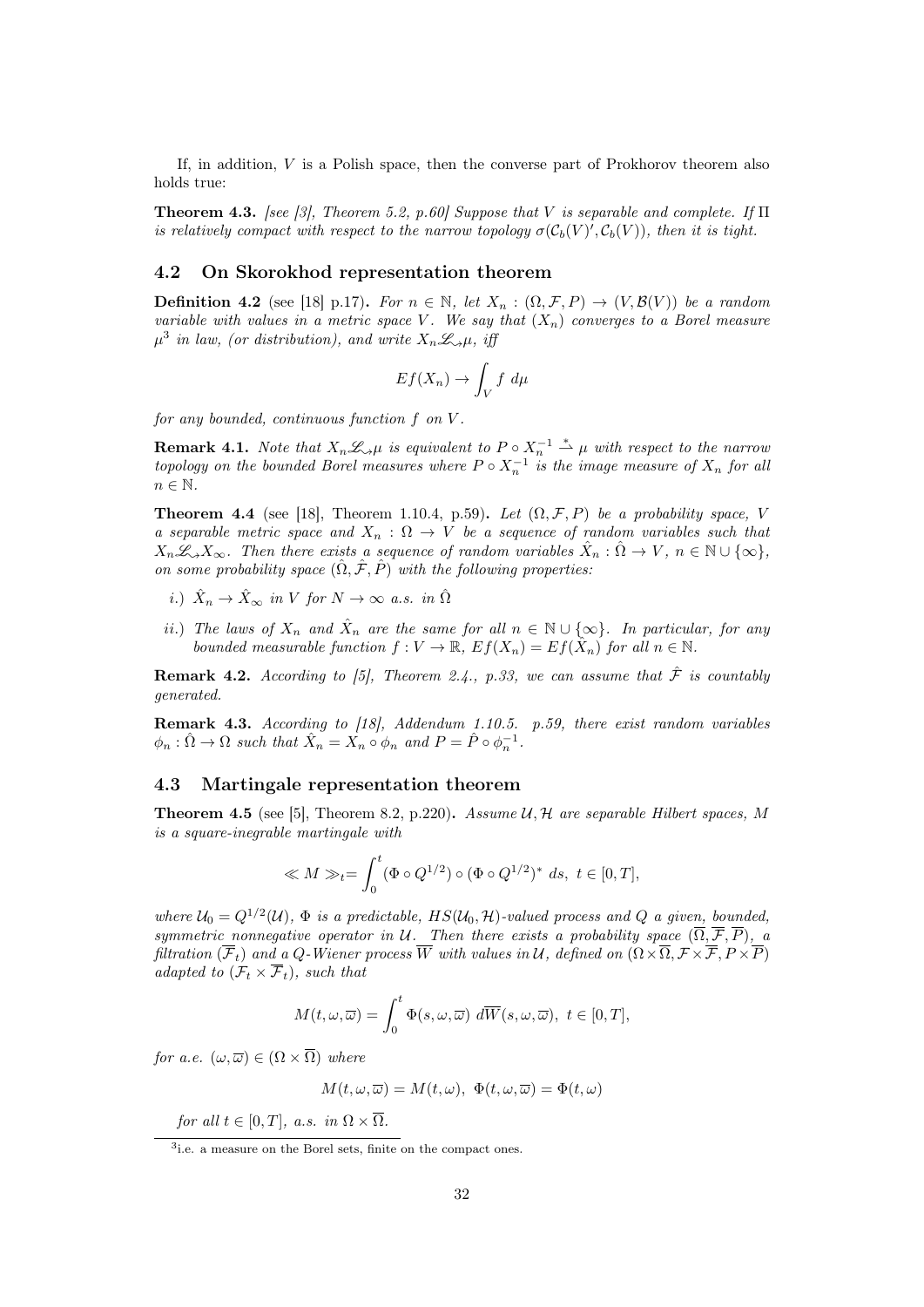### 4.4 Technical lemmas

#### 4.4.1 On the Garsia-Rodemich-Rumsey inequality

**Lemma 4.6.** (Garsia-Rodemich-Rumsey inequality, see [10],[16, Ex. 2.4.1]) Let  $q \ge 1$ ,  $\alpha > 1/q$  and  $f : [a, b] \rightarrow V$  be continuous, then

$$
||f(s) - f(s')||_V^q \le C_{\alpha, q} |s - s'|^{\alpha q - 1} \int_a^b \int_a^b \frac{||f(t) - f(r)||_V^q}{|t - r|^{\alpha q + 1}} dt dr.
$$
 (139)

#### 4.4.2  $W^{\alpha,p}$ -regularity

**Lemma 4.7** ([8], Lemma 2.1., p.369). Let  $K$ ,  $H$  be separable Hilbert spaces and W be a cylindrical Wiener process in K. Assume  $p \geq 2$ ,  $\alpha \in (0, \frac{1}{2})$ . Then, for any progressively measurable process  $f \in L^p(\Omega \times (0,T); HS(K; \mathcal{H}))$  we have

$$
\int_0^{\cdot} f \, dW \in L^p(\Omega; W^{\alpha, p}(0,T; \mathcal{H}))
$$

and there exists a constant  $C(p, \alpha) > 0$  such that

$$
E||\int_0^{\cdot} f dW||_{W^{\alpha,p}(0,T;\mathcal{H})}^p \leq C(\alpha,p)E \int_0^T ||f(t)||_{HS(\mathcal{K};\mathcal{H})}^p dt.
$$

**Lemma 4.8** ([2], Lemma 3.2). Let V be a Banach space. Assume that  $\tau > 0$  and that  $I_{\tau} =$  $\{t_k\}_{k=0}^N$  is an equidistant mesh of size  $\tau > 0$  covering  $[0, T]$ . Assume that  $\mathcal{G} \in C([0, T]; V)$ is such that, for every  $k \in \{0, \ldots, N-1\}$  the function

$$
[t_k, t_{k+1}) \ni t \mapsto \mathcal{G}(t)
$$

is affine. Assume that, for some  $p \geq 1$ ,  $\alpha > 0$  and  $C > 0$  and every  $l \in \{1, \dots N\}$ ,

$$
\tau \sum_{k=0}^{N-l} \|\mathcal{G}(t_{k+l}) - \mathcal{G}(t_k)\|_{V}^p \leq C^p t_l^{\alpha p}.
$$

Then, G is uniformly bounded in the Nikolskii space  $N^{\alpha,p}(0,T;V)$  and there exists a constant  $C = C(T) > 0$ , which does not depend on  $\tau > 0$  such that

$$
\|\mathcal{G}\|_{N^{\alpha,p}(0,T;V)} = \sup_{s>0} s^{-\alpha} \|\mathcal{G}(\cdot+s) - \mathcal{G}(\cdot)\|_{L^p(-s,T-s;V)} \leq C.
$$

#### 4.4.3 Further results

**Lemma 4.9.** Let W be a Banach space which is compactly embedded into  $L^2(0,T; L^2(D))$ and  $p \geq 2$ . For  $\alpha \in (0, \frac{1}{2})$ , the linear space

$$
V := \{ u = v + w, \ v \in \mathcal{W}, \ w \in W^{\alpha, p}(0, T; H_0^1(D)) \} \subset L^2(0, T; L^2(D))
$$

endowed with the norm

$$
||u||_V := \inf_{\substack{v \in W, \\ w \in W^{\alpha, p}(0,T;L^2(D)), \\ u = v + w}} \max(||v||_W, ||w||_{W^{\alpha, p}})
$$

is a Banach space which is compactly embedded into  $L^2(0,T; L^2(D))$ .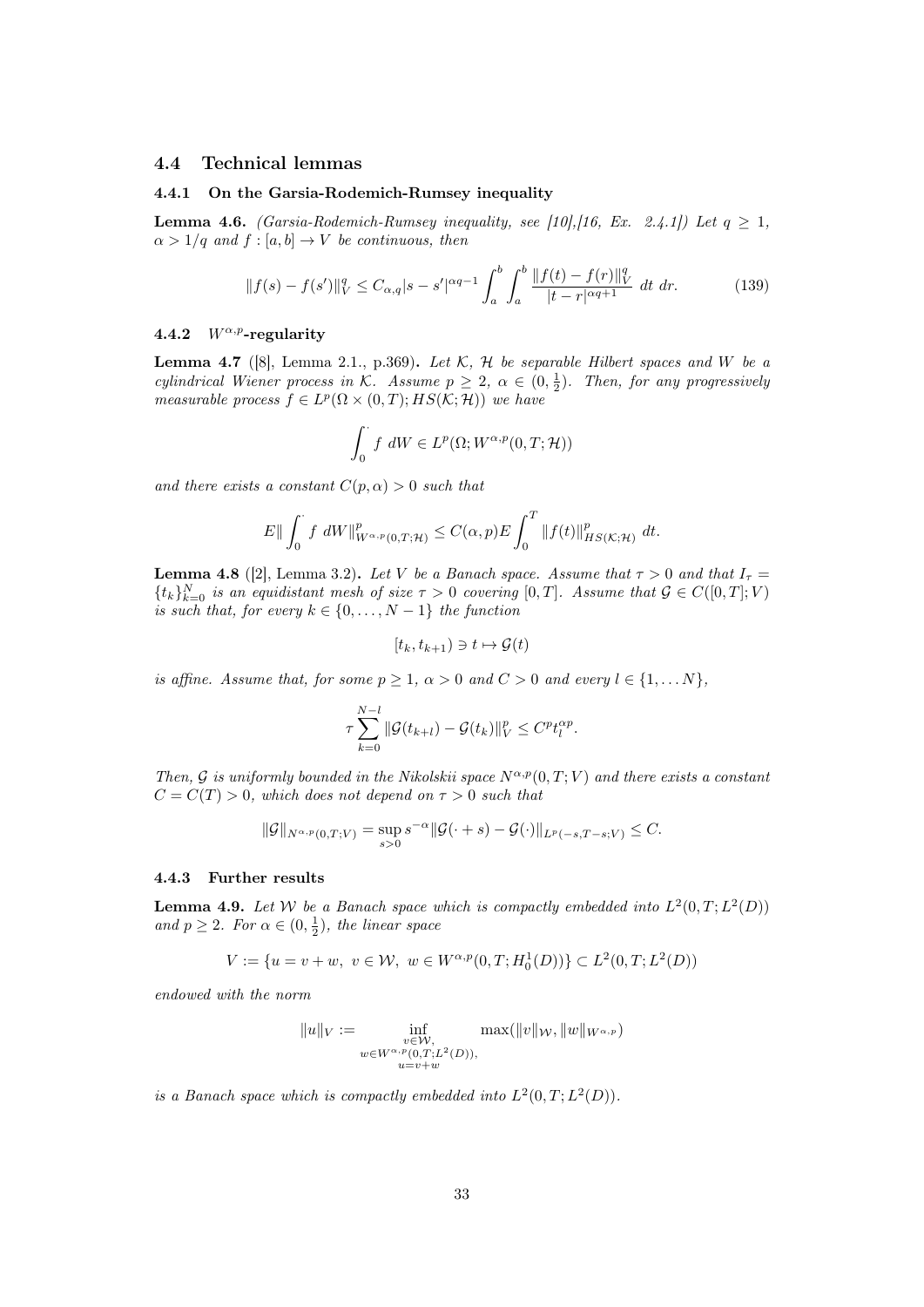Proof: It follows from [9], Remark 5.13, p.12-13 that  $(V, \|\cdot\|_V)$  is a Banach space. There exists  $C \ge 0$  such that for any  $u \in V$  and any  $v \in W$ ,  $w \in W^{\alpha,p}(0,T; H_0^1(D))$  with  $u = v + w$ 

$$
||u||_{L^{2}(0,T;L^{2}(D))} \leq C \max(||v||_{W}, ||w||_{W^{\alpha,p}})
$$
\n(140)

and therefore the imbedding  $V \hookrightarrow L^2(0,T; L^2(D))$  is continuous. Let  $(u_n)$  be a bounded sequence in V, i.e. there exists  $R > 0$  such that  $||u_n||_V \leq R$  for all  $n \in \mathbb{N}$ . Let  $n \in \mathbb{N}$  be fixed. According to the definition of the norm in V, for any  $k \in \mathbb{N}$ , there exist  $v_n^k \in \mathcal{W}$ ,  $w_n^k \in W^{\alpha,p}(0,T;H_0^1(D))$  such that  $u_n = v_n^k + w_n^k$  and

$$
||v^k_n||_{\mathcal W}\leq R+\frac{1}{k},\ ||w^k_n||_{W^{\alpha,p}}\leq R+\frac{1}{k}.
$$

Consequently, choosing  $k = n$  we can construct  $(v_n^n) \subset W$ ,  $(w_n^n) \subset W^{\alpha, p}(0, T; H_0^1(D))$  such that  $u_n = v_n^n + w_n^n$  and

$$
||v_{n}^{n}||_{\mathcal{W}} \leq R + 1, ||w_{n}^{n}||_{W^{\alpha,2}} \leq R + 1
$$

for all  $n \in \mathbb{N}$ . Passing to a not relabeled subsequence if necessary, there exists  $v \in$  $L^2(0,T;L^2(D))$  such that  $v_n^n \to v$  in  $L^2(0,T;L^2(D))$ . Following [14], Corollary 2, p.82,

$$
W^{\alpha,p}(0,T;H_0^1(D)) \hookrightarrow L^2(0,T;L^2(D))
$$

with compact imbedding. Therefore passing to a not relabeled subsequence if necessary, there exists  $w \in L^2(0,T;L^2(D))$  such that  $w_n^n \to w$  in  $L^2(0,T;L^2(D))$ . Therefore, passing to a not relabeled subsequence if necessary,

$$
u_n = v_n^n + w_n^n \to v + w
$$

in  $L^2(0,T; L^2(D))$  and therefore the imbedding  $V \hookrightarrow L^2(0,T; L^2(D))$  is compact.

#### References

- [1] L. Baňas, Z. Brzeźniak, M. Neklyudov and A. Prohl. Stochastic Ferromagnetism. De Gruyter, Berlin/Boston (2014).
- [2] L. Baňas, Z. Brzeźniak, M. Neklyudov and A. Prohl. A convergent finite-element-based discretization of the stochastic Landau-Lifshitz-Gilbert equation. IMA J. Numer. Anal. 34 (2014), no. 2, 502-549.
- [3] P. Billingsley. Convergence of probability measures. Wiley, New York, (1999).
- [4] C. Dellacherie, P.A Meyer. Probabilités et potentiel. Chapitres V-VIII. Théorie des martingales. Revised edition. Actualités Scientifiques et Industrielles, 1385. Hermann, Paris (1980).
- [5] G. Da Prato and J. Zabczyk. Stochastic equations in infinite dimensions. Volume 44 of Encyclopedia of Mathematics and its Applications. Cambridge University Press, Cambridge (1992).
- [6] A. Debussche, N. Glatt-Holtz and R. Temam. Local martingale and pathwise solutions for an abstract fluids model. Phys. D 240 (2011), no. 14-15, 1123-1144.
- [7] R. E. Edwards. Functional analysis. Dover Publications, Inc., New York, 1995.
- [8] F. Flandoli and D. Gatarek. Martingale and stationary solutions for stochastic Navier-Stokes equations. Prob. Theory Relat. Fields, 102 (1995), 367-391.
- [9] H. Gajewski, K. Gröger and K. Zacharias. Nichtlineare Operatorgleichungen und Operatordifferentialgleichungen. Akademie Verlag, Berlin (1974).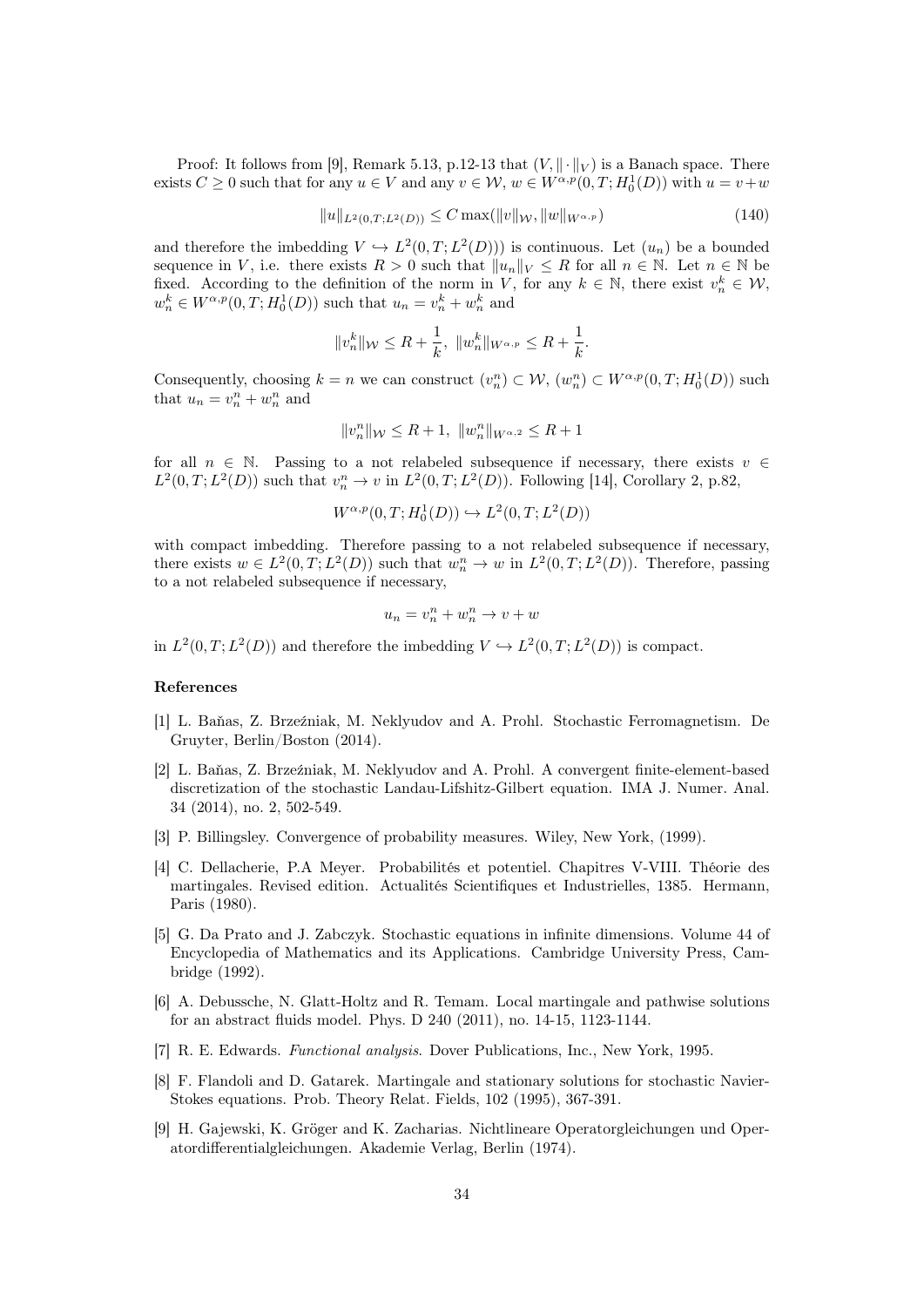- [10] A. Garsia, E. Rodemich H. Rumsey. A real variable lemma and the continuity of paths of some Gaussian processes. Indiana Univ. Math. Journal 20 (1970/71), 565-578 (1970/71).
- [11] C. Prévôt and M. Röckner. A concise course on stochastic partial differential equations. Volume 1905 of Lecture Notes in Mathematics. Springer, Berlin (2007).
- [12] E. Pardoux. Équations aux dérivées partielles stochastiques non linéaires monotones. PhD thesis, Paris Sud-Orsay (1975).
- [13] T. Roubíček. Nonlinear Partial Differential Equations with Applications. Springer, Basel (2013).
- [14] J. Simon. Compact sets in the space  $L^p(0,T;B)$ . Ann. Mat. Pura Appl. (4) 146 (1987), 65–96.
- [15] J. Simon. Sobolev, Besov and Nikolskii fractional spaces: imbeddings and comparisons for vector valued spaces on an interval. Ann. Mat. Pura Appl. 157 (4) (1990), 117-148.
- [16] D.W. Stroock and S.R.S. Varadhan. Multidimensional diffusion processes. Springer-Verlag, Berlin-New York, (1979).
- [17] R. Temam. Navier-Stokes equations. Theory and numerical analysis. North-Holland Publishing Co., Amsterdam-New York-Oxford, (1977).
- [18] A.W van der Vaart and J.A. Wellner. Weak convergence and empirical processes. Springer, New York (1996).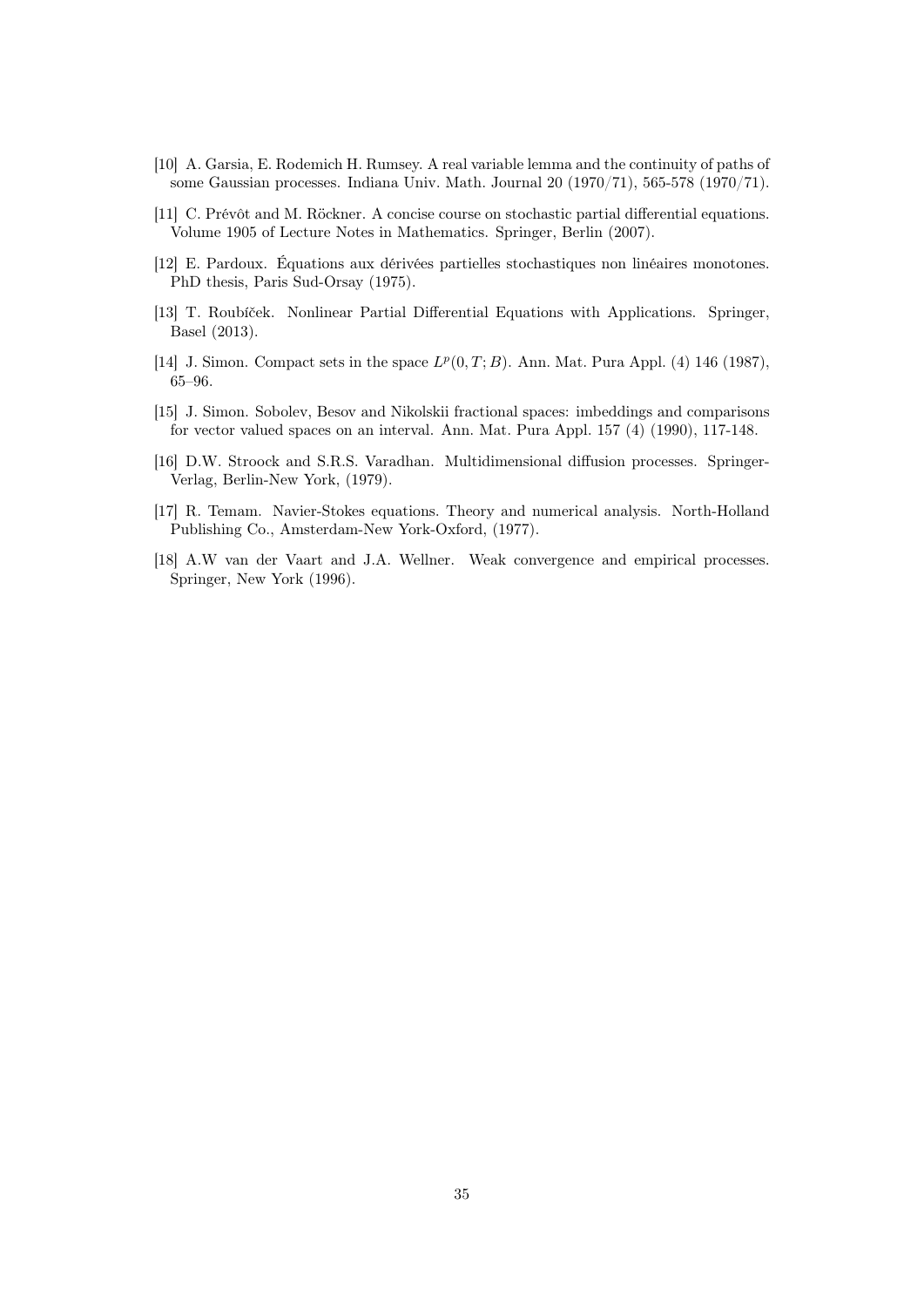IN DER SCHRIFTENREIHE DER FAKULTÄT FÜR MATHEMATIK ZULETZT ERSCHIENENE BEITRÄGE:

- Nr. 769: Mali, O., Muzalevskiy, A., Pauly, D.: Conforming and Non-Conforming Functional A Posteriori Error Estimates for Elliptic Boundary Value Problems in Exterior Domains: Theory and Numerical Tests, 2013
- Nr. 770: Bauer, S., Neff, P., Pauly, D., Starke, G.: Dev-Div- and DevSym-DevCurl-Inequalities for Incompatible Square Tensor Fields with Mixed Boundary Conditions, 2013
- Nr. 771: Pauly, D.: On the Maxwell Inequalities for Bounded and Convex Domains, 2013
- Nr. 772: Pauly, D.: On Maxwell's and Poincaré's Constants, 2013
- Nr. 773: Fried, M. N., Jahnke, H. N.: Otto Toeplitz's "The problem of university infinitesimal calculus courses and their demarcation from infinitesimal calculus in high schools" (1927), 2013
- Nr. 774: Yurko, V.: Spectral Analysis for Differential Operators of Variable Orders on Star-type Graphs: General Case, 2014
- Nr. 775: Freiling, G., Yurko, V.: Differential Operators on Hedgehog-type Graphs with General Matching Conditions, 2014
- Nr. 776: Anjam, I., Pauly, D.: Functional A Posteriori Error Equalities for Conforming Mixed Approximations of Elliptic Problems, 2014
- Nr. 777: Pauly, D.: On the Maxwell Constants in 3D, 2014<br>Nr. 778: Pozzi, P.: Computational Anisotropic Willmore F
- Nr. 778: Pozzi, P.: Computational Anisotropic Willmore Flow, 2014<br>Nr. 779: Buterin, S.A., Freiling, G., Yurko, V.A.: Lectures on th
- Buterin, S.A., Freiling, G., Yurko, V.A.: Lectures on the Theory of entire Functions, 2014
- Nr. 780: Blatt, S., Reiter. Ph.: Modeling repulsive forces on fibres via knot energies, 2014
- Nr. 781: Neff, P., Ghiba, I.-D., Lankeit, J.: The exponentiated Henckylogarithmic strain energy. Part I: Constitutive issues and rankone convexity, 2014
- Nr. 782: Neff, P., Münch, I., Martin, R.: Rediscovering G.F. Becker's early axiomatic deduction of a multiaxial nonlinear stressstrain relation based on logarithmic strain, 2014
- Nr. 783: Neff, P., Ghiba, I.-D., Madeo, A., Placidi, L., Rosi, G.: A unifying perspective: the relaxed linear micromorphic continuum, 2014
- Nr. 784: Müller, F.: On  $C^{1/1/2}$ -regularity of *H*-surfaces with a free boundary, 2014
- Nr. 785: Müller, F.: Projectability of stable, partially free *H*-surfaces in the non-perpendicular case, 2015
- Nr. 786: Bauer S., Pauly, D.: On Korn's First Inequality for Tangential or Normal Boundary Conditions with Explicit Constants, 2015
- Nr. 787: Neff, P., Eidel, B., Martin, R.J.: Geometry of logarithmic strain measures in solid mechanics, 2015
- Nr. 788: Borisov, L., Neff, P., Sra, S., Thiel, Chr.: The sum of squared logarithms inequality in arbitrary dimensions, 2015
- Nr. 789: Bauer, S., Pauly, D., Schomburg, M.: The Maxwell Compactness Property in Bounded Weak Lipschitz Domains with Mixed Boundary Conditions, 2015
- Nr. 790: Claus, M., Krätschmer, V., Schultz, R.: WEAK CONTINUITY OF RISK FUNCTIONALS WITH APPLICATIONS TO STOCHASTIC PROGRAMMING, 2015
- Nr. 791: Bauer, S., Pauly, D.: On Korn's First Inequality for Mixed Tangential and Normal Boundary Conditions on Bounded Lipschitz-Domains in  $R^N$ , 2016
- Nr. 792: Anjam, I., Pauly, D.: Functional A Posteriori Error Control for Conforming Mixed Approximations of Coercive Problems with Lower Order Terms, 2016
- Nr. 793: Herkenrath, U.: "ARS CONJECTANDI" UND DIE NATUR DES ZUFALLS, 2016
- Nr. 794: Martin, R. J., Ghiba, I.-D., Neff, P.: Rank-one convexity implies polyconvexity for isotropic, objective and isochoric elastic energies in the two-dimensional case, 2016